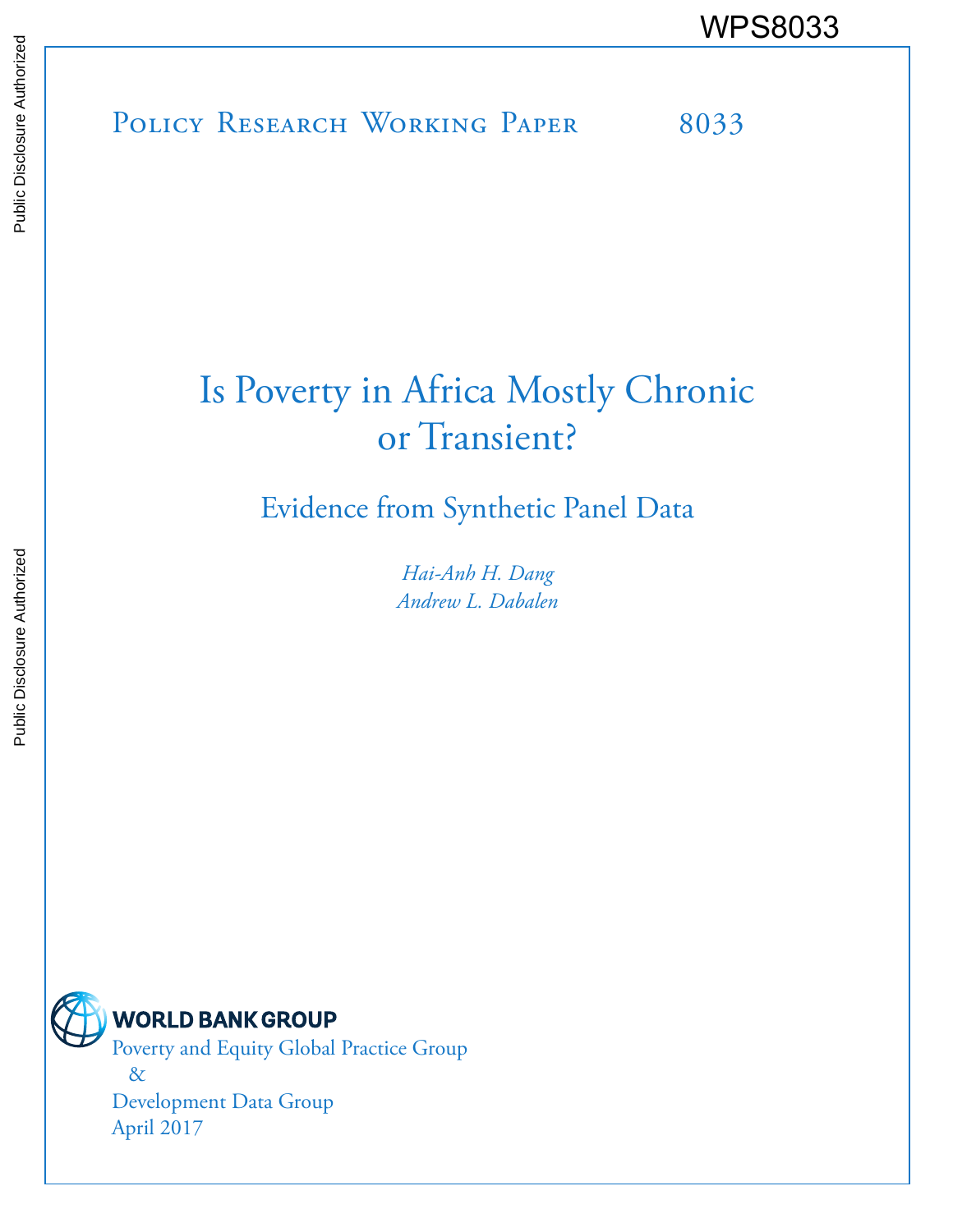## **Abstract**

Absent actual panel household survey data, this paper constructs, for the first time, synthetic panel data for more than 20 countries accounting for two-thirds of the population in Sub-Saharan Africa. In this process, the analysis employs repeated cross sections that span, on average, a six-year period for each country. The analysis suggests that all these countries as a whole have had pro-poor growth. One-third of the poor population escaped poverty during the studied period, which is larger than the proportion of the population that fell into poverty in the same period. The region also saw a 9 percent reduction in poverty and a 28 percent increase in the size of the middle class. However, chronic poverty remains high, and a considerable proportion of the population is vulnerable to falling into poverty. There is some limited evidence that most resource-rich and middle-income countries have more upward mobility than downward mobility. Post-secondary education is especially strongly associated with higher upward mobility and less downward mobility, which holds to some extent for female-headed and urban households.

*The Policy Research Working Paper Series disseminates the findings of work in progress to encourage the exchange of ideas about development*  issues. An objective of the series is to get the findings out quickly, even if the presentations are less than fully polished. The papers carry the *names of the authors and should be cited accordingly. The findings, interpretations, and conclusions expressed in this paper are entirely those of the authors. They do not necessarily represent the views of the International Bank for Reconstruction and Development/World Bank and its affiliated organizations, or those of the Executive Directors of the World Bank or the governments they represent.*

This paper is a product of the Poverty and Equity Global Practice Group and the Development Data Group. It is part of a larger effort by the World Bank to provide open access to its research and make a contribution to development policy discussions around the world. Policy Research Working Papers are also posted on the Web at http://econ.worldbank.org. The authors may be contacted at hdang@worldbank.org and adabalen@worldbank.org.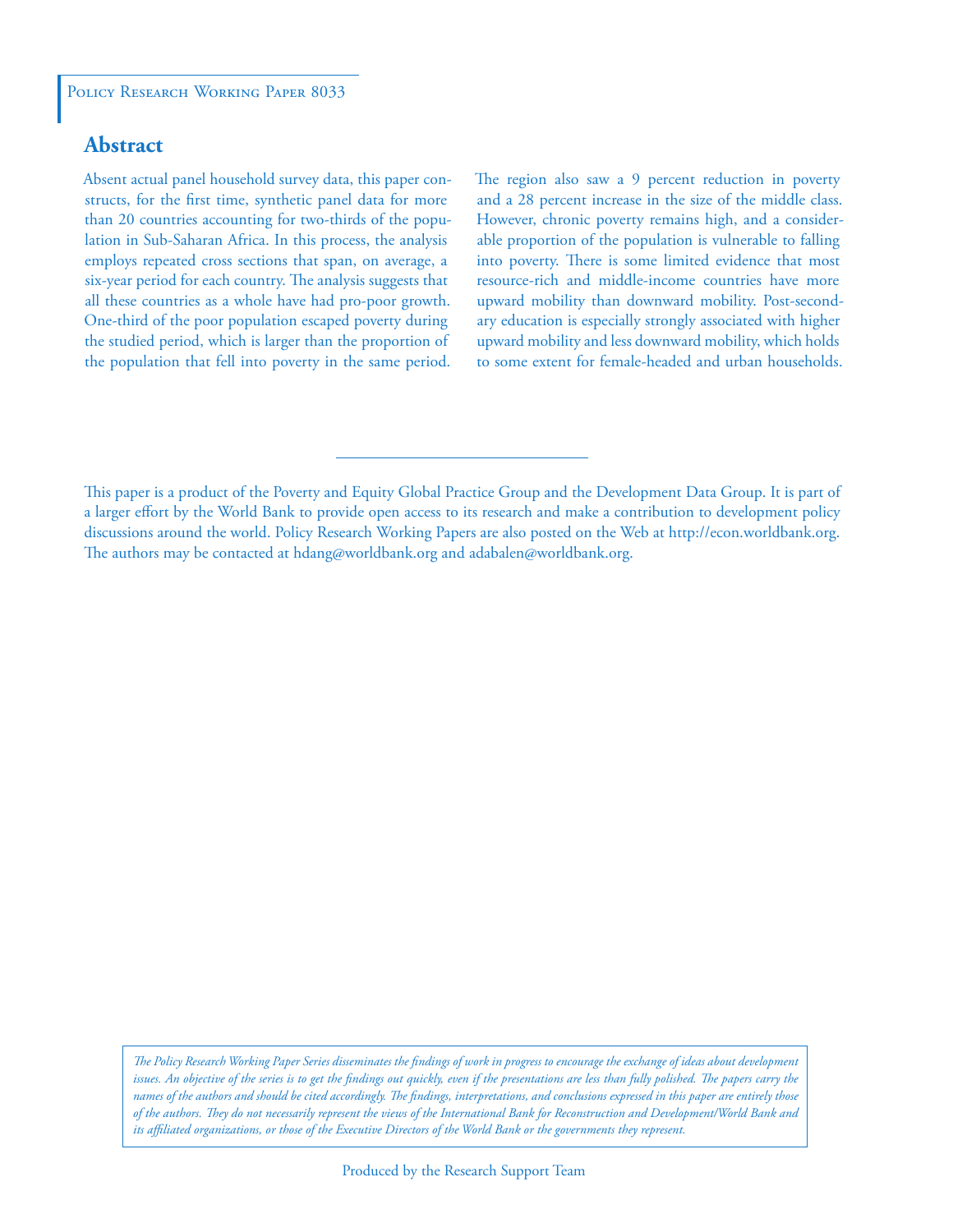### **Is Poverty in Africa Mostly Chronic or Transient? Evidence from Synthetic Panel Data**

Hai-Anh H. Dang and Andrew L. Dabalen\*

**JEL**: C15, D31, I31, O10, O57

Key words: welfare dynamics, poverty, vulnerability, middle class, pro-poor growth, synthetic panel, household surveys, Africa

<sup>\*</sup> Hai-Anh Dang (hdang@worldbank.org) and Andrew Dabalen (adabalen@worldbank.org) are respectively Economist with the Survey Unit, Development Data Group, and Manager, Global Poverty Practice, the World Bank. We are grateful to Kathleen Beegle, Luc Christiaensen, Francisco H.G. Ferreira, Tomoki Fuji, Isis Gaddis, Yoseph Getachew, Stephan Klasen, Peter Lanjouw, Michael Lokshin, Jacques Morisset, Erik Thorbecke, and participants at the CSAE conference (Oxford), workshops and seminars at Singapore Management University and the World Bank for helpful discussions on earlier versions. We thank Rose Mungai, Vasco Molini, Shinya Takamatsu, and Ayago Wambile for their help with the data. We would further like to thank the UK Department of International Development for funding assistance through its Strategic Research Programs.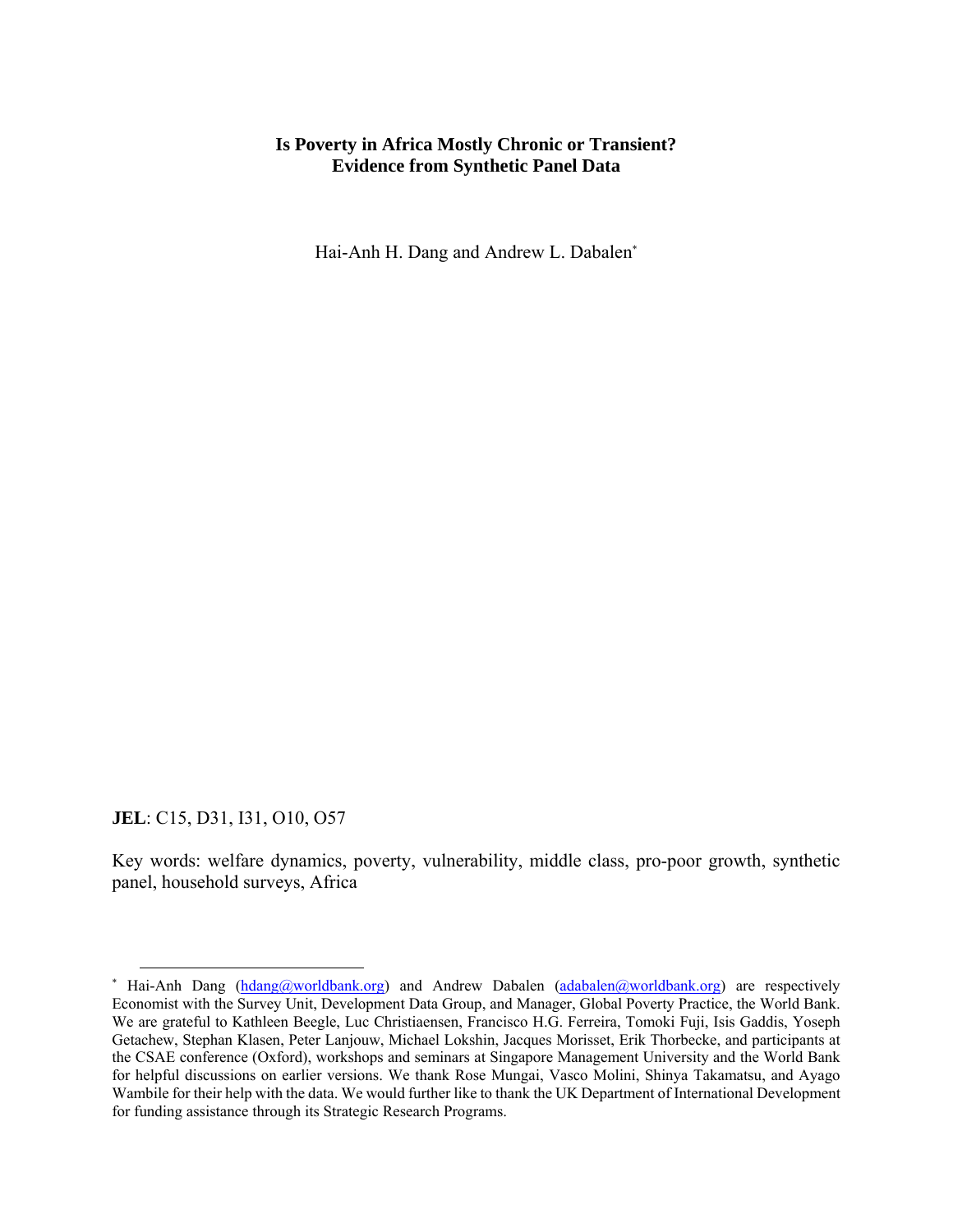#### **I. Introduction**

Static poverty measures fail to distinguish between an individual who has been in poverty all her life, and another who happens to have had a small misfortune for the year the measurement was carried out. But these distinctions matter. The forces that conspire to condemn some individuals to remain stuck in poverty for years are generally somewhat different from those that randomly drag them down for a brief period. The latter group may need only some temporary relief—perhaps only some short-term employment insurance till they secure the next decentpaying job—while the former would also need longer-term interventions aimed at breaking the persistence of poverty. Indeed, the longer people spend in poverty, the lesser tends to be their chance of exiting it. As living standards in Africa continue to rise, has its poverty remained mainly chronic, or has it become more transient?

Researchers interested in understanding welfare dynamics in Africa now have access to an emerging collection of nationally representative panel surveys, which represents a vast improvement over the situation just a decade ago.<sup>1</sup> However, data coverage remains low—data are available for only seven countries—and the time periods spanned by these panel surveys are mostly limited to short periods of three years or less. We attempt to overcome these obstacles by applying recently developed statistical methods to construct synthetic panels from cross sectional surveys (Dang et al., 2014; Dang and Lanjouw, 2013), which are far more widely available. We construct these synthetic panels for 21 countries with at least two comparable cross sectional surveys accounting for two-thirds of the Sub-Sahara African population and spanning on average six years. Thus by covering the largest number of countries and the longest time periods for Sub-

<sup>&</sup>lt;sup>1</sup> See, for example, the Living Standards Measurement Study–Integrated Surveys on Agriculture (LSMS-ISA) that are financed by the Bill and Melinda Gates Foundation, but implemented by the World Bank and member countries.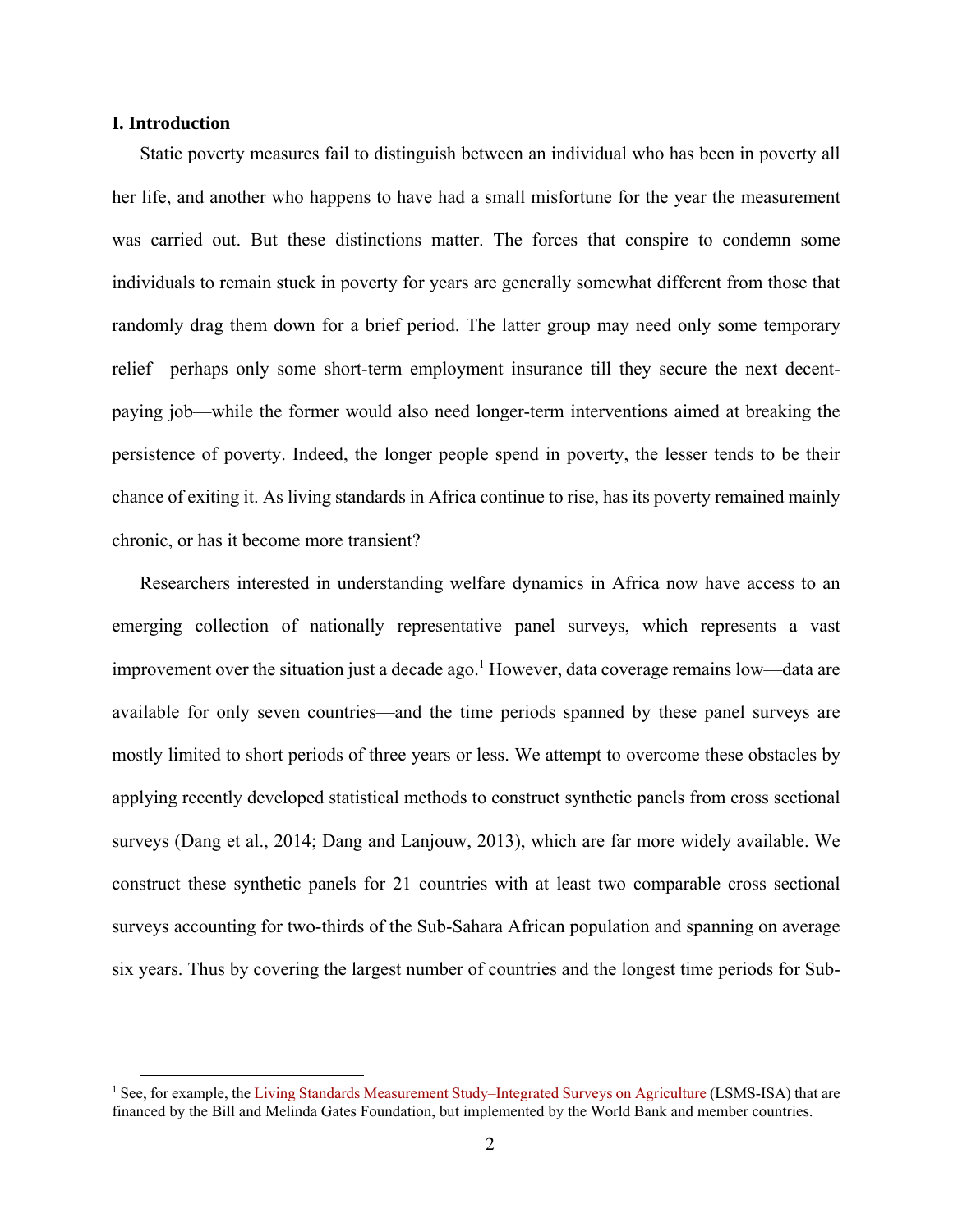Saharan Africa compared to the existing literature, our paper provides the most comprehensive, to date, study of welfare dynamics for the region as a whole.<sup>2</sup>

In addition to generating newer and more data, this synthetic panels approach also enables us to offer a more consistent measurement of poverty dynamics since it applies the same methodology and employs the same standard and welfare measure for all countries, which is not the case in most existing studies that use panel surveys. Furthermore, since synthetic panel data are constructed from cross sectional surveys, these data are also exempt from issues that usually plague panel data quality such as attrition.

Our findings suggest that on average—that is when all the 21 countries are taken together the region experienced pro-poor growth. Even though chronic poverty remains high, one-third of those considered poor in the first period moved out of poverty in the second period, which exceeds the proportion of the population that fell into poverty in the same period. The region also saw a 9 percent (or a five percentage points) reduction in poverty and a 28 percent increase in the size of the middle class, albeit from a somewhat low base. However, the vulnerable category also grew by 12 percent. Our pro-poor growth definition suggests that countries with positive growth are Mauritania, Ethiopia, Togo, Swaziland, Malawi, Chad, Botswana, Ghana, Uganda, Congo DRC, Mozambique, Rwanda, Tanzania, and Sierra Leone. On the other hand, countries with growth that is not pro-poor are Burkina Faso, Zambia, Madagascar, Cote d'Ivoire, Cameroon, Senegal, and Nigeria. There is also some indicative evidence that most resource-rich and middle-income countries have more upward mobility than downward mobility. Post-secondary education is

<sup>&</sup>lt;sup>2</sup> Similar analyses using synthetic panel data have been done for other regions such as Latin America (e.g., Ferreira et al., 2013; Vakis et al., 2016) or Middle East and North Africa (Dang and Ianchovichina, 2016). For an analysis of poverty based on asset indexes for 11 countries in Africa in the 1990s, see Sahn and Stifel (2000); but also see, e.g., Harttgen et al. (2013) who argue that asset indexes may not be able to capture the trends in welfare over time as consumption-based measures do.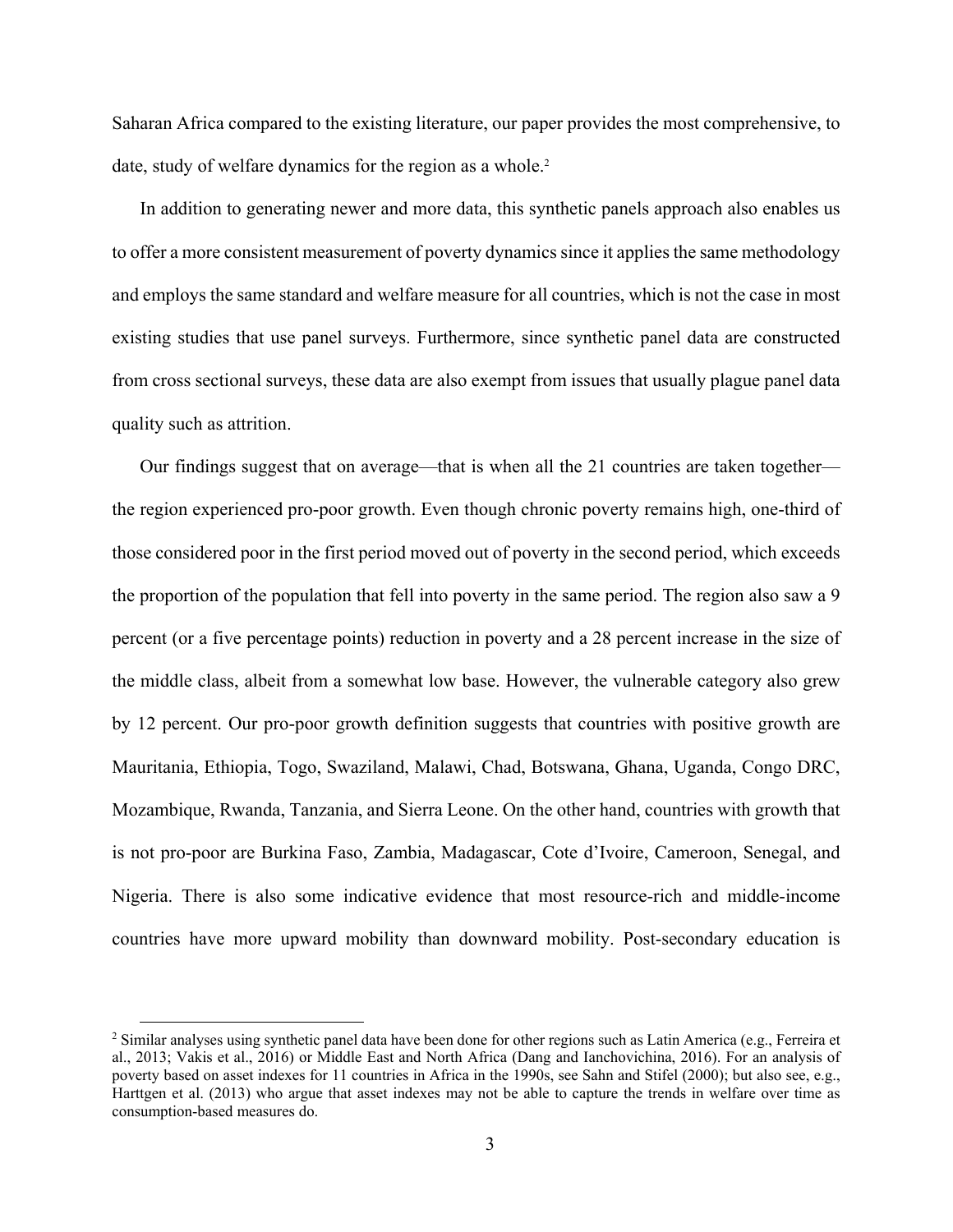especially strongly associated with higher upward mobility and less downward mobility, which holds true to some extent for households with a female household head and urban residence.

This paper consists of four sections. We provide a brief overview of the analytical framework, including the synthetic panel method and our definitions of vulnerability and shared prosperity, and data in the next section. We discuss estimation results regarding welfare dynamics in Section III, before offering concluding remarks and some policy recommendations in Section IV.

#### **II. Analytical Framework**

We provide in this section a brief overview of the methods that will be employed to construct the synthetic panels, as well as some simple but useful decomposition formulae for poverty mobility (Section II.1). We then describe our definitions of vulnerability and shared prosperity (Section II.2), which have a strong pro-poor growth focus. We discuss the data in the last subsection (Section II.3).

#### **II.1. Constructing Synthetic Panels and Decomposing Poverty Mobility**

We apply recent statistical methods developed by Dang et al. (2014) and Dang and Lanjouw (2013) to construct synthetic panel data from repeated cross sections.3 These methods essentially decompose the change in poverty (or welfare) into two components: one that is due to timeinvariant individual characteristics (e.g., ethnicity, religion, place of birth, or completed education), and the other due to unobserved time-varying factors (e.g., unexpected shocks to household consumption). Certain deterministic variables such as age can also be included in the first component, since given its value in one survey round, age can then be determined given the time interval between the two survey rounds. Similarly, time-varying household characteristics

<sup>&</sup>lt;sup>3</sup> Validation exercises were implemented for the synthetic panel methods using both synthetic panel data and actual panel data for several different countries in the cited papers. Other recent applications (and validations) include Ferreira et al. (2013) and Cruces et al. (2015) for Latin American countries, Dang et al. (2017) for Senegal, and Dang and Lanjouw (in press) for India, the United States, and Vietnam.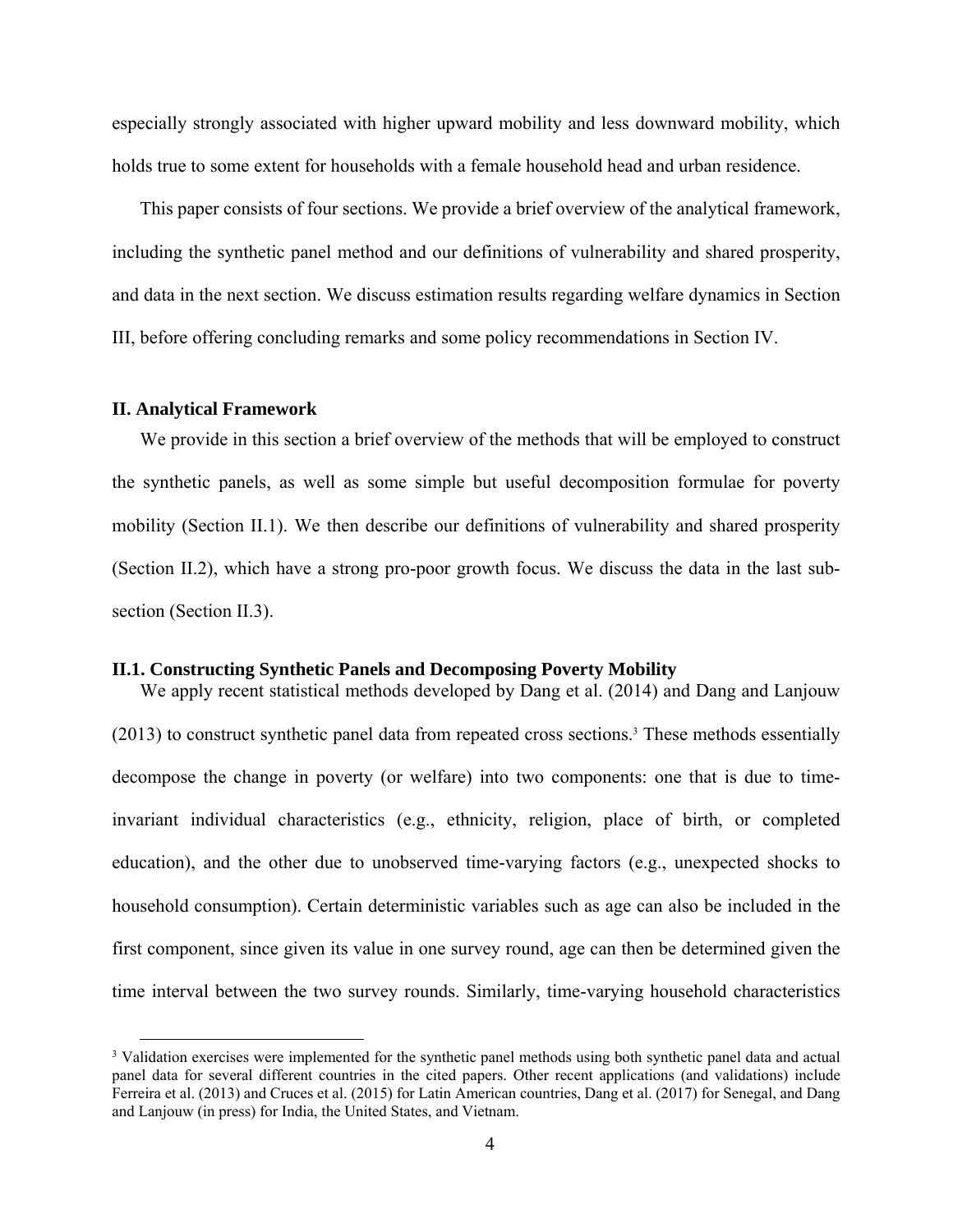can also fall under the first component if retrospective questions about the values of such characteristics in the first survey round are asked in the second round. An overview of these methods is provided in Appendix 1.

To reduce spurious changes due to changes in household composition over time, we follow the literature on pseudo-panel analysis and restrict the estimation samples to household heads age 25 to 55 in the first cross section and adjust this age range accordingly in the second cross section. This restriction also helps ensure certain variables such as heads' education attainment remain relatively stable over time (assuming most heads are finished with their schooling).<sup>4</sup> This age range is usually used in traditional pseudo-panel analysis but can vary depending on the cultural and economic factors in each specific setting. Population weights are then employed to provide estimates that represent the whole population.

Then let  $y_{ij}$  and  $z_j$  respectively represent household consumption (income) and the poverty line in survey round j,  $j = 1$  or 2, we are interested in knowing such quantities as

$$
P(y_{i1} < z_1 \text{ and } y_{i2} > z_2) \tag{1a}
$$

which represents the percentage of households that are poor in the first survey round (year) but non-poor in the second survey round, or

$$
P(y_{i2} > z_2 | y_{i1} < z_1)
$$
 (1b)

which represents the percentage of poor households in the first round that escape poverty in the second round.<sup>5</sup> In other words, for the average household, quantity (1a) provides the joint (unconditional) probability of household poverty status in both years, and quantity (1b) the

 <sup>4</sup> While household heads may still increase their education achievement in theory, this rarely happens in practice.

<sup>&</sup>lt;sup>5</sup> Note that quantities (1a) and (1b) respectively represent the probability that household *i* is poor in the first survey round (year) but nonpoor in the second survey round and the probability that the poor household *i* (in the first round) escapes poverty in the second round. At the population level, these quantities can also be interpreted as percentages of the population groups of interest as discussed above.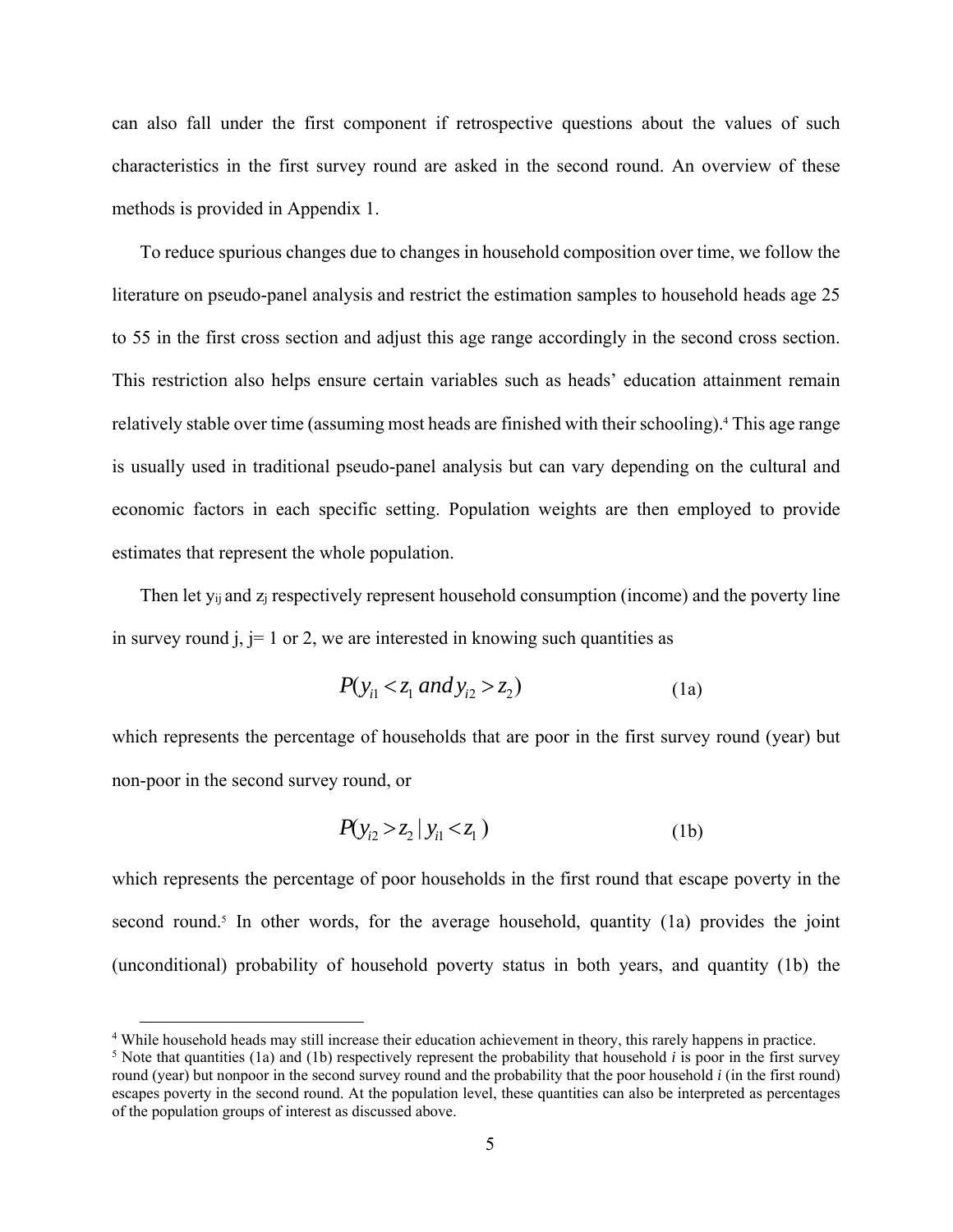conditional probability of household poverty status in the second year given their poverty status in the first year. For convenience, we also refer to (1a)-type quantities and (1b)-type quantities respectively as the unconditional measure and the conditional measure of poverty mobility.

Some straightforward decompositions are useful for interpretation of results. Note that the following equality holds for the unconditional probabilities

$$
P(y_{i1} < z_1 \text{ and } y_{i2} < z_2) + P(y_{i1} < z_1 \text{ and } y_{i2} > z_2) = P(y_{i1} < z_1) \tag{2a}
$$

where the first and second terms on the left-hand side respectively represent chronic poverty (i.e., the percentage of households that are poor in both years) and upward mobility (i.e., the percentage of households that are poor in the  $1<sup>st</sup>$  year but escape poverty in the  $2<sup>nd</sup>$  year). These two terms together make up the percentage of the population that are poor in the  $1<sup>st</sup>$  year (i.e., the headcount poverty rate in the  $1<sup>st</sup>$  year). Thus given the same (headcount) poverty rate, Equation (2a) implies an inverse relationship between chronic poverty and upward mobility.

We can have a similar decomposition for the poverty rate in the  $2<sup>nd</sup>$  period by simply reversing the inequality signs in the  $2<sup>nd</sup>$  term in the left-hand side, which results in

$$
P(y_{i1} < z_1 \text{ and } y_{i2} < z_2) + P(y_{i1} > z_1 \text{ and } y_{i2} < z_2) = P(y_{i2} < z_2) \tag{2b}
$$

The 2<sup>nd</sup> term on the left-hand side now represents downward mobility (i.e., the percentage of households that are non-poor in the  $1<sup>st</sup>$  year but slide into poverty in the  $2<sup>nd</sup>$  year), which together with chronic poverty (the  $1<sup>st</sup>$  term on the left-hand side) sums up to the poverty rate in the  $2<sup>nd</sup>$ period.

Equations (2a) and (2b) provide the unconditional versions of poverty mobility, which do not take into account the information that is offered by a household's poverty status in any given year. We can further extend these equalities by conditioning on household poverty status in *either* period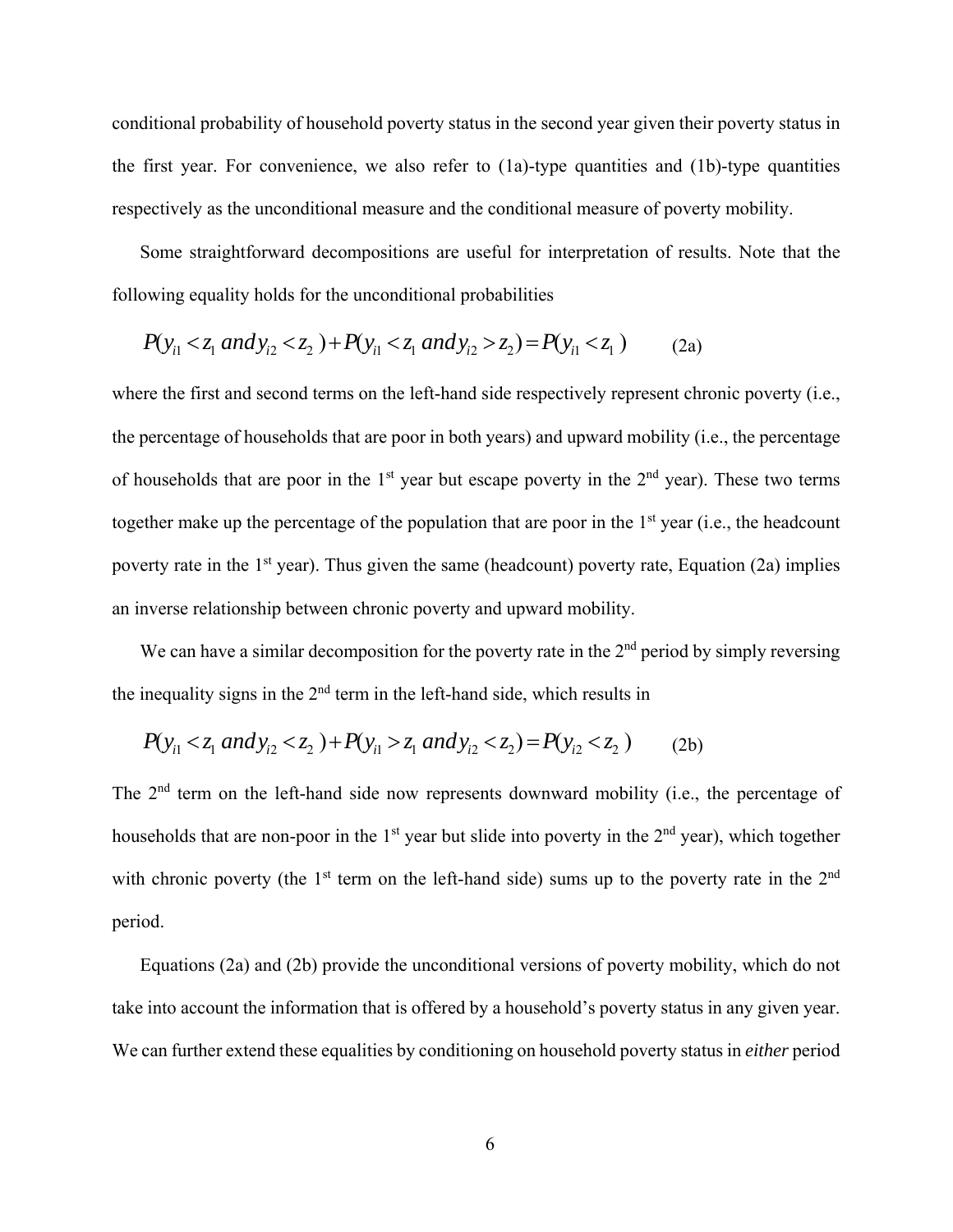to obtain the conditional versions. In particular, dividing all terms in Equations (2a) and (2b) by the right-hand side, we have the conditional versions of these equalities

$$
P(y_{i1} < z_1 \text{ and } y_{i2} < z_2 \mid y_{i1} < z_1) + P(y_{i1} < z_1 \text{ and } y_{i2} > z_2 \mid y_{i1} < z_1) = 1 \tag{3a}
$$
\n
$$
P(y_{i1} < z_1 \text{ and } y_{i2} < z_2 \mid y_{i2} < z_2) + P(y_{i1} > z_1 \text{ and } y_{i2} < z_2 \mid y_{i2} < z_2) = 1 \tag{3b}
$$

It is useful to note that since there are two different components on the left-hand side of Equation (3a), there is not necessarily a correlation between either of these two components and their total. A similar result applies for Equations (2a), (2b), and (3b). Put differently, there may be, for instance, no correlation between (unconditional) chronic poverty and the headcount poverty rate.<sup>6</sup> This further indicates that analyzing panel data can reveal dynamic patterns that are masked by cross sectional data. We return to this interesting result in the empirical analyses.

Yet, another conditional version of Equations (2a) and (2b) can be obtained by further decomposing poverty mobility, conditional on household poverty status in *both* periods

$$
P(y_{i1} < z_1 \text{ and } y_{i2} < z_2 \mid y_{i1} < z_1 \text{ or } y_{i2} < z_2) + P(y_{i1} < z_1 \text{ and } y_{i2} > z_2 \mid y_{i1} < z_1 \text{ or } y_{i2} < z_2) + P(y_{i1} > z_1 \text{ and } y_{i2} < z_2 \mid y_{i1} < z_1 \text{ or } y_{i2} < z_2) = 1
$$

(4)

In Equation (4), the first term on the left-hand side represents the proportion of the population that are chronic poor out of those who were *ever* poor (i.e., the conditional chronic poverty for those who were ever poor). Similarly, the second term on the left-hand side represents upward mobility, and the third term on the left-hand side downward mobility, both terms conditional on those who were ever poor. Compared to Equations (3a) and (3b), Equation (4) is more general and considers as the denominator a larger set of the poor population—the ever-poor—that include not just the poor in *either* period 1 or period 2, but in *both* periods. Put differently, the decomposition

<sup>&</sup>lt;sup>6</sup> But chronic poverty should always be less than or equal to headcount poverty as shown by Equations (2a) and (2b).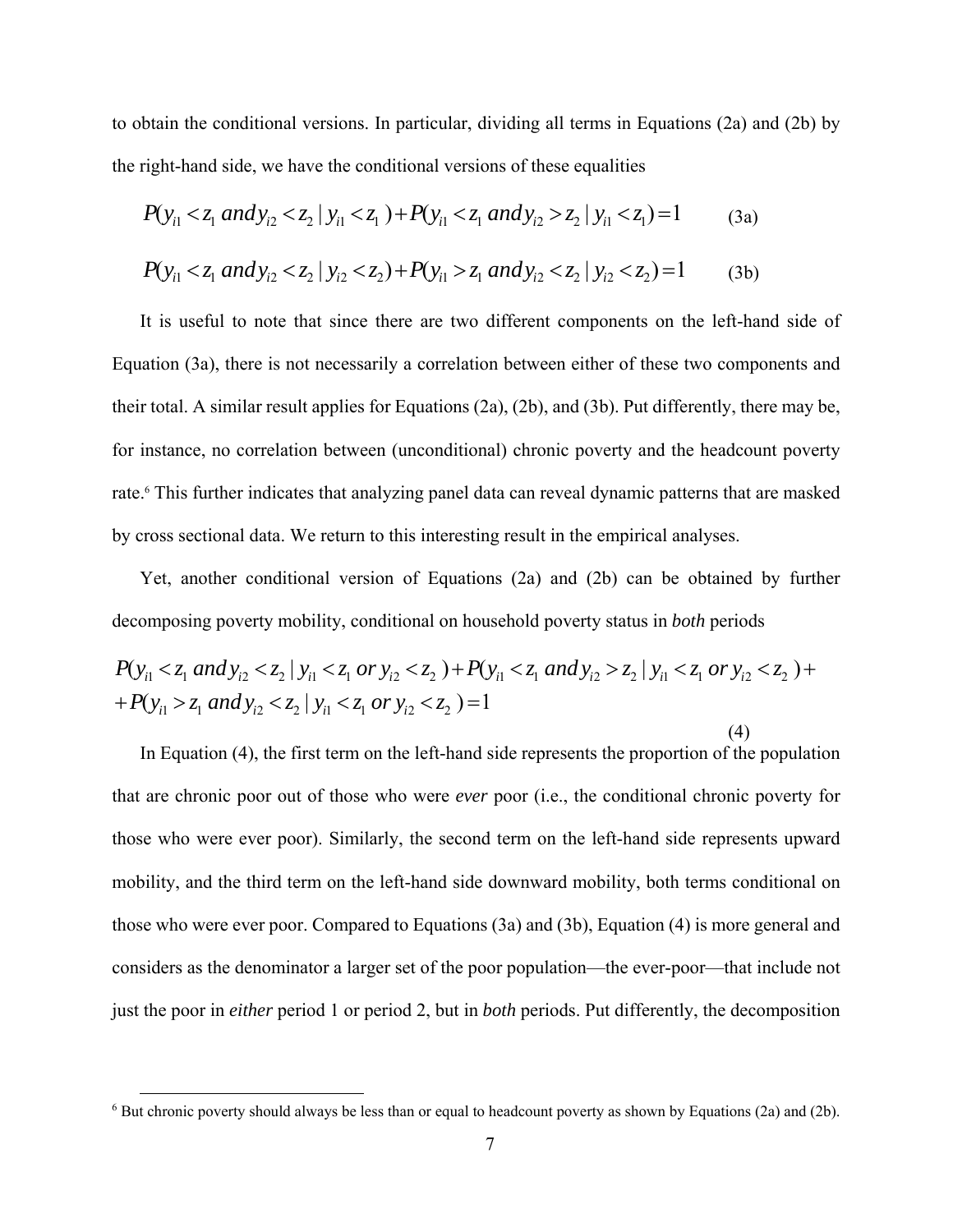in Equation (4) offers an analysis of mobility that takes into account both the transiently poor and the chronically poor.

To keep our presentation more concise, unless otherwise noted, hereafter when discussing poverty mobility we refer to the conditional versions (including chronic poverty, upward mobility, and downward mobility).

#### **II.2. Defining Vulnerability and Shared Prosperity**  *Vulnerability*

Using the given poverty lines  $z_i$ , Equalities (1a) and (1b) classify the population into two groups, one is poor and the other non-poor. But we can obtain richer analysis by further identifying an additional group out of the latter, the vulnerable that are defined as those that are non-poor but still face a significant risk of falling into poverty. Clearly, poverty reduction can be achieved by not just lifting those who are currently poor out of poverty, but also by providing safety net programs to shield the vulnerable from sinking into this undesirable outcome. Once the vulnerable group is identified, we can (loosely) define as the middle class the remaining population that have higher consumption levels and much lower risk of falling into poverty.

Building on the literature that studies vulnerability to poverty, Dang and Lanjouw (in press) derives the vulnerability line from a specified vulnerability index *P*. While sharing a similar conceptual approach with existing studies on vulnerability (such as Pritchett et al., 2000; Chaudhuri, 2003, or Christiaensen and Subbarao, 2005), this approach is notably different in several respects. First, it explicitly provides a framework to estimate the vulnerability line that was not discussed in previous studies. This vulnerability line is associated with a vulnerability index that can in turn be derived in various ways including budgetary planning, (ideal or desirable) social welfare objectives, or relative concepts of well-being. For example, if the available resources for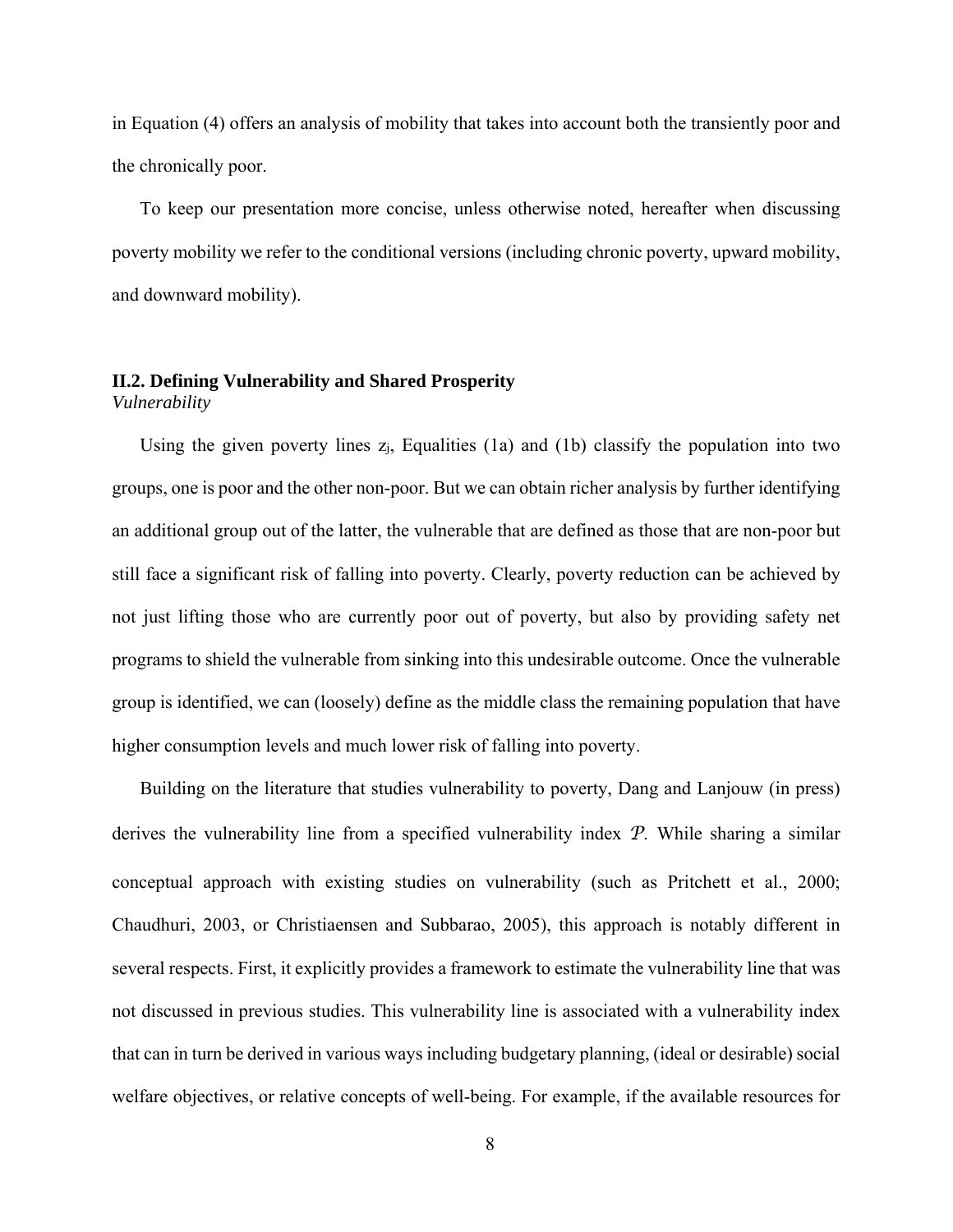social protection programs can only be deployed to assist a certain proportion (say, 20 percent) of the vulnerable population, this proportion can be a good starting point to derive the vulnerability index. Second, and perhaps more importantly, this approach allows the vulnerability line (and index) to be estimated using cross sectional household surveys, or the synthetic panels that are constructed from these cross sections.7

Given a vulnerability line  $v_i$ , we can extend Equality (1a) to analyze the dynamics for these three categories: poor, vulnerable, and middle class. For example, the percentage of poor households in the first period that escape poverty but still remain vulnerable in the second period (joint probability) can be calculated using the following quantity  $P(y_{i1} < z_1 \text{ and } z_2 < y_{i2} < v_2)$ .

Table 1 shows a range of values of the vulnerability line that correspond to different vulnerability indexes for all countries. The vulnerability index falls within the range [10, 33], which is comparable to those for India or countries in the Middle East and North Africa region, but higher than that for the United States and Vietnam (Dang and Ianchovichina, 2016; Dang and Lanjouw, in press, forthcoming).<sup>8</sup> The vulnerability line ranges from \$2.1 to \$9.3 dollars per day, in 2011 PPP prices. We will employ a vulnerability index of 15 percent and the associated vulnerability line of \$4.3 for our welfare analysis in the next section.

#### *Shared Prosperity*

To provide a summary measure of the different growth rates for the three welfare groups, we employ a simple typology of growth scenarios (Dang and Lanjouw, 2016). This typology has a

 $<sup>7</sup>$  In addition, other differences are that the target population consists of the currently non-poor households rather than</sup> all households; and this approach employs simpler non-parametric estimation methods to estimate vulnerability as a function of consumption alone. See Dang and Lanjouw (in press) for a more detailed comparison of this approach with existing studies. See also Hoddinott and Quisumbing (2010) for a recent review of other approaches to measuring vulnerability.

<sup>8</sup> All numbers are in 2011 PPP dollars per capita per day.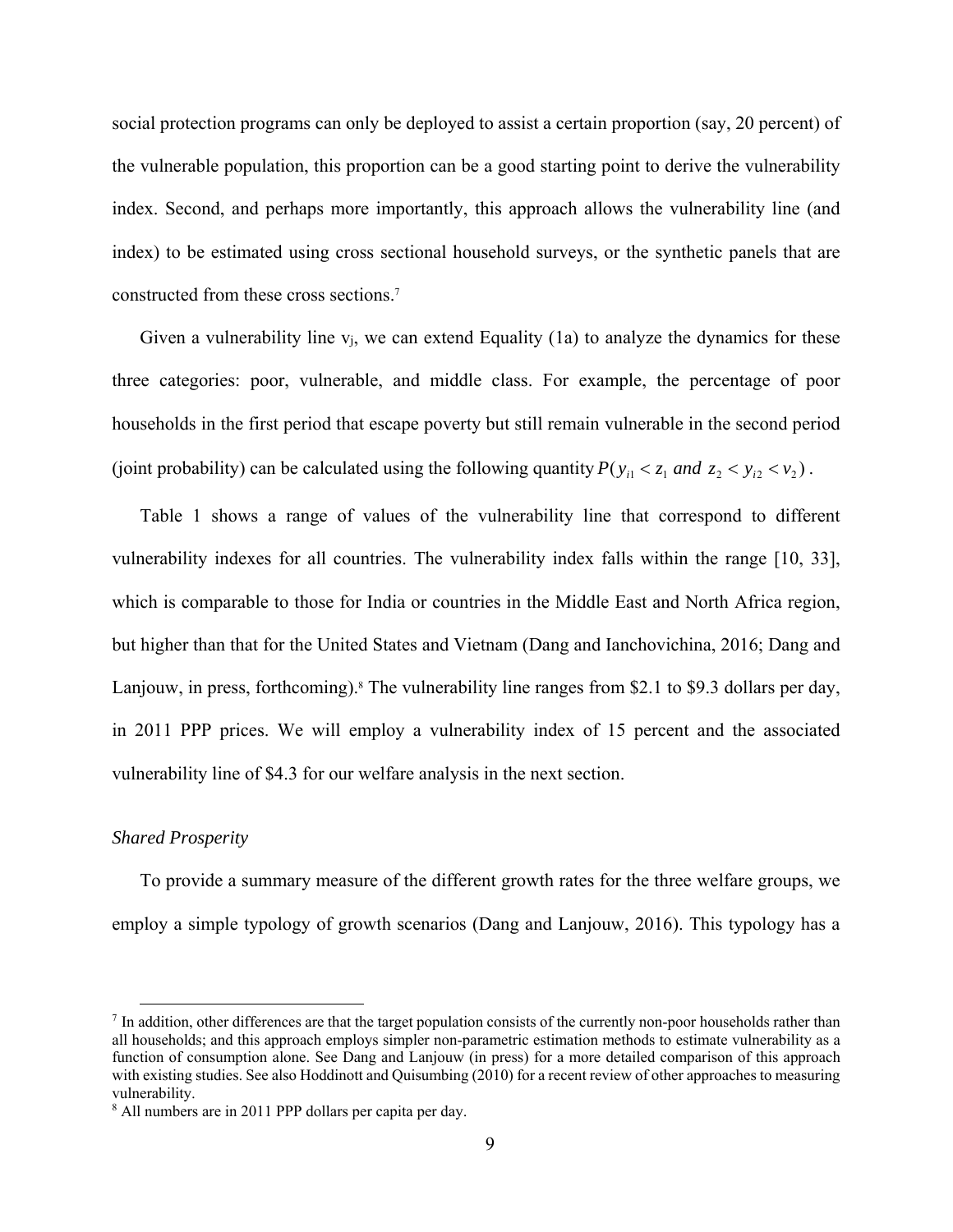strong pro-poor growth focus, and offers a ranking of the different growth scenarios. For the case of the three welfare categories, there are in total six possible growth scenarios depending on whether (the population share for) each of the three categories is expanding or shrinking.<sup>9</sup> The first three scenarios relate to the reduction of the lowest income category, while the remaining three scenarios concern the expansion of this category. Thus, by our pro-poor definition, these first three scenarios indicate positive pro-poor growth, and the remaining scenarios suggest negative propoor growth. The growth of the middle income category helps further determine the rate of propoor growth, for example, whether pro-poor growth is more positive or simply positive.

Table 2.1 shows this typology. The most positive pro-poor growth scenario is one where both the low-income and middle-income categories decrease while the top income category expands (Scenario 1). This is also the best general economic growth scenario, as everyone—regardless of their welfare category—is on average better off. The opposite happens with the worst pro-poor growth scenario (Scenario 6) where both the low-income and middle-income categories expand while the top income category shrinks. Put differently, everyone on average is worse off under this scenario. All the remaining scenarios fall in between these two extremes and can be classified based on the changes in the sizes of the three welfare categories.

Some remarks are in order for this simple typology. First, consistent with a pro-poor criterion, pro-poor growth is considered strongest when the two lower income groups are reduced. Second, the ranking provided in Table 2.1 provides a strong focus on the low-income groups, rather than the mean of the distribution. From this perspective, a growth scenario where the whole economy

<sup>&</sup>lt;sup>9</sup> Since these three groups add up to 100 percent, two other scenarios of either expanding or shrinking for all these groups as shares of the population are out of the question. In other words, the increases and decreases in the population shares of the three groups should cancel out each other in the total.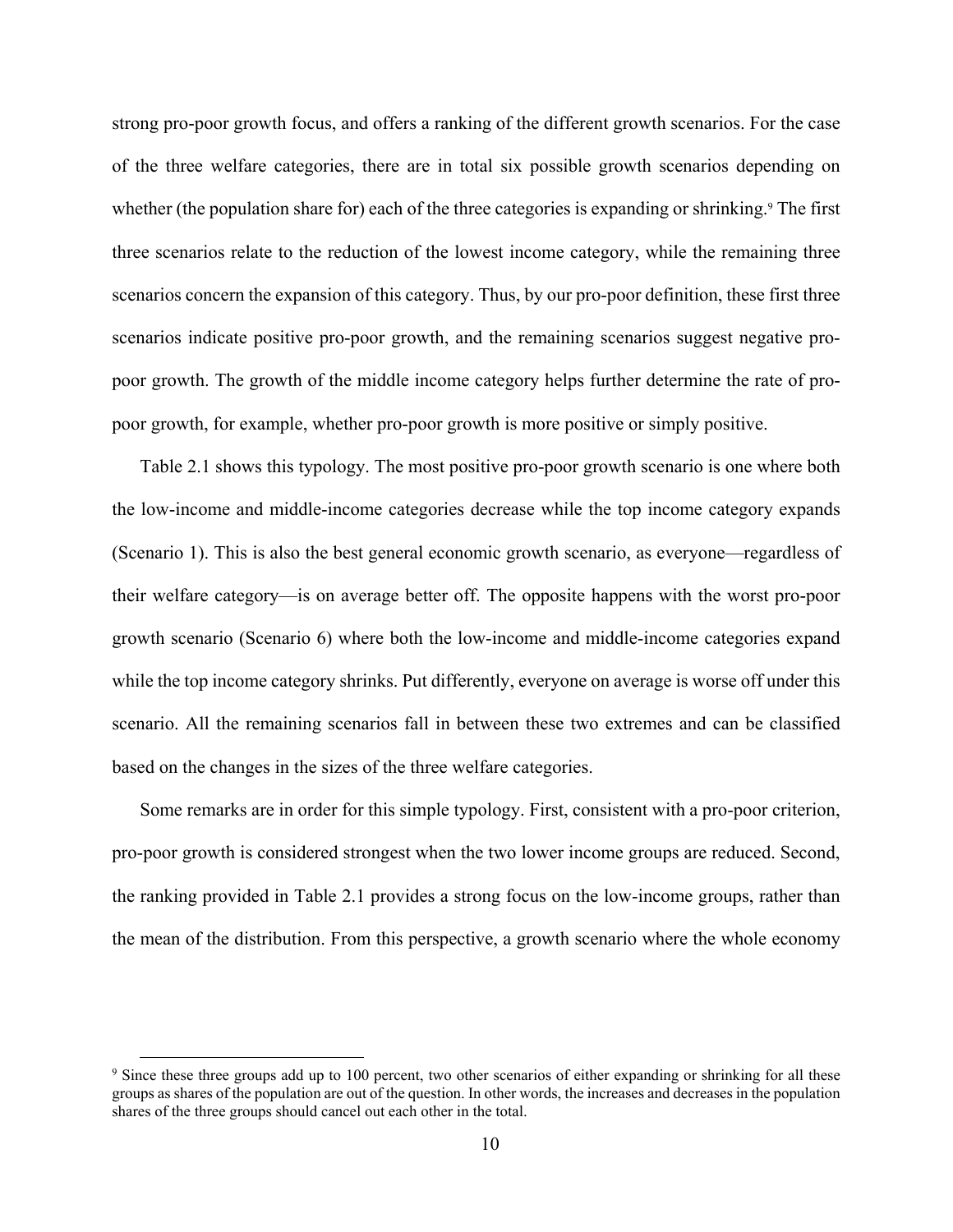may grow on average but poor households become poorer is less desirable than another where the economy can slightly contract but poor households are better off.

Finally, the typology provided in Table 2.1 is general enough to be employed with different (absolute or relative) definitions of welfare categories, as well as different welfare outcomes including objective measures and subjective measures. As proposed in Dang and Lanjouw (2016), the cutoff points delineating the different income groups can also be obtained using a variety of approaches, such as employing a range of fixed percentiles of the income distribution (say, between the  $40<sup>th</sup>$  and  $80<sup>th</sup>$  percentiles as in Alesina and Perotti, 1996) or some absolute cutoff thresholds such as between \$2 and \$10 PPP dollars (Banerjee and Duflo, 2008).

We also show for supplementary analysis estimates that employ the World Bank's definition of shared prosperity, which is growth in mean consumption for the bottom 40 percent of the income distribution (see, e.g., Basu, 2013; Jolliffe et al., 2015).10 But note that this definition is perhaps more relevant for anonymous growth analysis, where the consumption level for the bottom 40 percent, rather than for the poor population, in each period is tracked. Our typology is more explicitly related to pro-poor growth analysis, where we track welfare of the different population groups over time.

#### **II.3. Data**

Construction of the synthetic panel requires a country to have at least two cross sectional surveys. These two surveys should preferably be comparable: that is, they are nationally representative, are conducted around the same time in the calendar year (e.g., to avoid seasonality), and the reporting period and instruments (diary or recalled consumption) are consistent in both surveys. This follows from Equations (1), where it is assumed that to obtain the counterfactual

<sup>&</sup>lt;sup>10</sup> In a slight abuse of notation, we use the pairs of terms "income" and "consumption" interchangeably in this paper.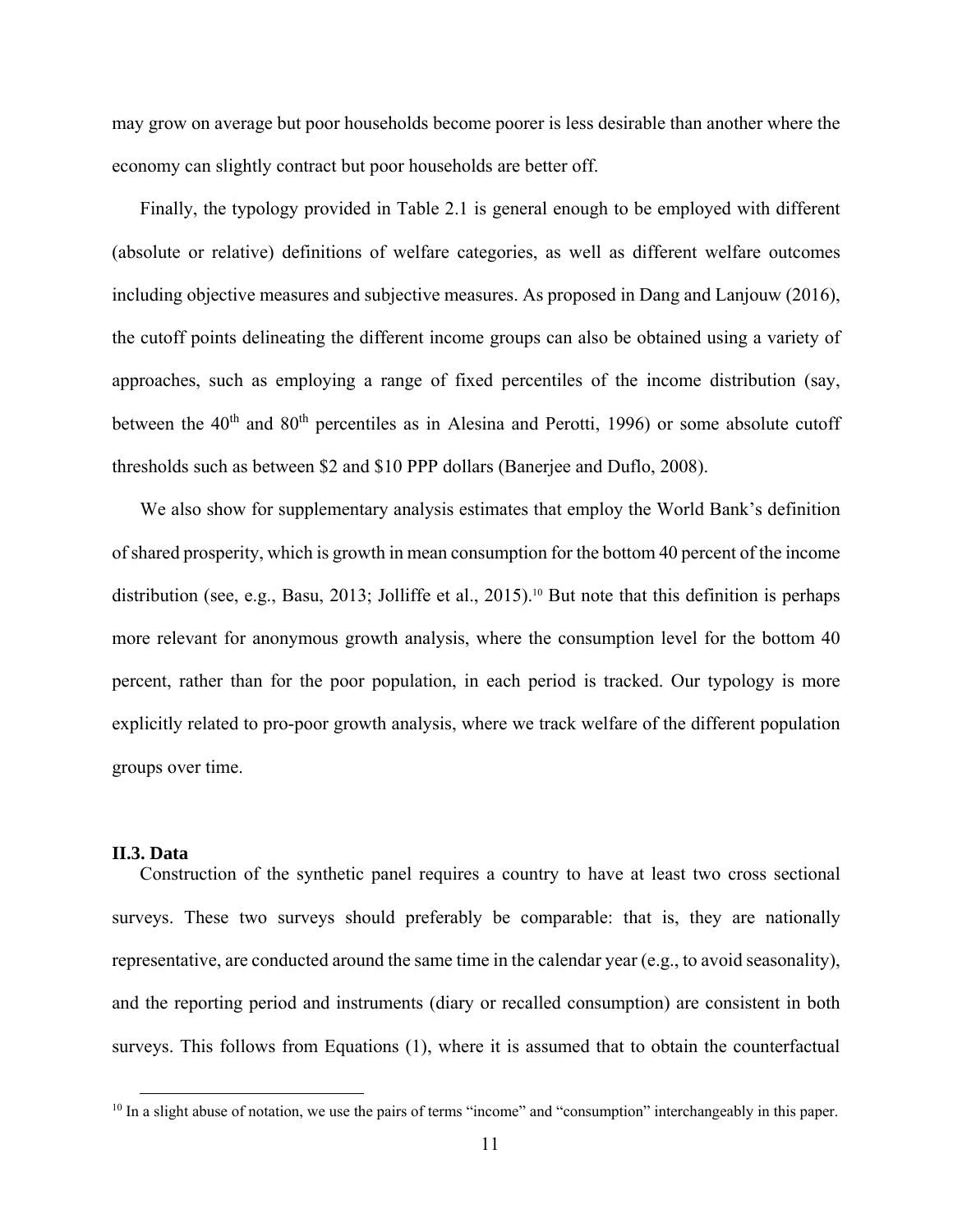welfare measure (e.g. consumption for the second period), the actual welfare distributions conditional on observable characteristics should be identical. This (somewhat strong) assumption implies that the distributions (for both the welfare measure and the observable characteristics) should be drawn from the same population. It also implies that the variables, especially the welfare measure, must have been collected in the same way—that is, the survey design should be the same. If the two distributions are not comparable, the counterfactual distributions would not be deemed to come from the same data generating process or model; the resultant mobility estimates would be incorrect as a result.

Between 1990 and 2012, at least 148 multi-topic surveys that collected consumption data were completed across countries in Sub-Saharan Africa. More recently, more than half of the countries have conducted a consumption survey between 2011 and 2015 (see Beegle, Christiaensen, Dabalen and Gaddis, 2016). However, only 27 of the 48 countries in Sub-Saharan Africa had at least two comparable household surveys for the period between 1990 and 2012. Among these 27 countries, we are able to use two survey rounds for each of 21 countries to create synthetic panels. These countries and their surveys, which are listed in Table 2, represent around two-thirds of the population of the region and an even higher fraction of its poor population. Nearly all the surveys were conducted in the 2000s, and the two survey rounds in each pair are, on average, separated by about 6 years. Notably, this was also a period of sustained economic growth for the region.

Table 2 shows the estimated poverty rate for each country for each of the two periods, and the net changes in poverty between the two periods. Most of the countries witnessed a downward trend in poverty. More than three-fourths (i.e., 16 out of 21) of the countries saw poverty reduction that ranges from around one percentage point (e.g., Nigeria and Togo) to 12 percentage points (e.g., Botswana, Mozambique, and Uganda). Almost half of the countries  $-10$  of  $21$  – had a poverty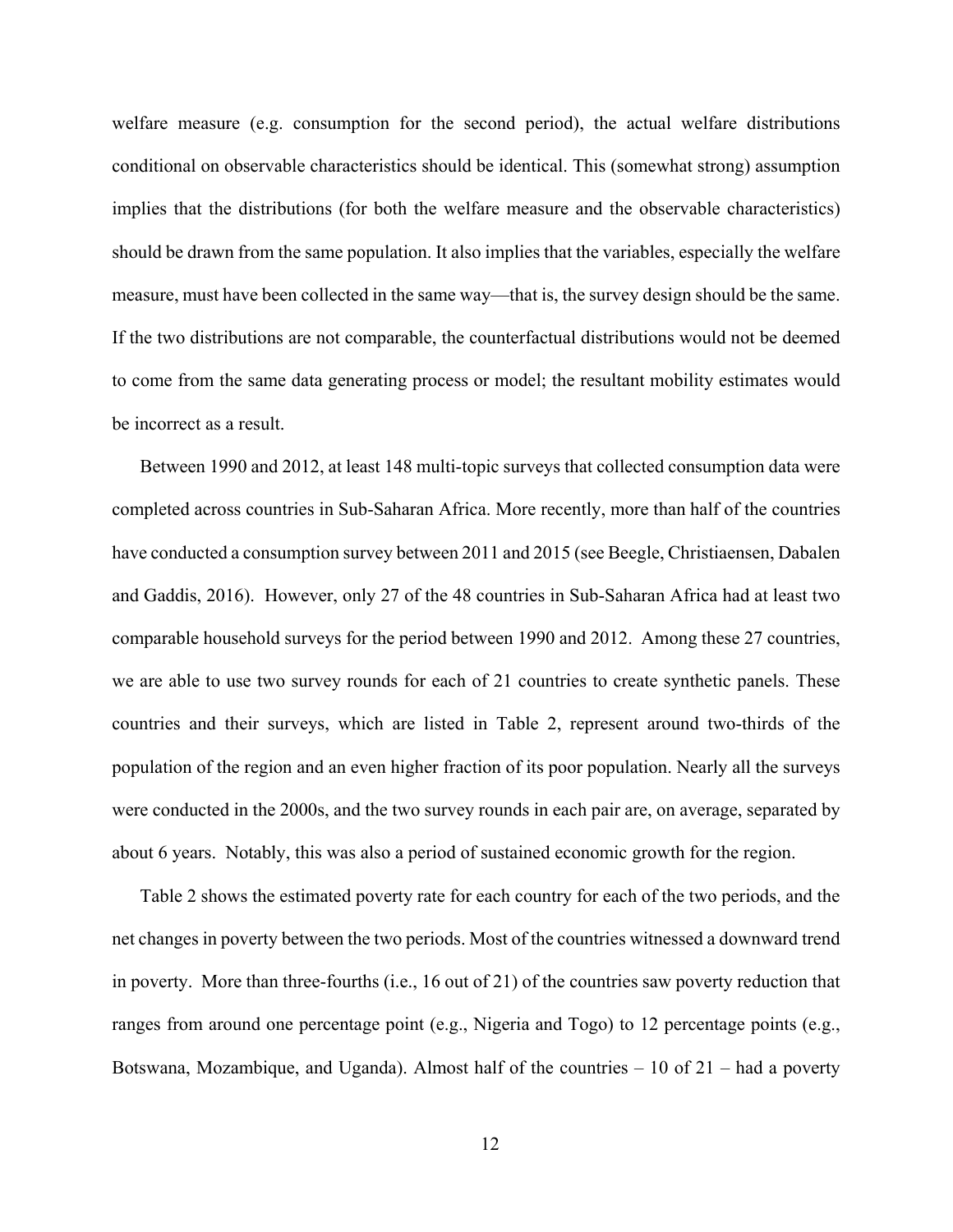reduction rate of 6 percentage points or larger. At the regional level, the (unweighted) regional poverty rate declined by almost five percentage points, or 9 percent  $(= 4.7/50.4)$ .

The estimates in Table 2 are cross sectional estimates, meaning that the poor in each period are anonymous. They only show the net change in poverty over time, but not the composition of the change as measured by quantities (1a) and (1b). Analysis of the latter provides insights into the dynamic process of poverty mobility, but would require panel data that track households (or individuals) over time as discussed earlier. However, panel data are more often than not affected by various issues such as attrition, measurement errors, and sample selection bias which can severely reduce the accuracy of estimates. In addition, even though more household panel surveys have been implemented in recent years with the introduction of the LSMS-ISA program, most of the panel surveys in Africa (which are not part of the LSMS-ISA) are not nationally representative.<sup>11</sup> We turn next to the analysis that is based on the synthetic panels.

#### **III. Welfare Analysis Using the Synthetic Panels**

We discuss in this section the results on poverty mobility (Section III.1) before discussing the results on welfare dynamics. While the former focuses on two-by-two transition matrixes (i.e., by cross cutting a household's poor/non-poor status in the 1<sup>st</sup> period against its poor/non-poor status in the  $2<sup>nd</sup>$  period), the latter concerns the more general two-by-two transition matrixes (i.e., by cross cutting the household's poor/vulnerable/middle-class status in the  $1<sup>st</sup>$  period against its poor/non-poor status in the 2nd period).

#### **III.1. Poverty Mobility**

 $<sup>11</sup>$  Reviewing studies that use the existing panel data for African countries, Beegle et al. (2016) find much variation in</sup> the estimates for chronic poverty and transient poverty. Furthermore, chronic poverty estimates for the same country, and in some cases using the same data sets, could also vary widely depending on the method being used. How much of this poverty mobility is due to measurement errors is still a matter of debate. Some researchers argue that up to 50 percent of the transitory poverty may be accounted for by measurement error in income or consumption (Dercon and Krishnan, 2000; Glewwe, 2012; Lee et al., 2016).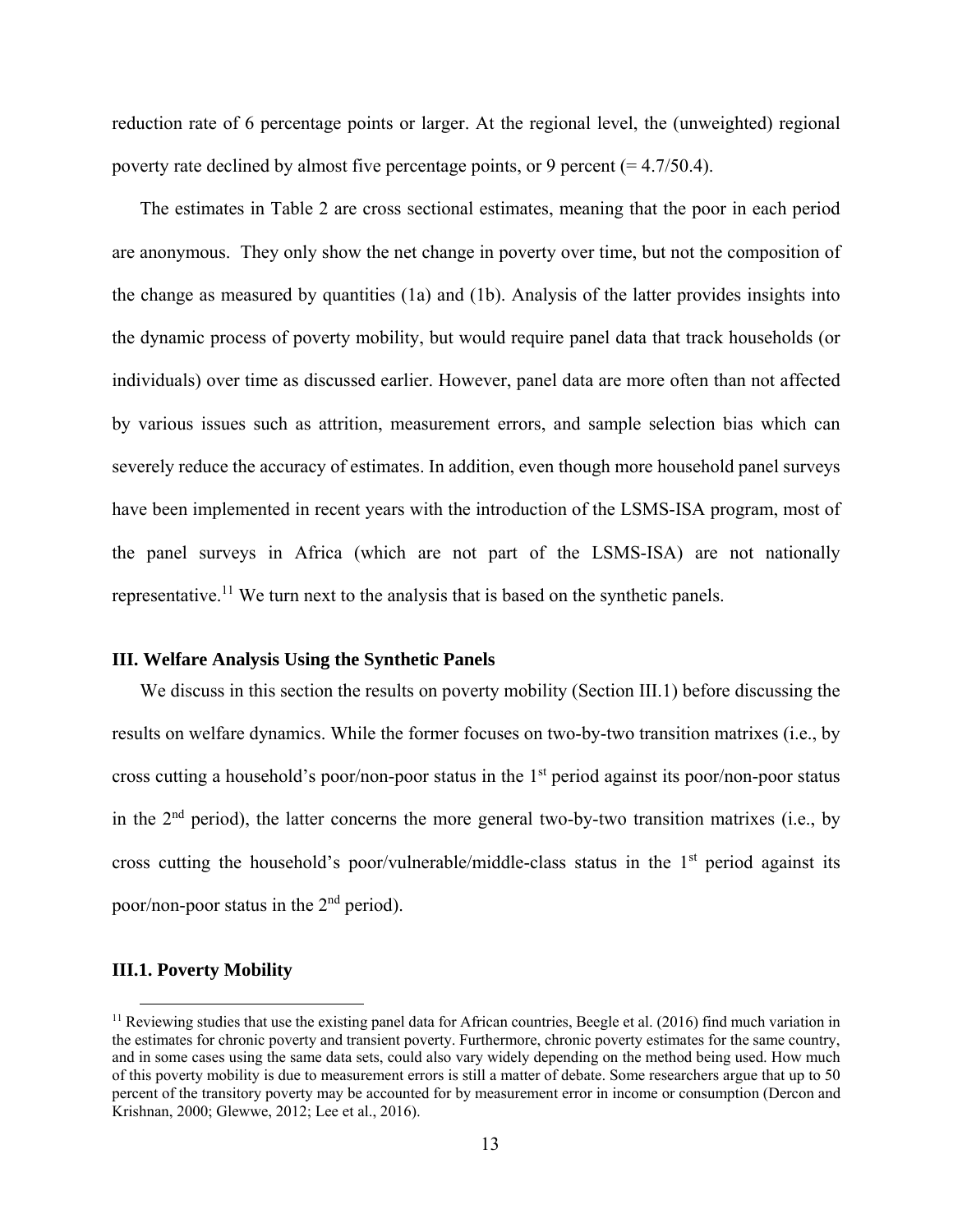Using Equations (2a) and (2b), we decompose the headcount poverty rate in the second period and show the estimates in Table 3. The headcount poverty rate (column 4) is decomposed into two components: unconditional chronic poverty (i.e., the incidence of those who remain poor in both periods; column 5) and unconditional downward mobility (i.e., those who were non-poor in the first period but became poor in the second period; column 6). Similarly, the poverty rate in the first period (column 3) can also be decomposed into (unconditional) chronic poverty (column 5) and unconditional upward mobility (i.e., those who were poor in the first period but who became nonpoor in the current period; column 7). We rank countries in an increasing order of the headcount poverty in the most recent period. For comparison, the net change in poverty (column 8) is obtained by simply subtracting the poverty rate in the first period from that in the second period. As discussed earlier, we have to restrict the estimation samples to household heads age 25-55 in the first survey; consequently, while the poverty estimates in Table 3 are similar to those in Table 2, they are not identical.

 Table 3 reveals three interesting aspects of unconditional poverty dynamics in Africa, considering the two survey periods together. First, one-third of the population in Africa is chronically poor (column 5). About 17 percent of the population emerged from poverty (that is, were poor in the first period but not the second; column 7), which is slightly higher than the proportion of the population that fell into poverty (13 percent. column 6). Still, this group could be considered vulnerable to falling back into poverty. Second, countries that are similar in terms of poverty rates may be dissimilar in terms of poverty dynamics. For instance, Swaziland and Uganda both show a similar headcount poverty rate that hovers just above 40 percent in the most recent period (column 2), but the chronic poverty rate in the former (18 percent, column 5) is almost half of that in the latter (32 percent, column 5). Similarly, a country may have both more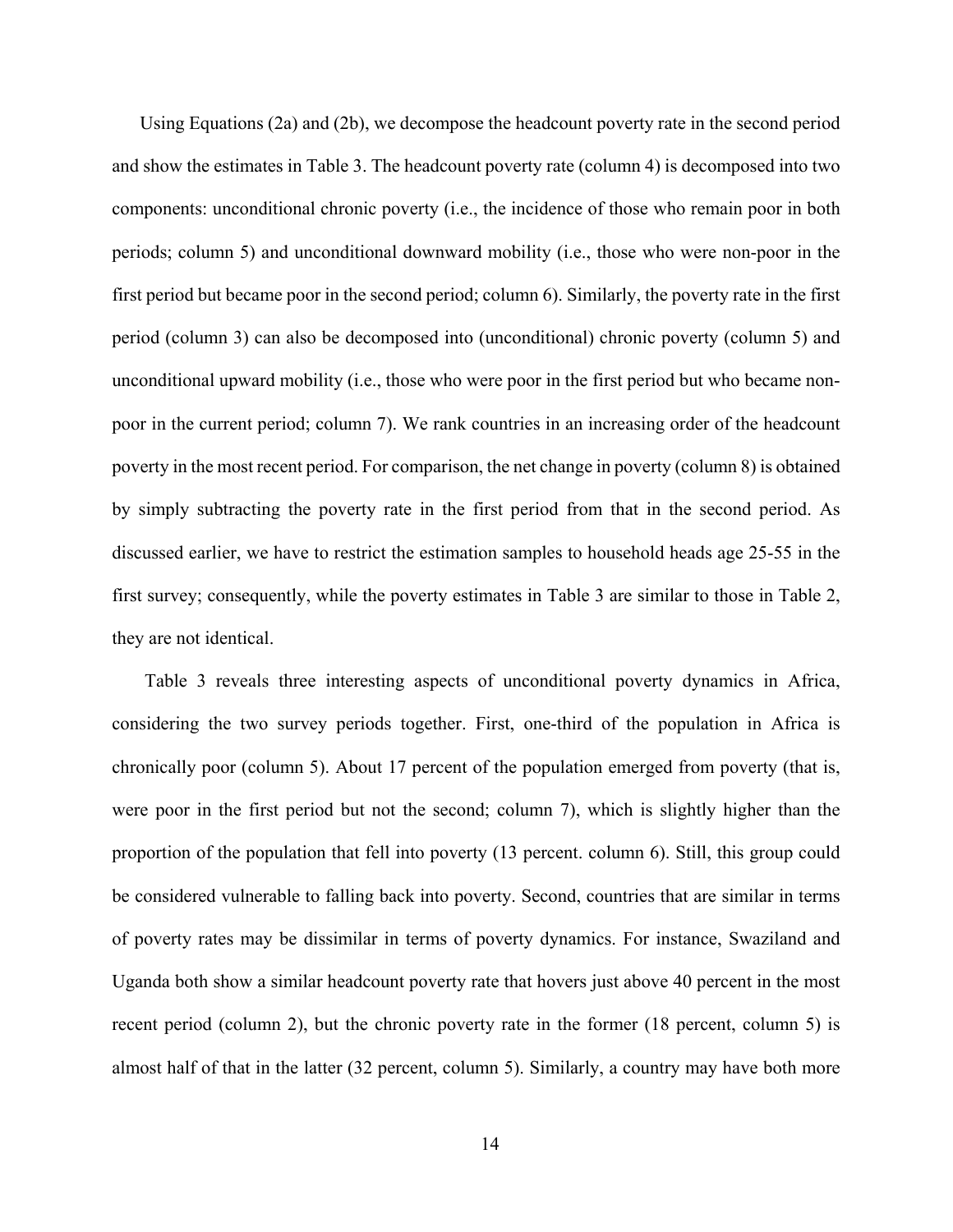headcount poverty and less chronic poverty than another at the same time. For example, Tanzania has a poverty rate that is 10 percentage points higher than Senegal (i.e., 48.8 percent versus 39 percent), but its chronic poverty is 2 percentage points lower than that of Senegal.

This provides supportive evidence for our earlier theoretical finding that there can be no correlation between poverty dynamics and the headcount poverty rate. Consequently, for an alternative interpretation of the data that focuses on the poverty dynamics, we graph in Figure 1 the results in Table 3, but we rank countries in an increasing order of unconditional chronic poverty in this figure.

As discussed earlier with Equations (2a) and (2b), the unconditional poverty dynamics does not take into account the information that is offered by a household's poverty status in any given year. The decomposition offered by Equations (3a) and (3b) allows us to detect mobility patterns that control for a household's poverty status. For example, even though Mauritania has the lowest poverty rate in both periods, its conditional chronic poverty out of the headcount poverty in the 2nd period is as large as 62 percent (i.e., divide column 5 by column 4), pushing it down to the middle on this ranking. Another notable example is Madagascar which, despite being the poorest country in the  $2<sup>nd</sup>$  period, also ranks in the middle in terms of conditional chronic poverty in the same period.

But overall, the 21 countries as a whole show a reasonable performance in terms of poverty mobility. (Conditional) chronic poverty was high at 72 percent (i.e., divide column 5 by column 4). One-third of the poor in the first period moved out of poverty in the second period (i.e., divide column 7 by column 3 to get 33 percent), which is higher than the downward mobility rate of 28 percent (i.e., divide column 6 by column 4).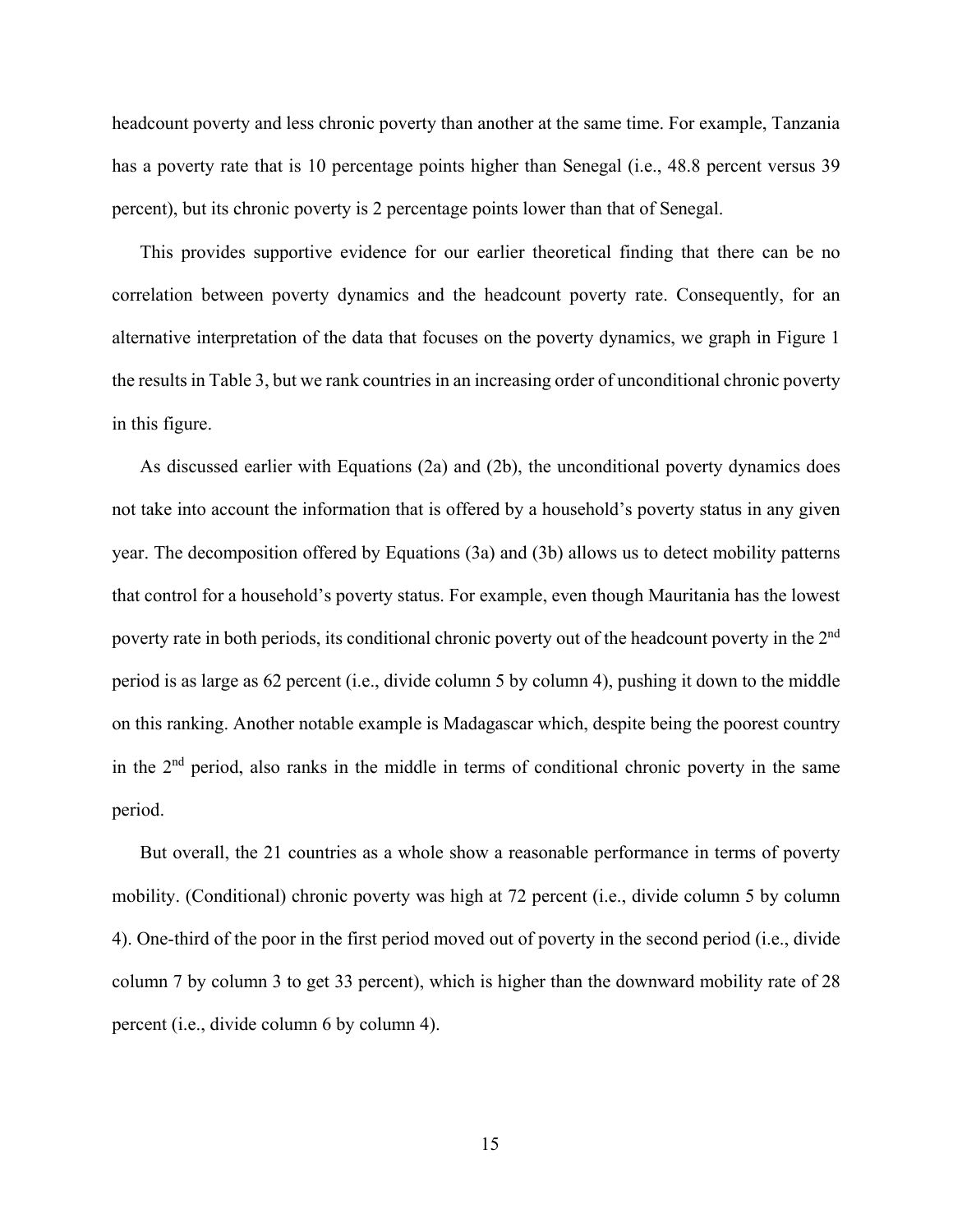The estimation results in Table 3 consider the mobility of those who are poor in either period 1 or period 2. We extend this analysis by adding to this population those who are poor in both periods such that the population under investigation now includes the *ever* poor—that is composed of the transiently poor and the chronically poor (see Equation (4)). We plot the results in Figure 2, which ranks all countries in a decreasing order of conditional chronic poverty. For this larger population, the conditional chronic poverty and upward mobility rates for all countries are unsurprisingly lower, at 51 percent and 27 percent respectively (compared with the corresponding figures of 72 percent and 33 percent in Table 3). Still, even by this measure, the considerable proportion of chronic poverty suggests that greater efforts can be made to help lift the "poorest of the poor" out of this undesirable welfare status.

#### **III.2. Welfare Dynamics**

We now extend the analysis to include the vulnerable population and the middle class and show estimation results in Table 4. The changes in the share of each of the three welfare categories (the poor, the vulnerable, and the middle class) are shown in columns 3 to 5. The corresponding pro-poor growth scenarios to these changes are shown in column 6 in a decreasing order, so that countries with more positive growth rank higher. Countries that fall in the same growth scenario are then ranked in an increasing order for their poverty and vulnerability reduction, so that countries with more poverty reduction are ranked higher. For richer analysis and also for comparison purposes, we also show the growth in the mean consumption for the bottom 40 percent in column 7.

The region as a whole experienced pro-poor growth, with a 5 percent reduction in poverty and a 28 percent increase in the size of the middle class (Table 4, last row). However, the vulnerable category also grows by 12 percent, suggesting that this expansion may be driven by (some of)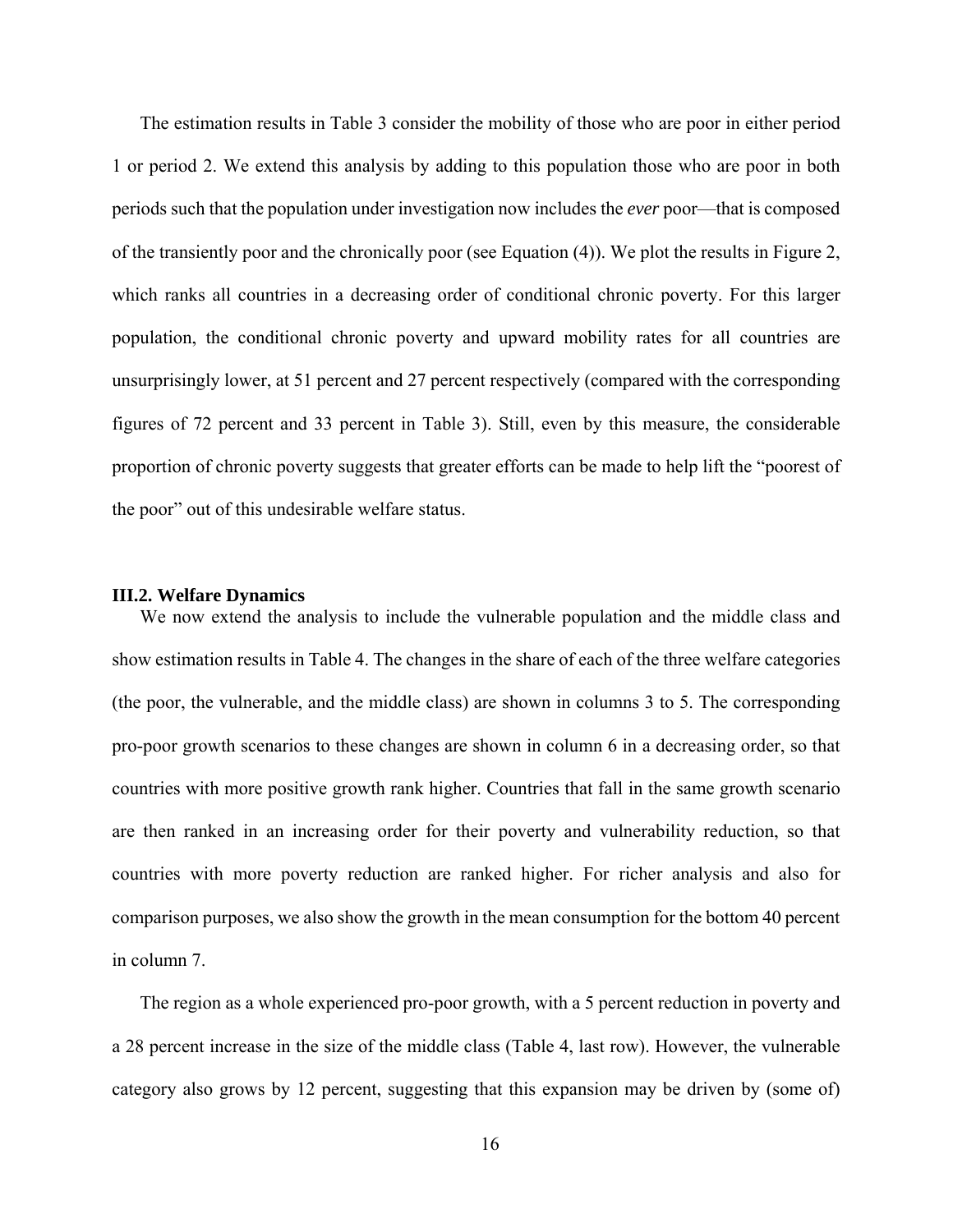those who escaped poverty. The average consumption level for the bottom 40 percent also increases by 11 percent, which provides further supportive evidence for more growth for the poorer population in the region. The five countries that have the most positive pro-poor growth are Mauritania, Ethiopia, Togo, Swaziland, and Malawi. The countries with more positive pro-poor growth include Chad, Botswana, Ghana, Uganda, Congo DRC, Mozambique, Rwanda, and Tanzania, which is followed by Sierra Leone which has positive pro-poor growth. Countries with more negative pro-poor growth are Burkina Faso, Zambia, Madagascar, Cote d'Ivoire, and Cameroon, which are followed by Senegal and Nigeria, which have the most negative pro-poor growth.

As discussed earlier, our definition of pro-poor growth has a stronger focus on the poor than the growth in the consumption of the bottom 40 percent. Table 4 provides several useful illustrations of this nuanced difference. For example, Congo DRC has a quite impressive growth rate of 75 percent for the consumption of the bottom 40 percent, which is the largest growth rate for all countries; however, while its poverty reduction is also quite good at 14 percent, this figure is still lower than several other countries. Furthermore, the vulnerable population of Congo DRC expands significantly by around one and a half times rather than contracts, which can raise concerns about sustainable poverty reduction. As a result, this country has a more pro-poor growth scenario.

It can also be useful to compare the growth scenario of Congo DRC with Chad. While the latter has much lower increase in the consumption of the bottom 40 percent, it has much higher poverty reduction and a smaller growth of the vulnerable population, which combined together ranks it higher in our definition of pro-poor growth. Clearly, a country can have both good poverty and vulnerability reduction and growth in the consumption of the bottom 40 percent; Mauritania stands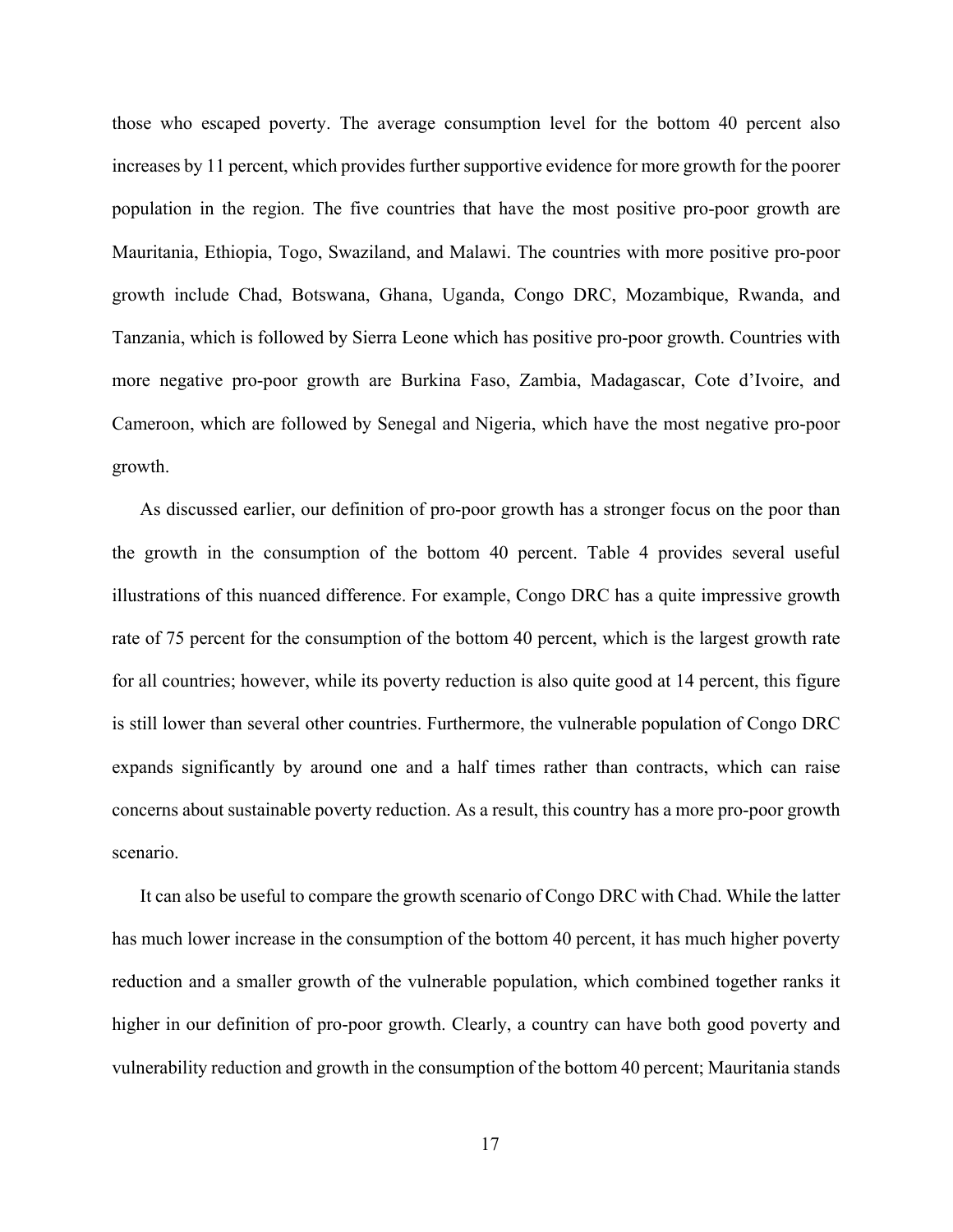out as a country that meets all these criteria and ranks highest out of all countries for pro-poor growth. The opposite situation can also happen, where Senegal and Nigeria rank lowest in term of pro-poor growth because of an expansion in their poor and vulnerable population; these countries also have negative growth in the consumption of the bottom 40 percent.12

While Table 4 focuses on the increase or decrease of the population size *across* (of) each welfare groups, Table 5 extends this analysis by probing more deeply into the dynamics *among* the groups. For the region as a whole, 14 percent of the population moves up one or two welfare categories (i.e., the sum of the upper off-diagonal cells), which is almost half a times higher than the percent of the population that who move down one or two welfare categories (i.e., 10 percent, or the sum of the lower off-diagonal cells). Still, a large degree of immobility exists in the region where as much as 76 percent  $(=100 - 14 - 10)$  of the population remains in the same welfare category in both periods.13

#### **III.3. Profiling Countries and Population Groups**

Following the classification employed in the recent World Bank's regional report on poverty in Africa (Beegle et al., 2016), we probe more deeply into mobility patterns by dividing countries into four groups: fragile situations, landlocked, resource-poor, and income status. These classifications have also been employed by earlier studies to investigate poverty in the region. For example, Bloom and Sachs (1998) argue that landlocked countries perform worse than coastal countries because of lower competitiveness and fewer trading activities due to higher transport

 <sup>12</sup> In addition, rows 2 to 5 (Table 4) also show that poverty reduction can occur with *reduced* consumption for the bottom 40 percent. More generally, Table 4 illustrates our earlier discussion that the bottom 40 percent can comprise a wide variety of poverty situations and thus their growth scenarios. Also note that Table 4 provides a discussion of the dynamics of the different welfare categories over time; see Figure 2.1 in the Appendix for the decomposition of these categories in the most recent period. See also Dang et al. (2017) for a more detailed analysis for Senegal.<br><sup>13</sup> We provide the specific estimates for upward and downward mobility for each country in Table 2.3 in the

This table also offers estimates for the transitions between the vulnerable group and the middle class.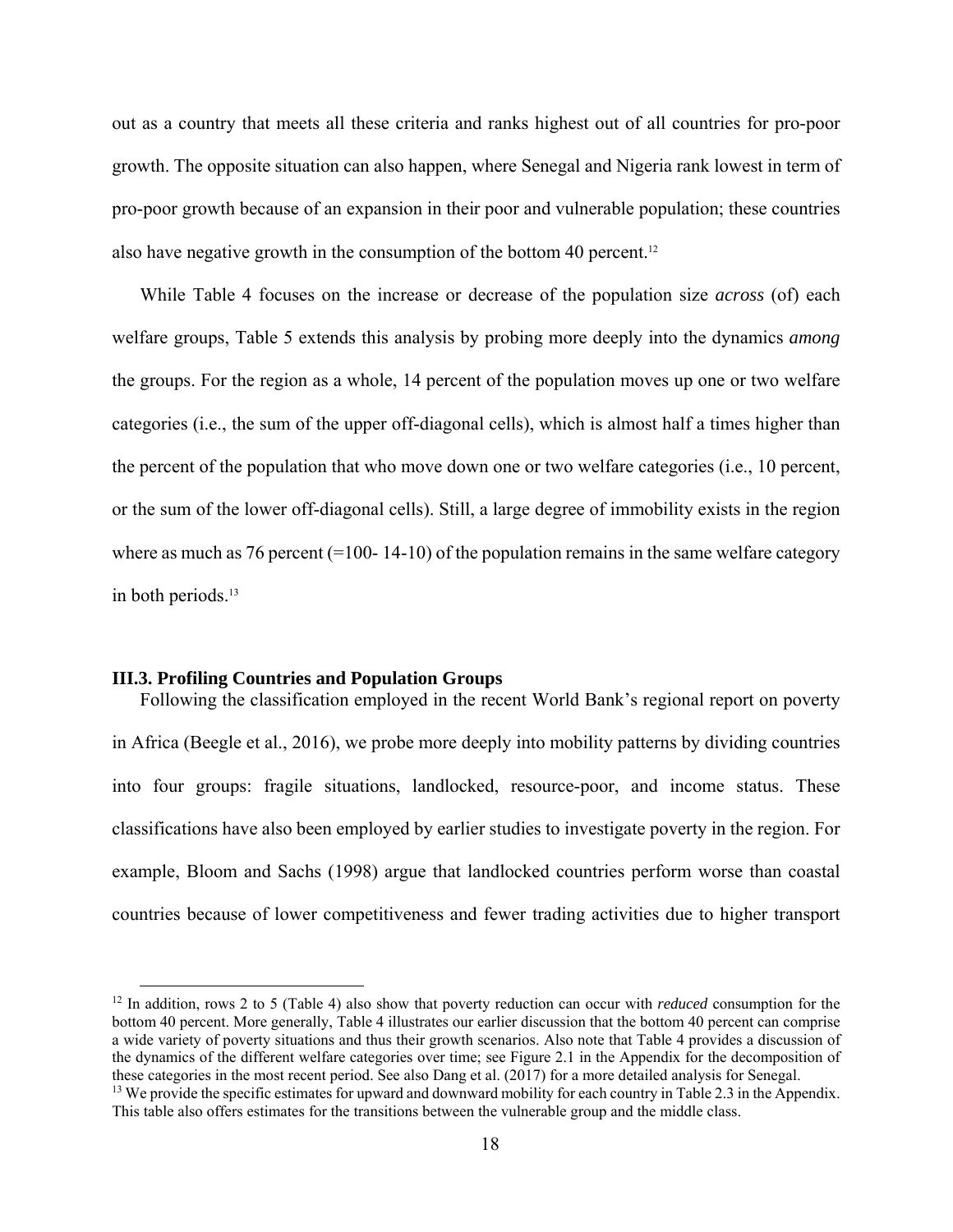costs which impede trade. Frankel (2010) offers a comprehensive survey of the relationship between resources and economic growth for countries around the world. We provide the definitions of these classifications and the detailed list of the countries in Table 2.4 in the Appendix.

We show in Figure 3 the transitions across the three categories for countries, conditional on the welfare status in the 1st period, in each classification. In particular, we plot for each country upward mobility (i.e., the percentage of the population that moves up one or two welfare categories in the  $2<sup>nd</sup>$  period) against downward mobility (i.e., the percentage of the population that moves down one or two welfare categories in the 2<sup>nd</sup> period). To help with interpretation, we plot a 45degree line that separates countries into two groups: one group with more upward mobility, and the other group with more downward mobility (or less upward mobility); those in the former group are thus graphed above this line and the latter group below this line. We use the plus (+) symbol to mark the countries that are in fragile situation (Panel A), landlocked (Panel B), resource-poor (Panel C), and low-income (Panel D).

Several observations are in order for Figure 3. First, there appears to be no clear relationship between being in a fragile situation or being landlocked and economic mobility (Panels A and B), since the countries are scattered rather evenly above and below the 45-degree line. Second, resource-rich and middle-income countries mostly have more upward mobility than downward mobility. Indeed, Figure 3 indicates that out of these two groups, only Zambia—a resource-rich and middle-income country—has more downward mobility (Panels C and D).14 Finally, notable

<sup>&</sup>lt;sup>14</sup> We plot a similar graph for economic mobility versus pro-poor growth and show results in Figure 2.2. Interestingly, several countries remarkably have *both* more (or most) positive pro-poor growth scenarios and more upward mobility than downward mobility. These countries include Botswana, Chad, Mauritania, Ghana, Uganda, Sierra Leone, Congo DRC, Ethiopia, and Rwanda. On the other hand, two countries, Zambia and Madagascar, also stand out as having both negative pro-poor growth scenarios and more downward mobility.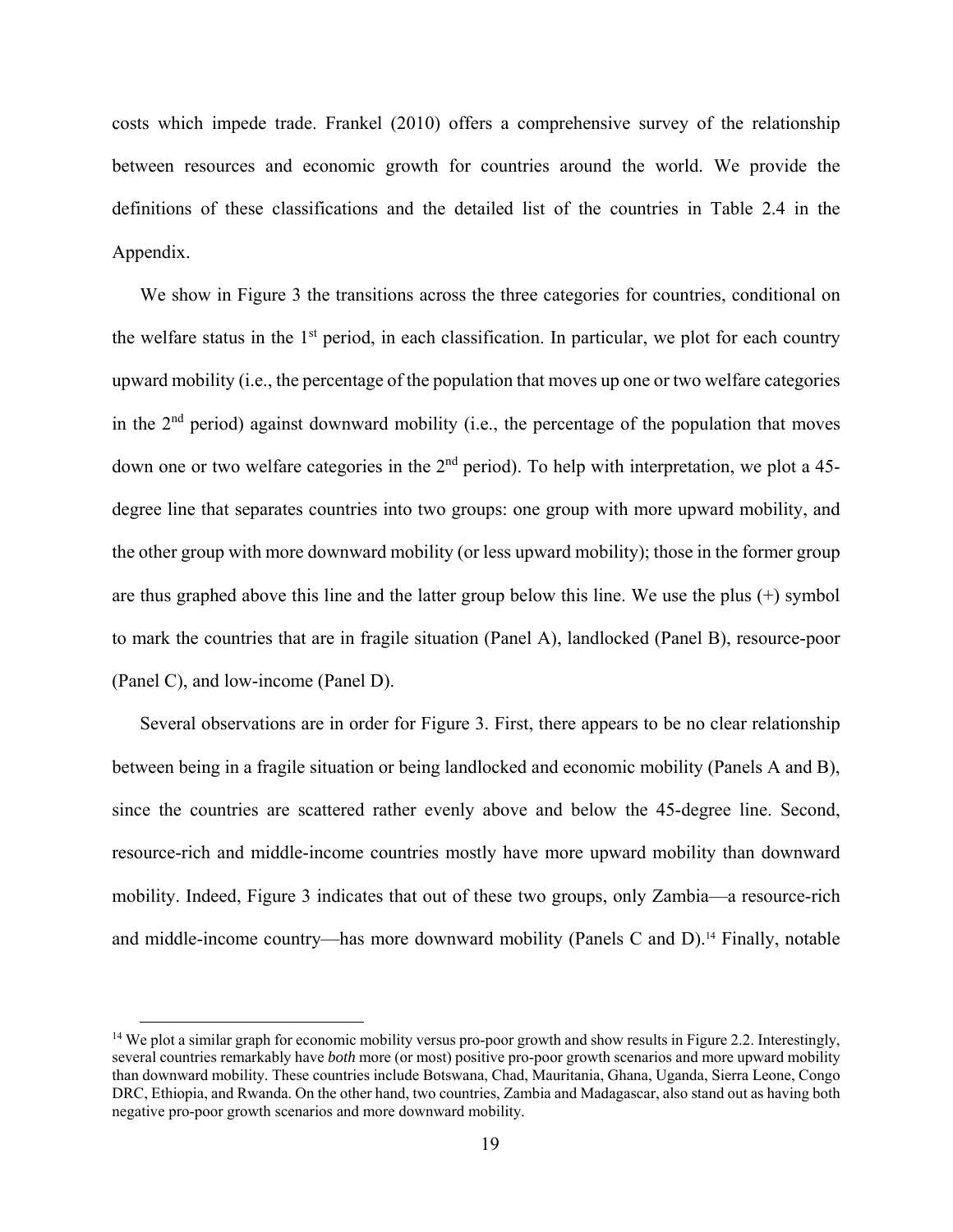examples in all the groups stand out. For example, three countries with much higher upward mobility than downward mobility, including Botswana, Mauritania, and Ghana, are also countries that are mostly on the favorable side of the classifications (i.e., being non-fragile, coastal, resourcerich and middle-income). On the other hand, Madagascar is the country with the most downward mobility, which is also on the unfavorable side of the classification except for being coastal. The remaining countries are found somewhat in between these two extremes. For example, Burkina Faso has a good performance with more upward mobility than downward mobility, but this country for most part is on the unfavorable side of the classification except for being non-fragile. Another good performer, Cote d'Ivoire has an equal share of both sides with being coastal and resourcerich but fragile and low-income.

We turn next to examining mobility for different population groups. Figure 4 depicts the population characteristics that are associated with upward mobility (Panel A) and downward mobility (Panel B). Factors that have a stronger-than-average correlation with upward mobility include higher education achievement, having a female household head, and urban residence. These are also the characteristics that are more strongly associated with preventing downward mobility. Out of these factors, attaining (some) tertiary education, including post-secondary technical education, is remarkably strongly associated with more upward (less downward) mobility.<sup>15</sup>

<sup>&</sup>lt;sup>15</sup> These results are mostly similar to those in other contexts including countries in Latin America (Vakis et al., 2016), Middle East and North Africa (Dang and Ianchovichina, 2016), and India (Dang and Lanjouw, forthcoming). One exception is that secondary education achievement is associated with less upward (more downward) mobility for Sub-Saharan Africa than other regions. One reason can be that those with secondary education have a higher unemployment rate than those with no education (represented by the "Other education" group in Figure 4) or primary education, perhaps because of higher job expectations (see, e.g., African Development Bank, 2012; ILO, 2015). As such, the former group are more likely to be classified as poor.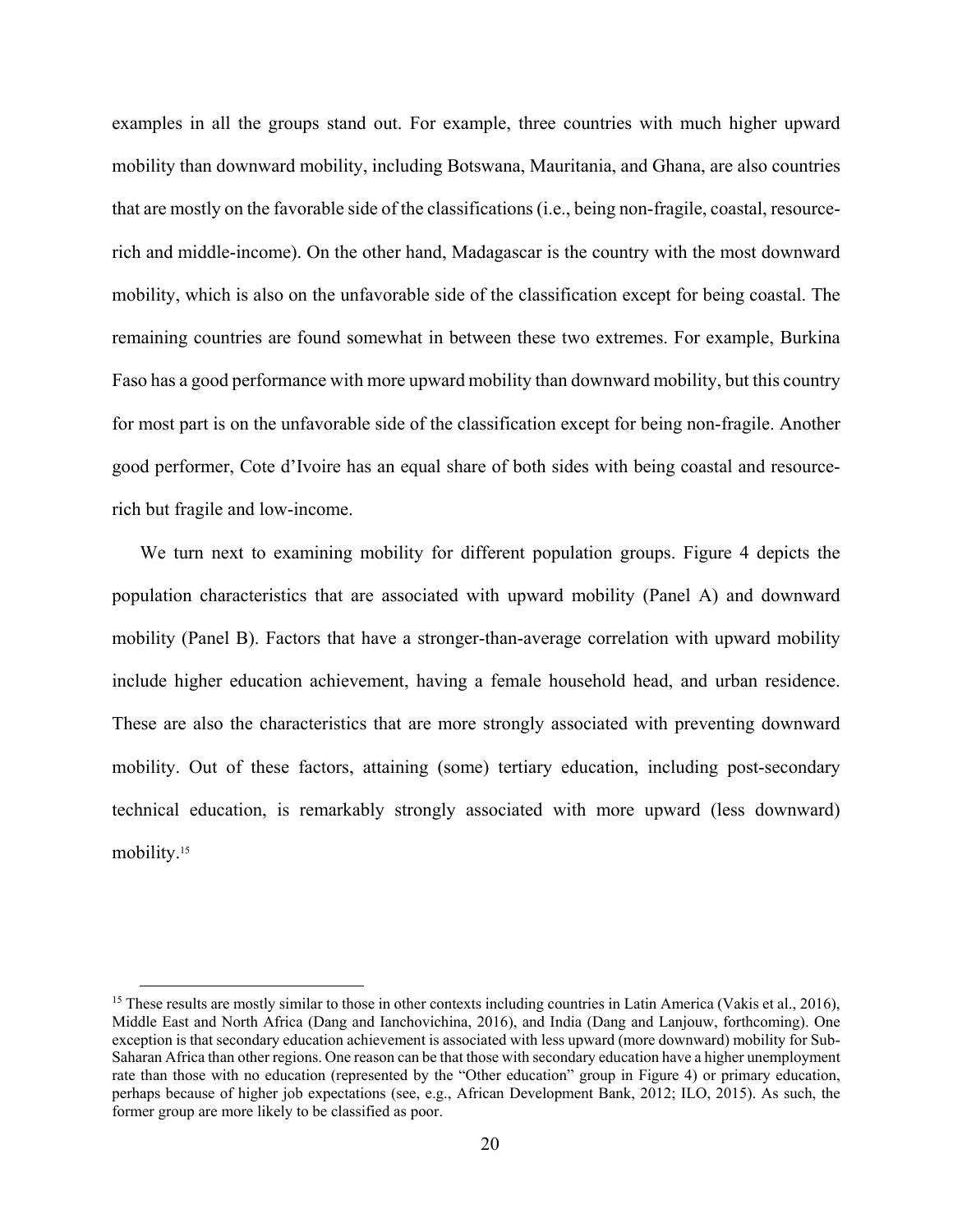#### **IV. Conclusion**

In this paper we provide an analysis of welfare dynamics in the Sub-Saharan Africa region. In the absence of actual panel data, we construct synthetic panel data from cross sectional surveys using recently developed statistical methods that can offer insights into welfare dynamics for the region. Our findings generally point to strong performance for the region in terms of pro-poor growth and upward mobility. We find that one-third of the poor population escaped poverty, and the size of the middle class increased by 28 percent, albeit from a low base. Chronic poverty, however, still remains high for a number of countries. Furthermore, while many escaped poverty, they remain vulnerable, as is evident from the 12 percent increase in the share of the vulnerable population.

We also find some limited evidence suggesting that resource-rich and middle-income countries mostly have more upward mobility than downward mobility, and that (some) tertiary education is strongly associated with higher upward mobility and less downward mobility, which holds true to some extent for households with a female household head and urban residence.

These mostly positive outcomes were possible because of favorable global economic conditions from which many African countries benefited in the 2000s. However, the circumstances are changing and domestic economic conditions have deteriorated for many African countries. Although the long-term goal is to increase upward mobility, or exit from poverty, the immediate and medium term goals may be to protect the incomes of the poor and to minimize downward mobility, especially for the vulnerable. Some of the policies that have been shown to achieve these goals include safety net programs and building the assets (especially human capital – education and health) of the poor and the vulnerable, such as investments in early years of the children of the poor, and providing a basic package of health services.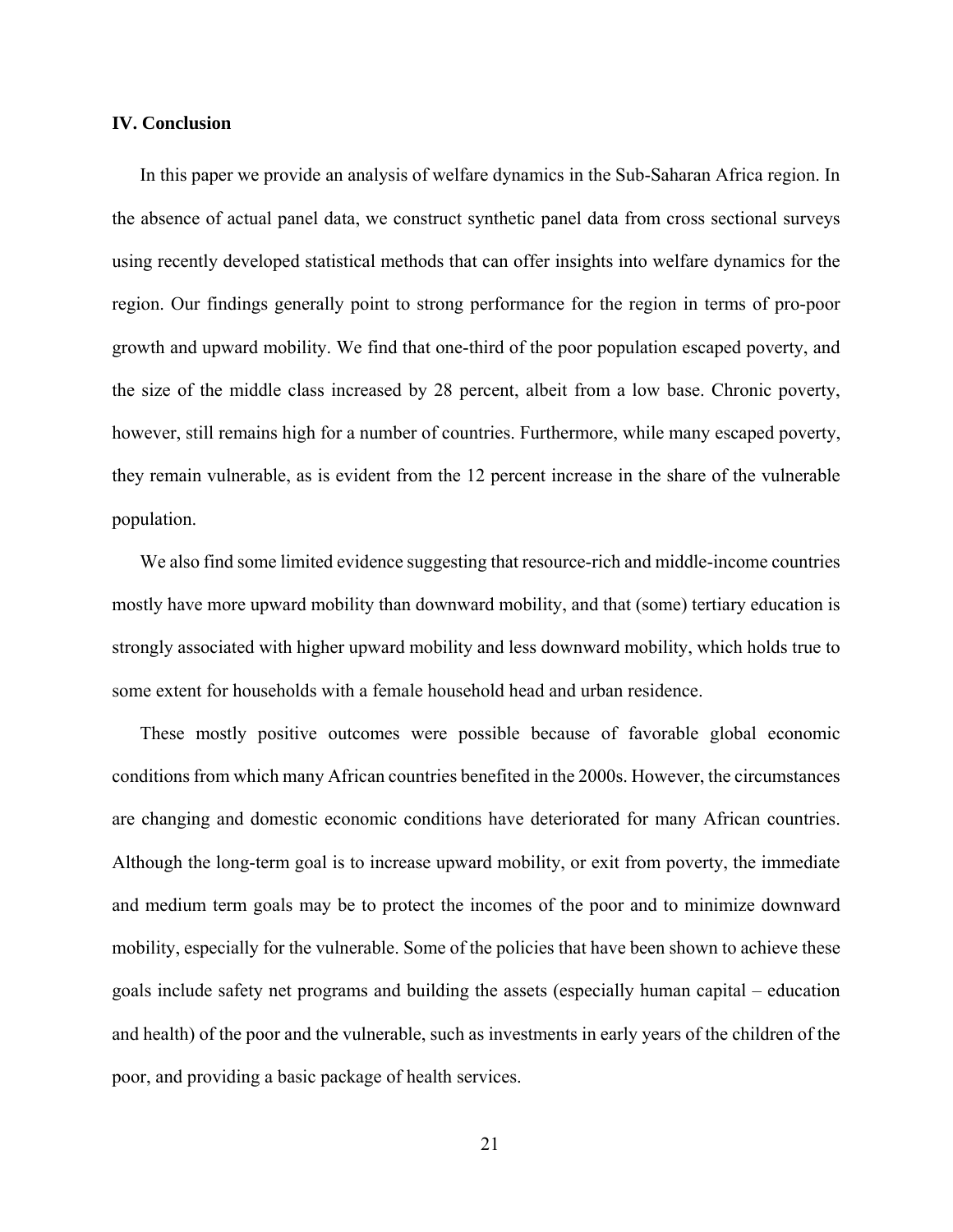The policy implications of our findings are subject to the caveat that these relationships between welfare dynamics and the country classifications or population characteristics should be interpreted as associational rather than causal. Furthermore, these results should be interpreted with respect to the specific countries that we study in this paper, and may not be extrapolated to other countries in the region or elsewhere. A fertile direction for research is thus deeper research into specific country contexts, which promises more granularities to policy advice than the regional analysis attempted in our study.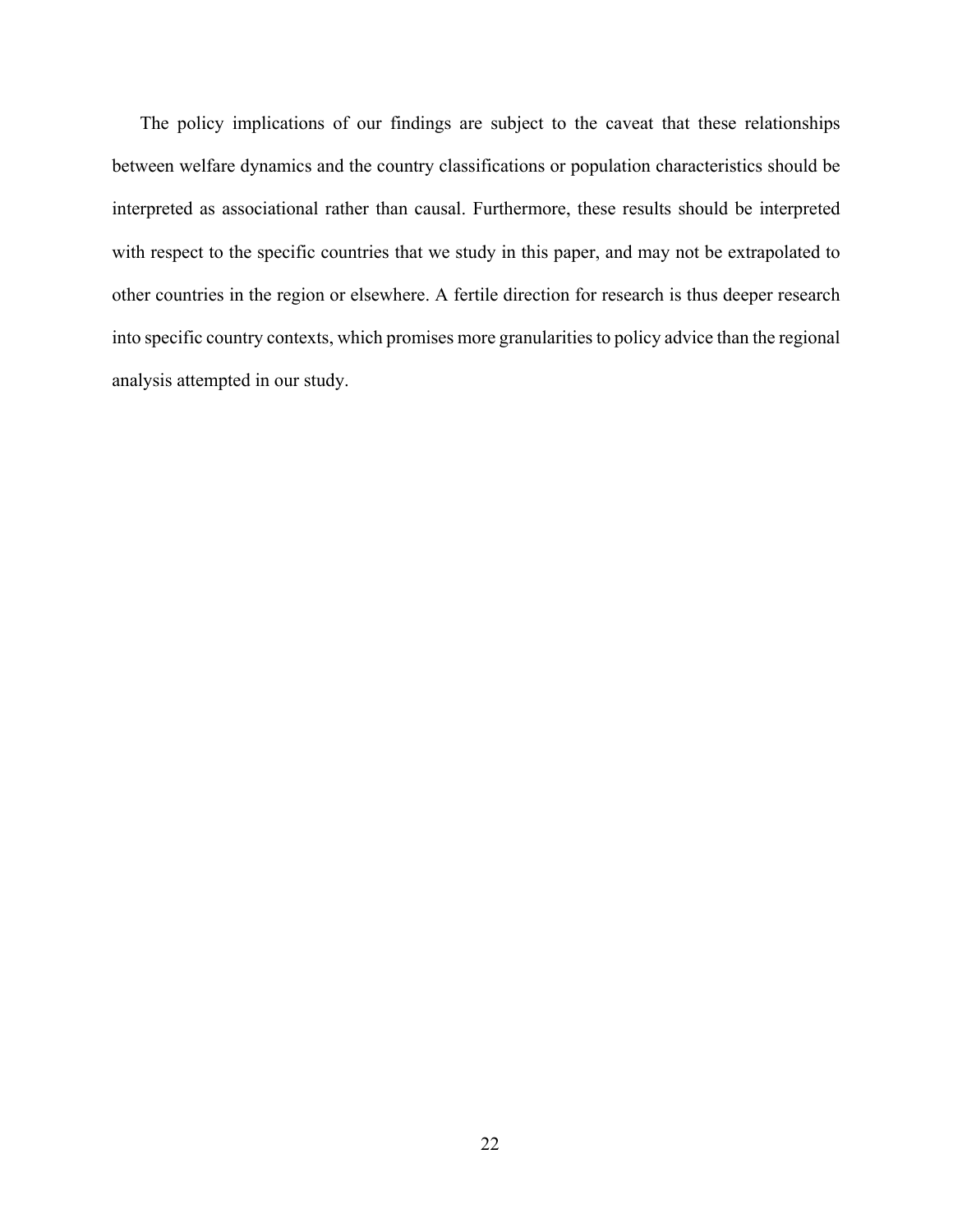#### **References**

- African Development Bank. (2012). *African Economic Outlook 2012*. Retrieved on February 3, 2017 at http://www.africaneconomicoutlook.org/.
- Alesina, Alberto and Roberto Perotti. (1996). "Income Distribution, Political Instability, and Investment". *European Economic Review*, 40(6): 1203–1228.
- Banerjee, Abhijit and Esther Duflo. (2008). "What Is Middle Class about the Middle Classes around the World?" *Journal of Economic Perspectives*, 22(2): 3–28.
- Basu, Kaushik. (2013). "Shared Prosperity and the Mitigation of Poverty: In Practice and in Precept." *Policy Research Working Paper* No. 6700. Washington, DC: The World Bank.
- Beegle, Kathleen, Luc Christiaensen, Andrew Dabalen, and Isis Gaddis. (2016). *Poverty in a Rising Africa*. Washington DC: The World Bank.
- Bloom, David, and Jeffrey Sachs. (1998). "Geography, Demography, and Economic Growth in Africa." *Brookings Papers on Economic Activity*, 2: 207–95.
- Chaudhuri, Shubham. (2003). "Assessing Vulnerability to Poverty: Concepts, Empirical Methods and Illustrative Examples." Working paper, Columbia University, Department of Economics.
- Christiaensen, Luc J. and Kalanidhi Subbarao. (2005). "Towards an Understanding of Household Vulnerability in Rural Kenya". *Journal of African Economies* 14, no. 4:520-558.
- Cruces, Guillermo, Peter Lanjouw, Leonardo Lucchetti, Elizaveta Perova, Renos Vakis, and Mariana Viollaz. (2015). "Estimating Poverty Transitions Repeated Cross-Sections: A Threecountry Validation Exercise". *Journal of Economic Inequality*, 13:161–179.
- Dang, Hai-Anh and Elena Ianchovichina. (2016). "Welfare Dynamics with Synthetic Panels: The Case of the Arab World in Transition". World Bank Policy Research Paper no. 7595, World Bank, Washington, DC.
- Dang, Hai-Anh and Peter Lanjouw. (2013). "Measuring Poverty Dynamics with Synthetic Panels Based on Cross-Sections". World Bank Policy Research Working Paper # 6504. Washington DC: The World Bank.
- ---. (in press). "Welfare Dynamics Measurement: Two Definitions of a Vulnerability Line". *Review of Income and Wealth*.
- ---. (forthcoming). "Poverty Dynamics in India between 2004-2012: Insights from Longitudinal Analysis Using Synthetic Panel Data". *Economic Development and Cultural Change*.
- ---. (2016). "Toward a New Definition of Shared Prosperity: A Dynamic Perspective from Three Countries". In Kaushik Basu and Joseph Stiglitz. (Eds). *Inequality and Growth: Patterns and Policy*. Palgrave MacMillan Press.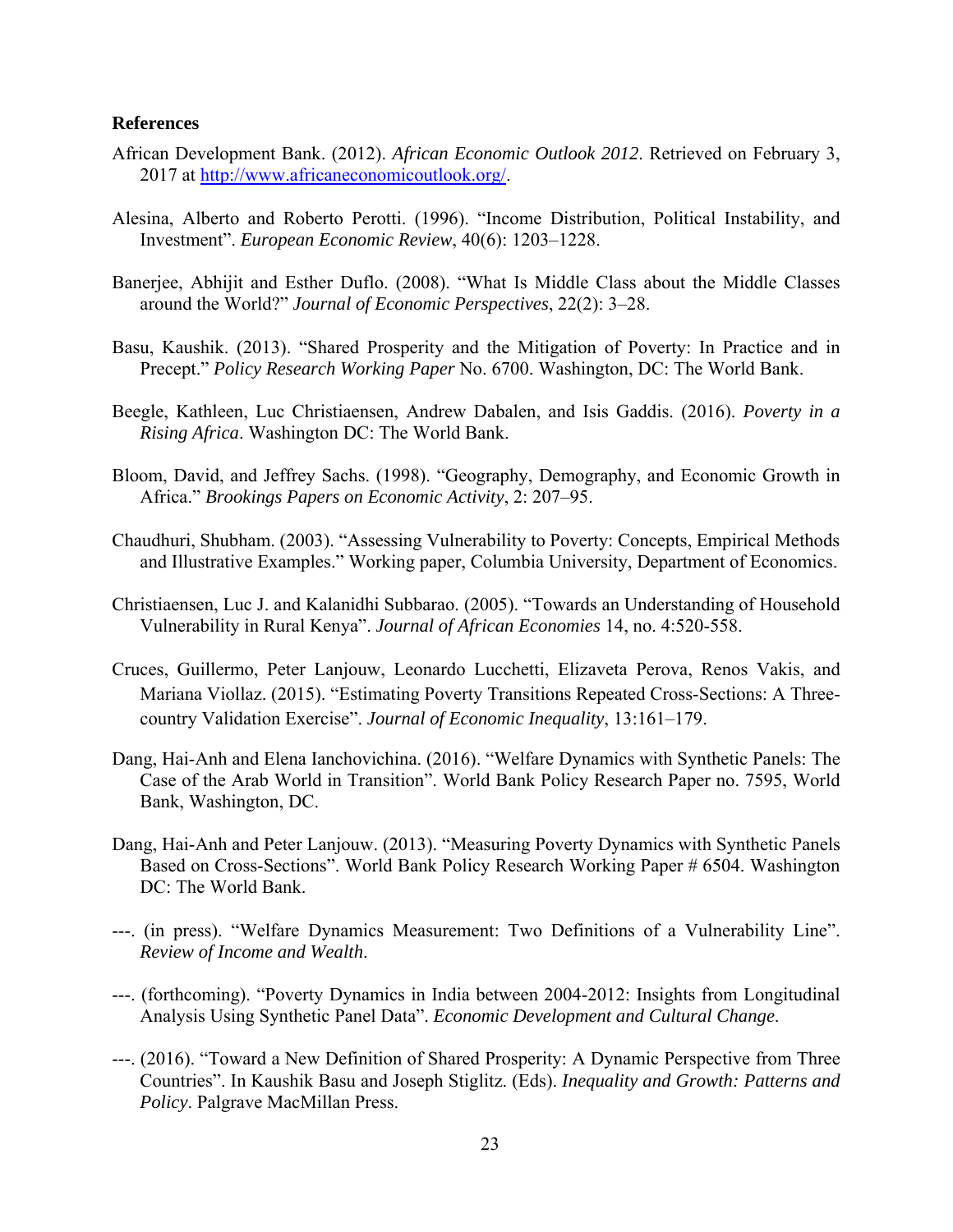- Dang, Hai-Anh, Peter Lanjouw, and Rob Swinkels. (2017). "Who Remained in Poverty, Who Moved Up, and Who Fell Down? An Investigation of Poverty Dynamics in Senegal in the 2000's." In Machiko Nissanke and Muna Ndulo. (Eds). *Poverty Reduction in the Course of African Development, Festschrift for Erick Thorbecke*. Oxford University Press.
- Dang, Hai-Anh, Peter Lanjouw, Jill Luoto, and David McKenzie. (2014). "Using Repeated Cross-Sections to Explore Movements in and out of Poverty". *Journal of Development Economics,*  107: 112-128.
- Dercon, Stefan, and Pramila Krishnan. (2000). "Vulnerability, Seasonality and Poverty in Ethiopia." *Journal of Development Studies* 36 (6): 25–53.
- Ferreira, Francisco H. G., Julian Messina, Jamele Rigolini, Luis-Felipe López-Calva, Maria Anna Lugo, and Renos Vakis. (2013). *Economic Mobility and the Rise of the Latin American Middle Class.* Washington, DC: World Bank.
- Frankel, Jeffrey A. (2010). "The Natural Resource Curse: A Survey". *HKS Faculty Research Working Paper Series, RWP10-005*, John F. Kennedy School of Government, Harvard University.
- Glewwe, Paul. (2012). "How Much of Observed Economic Mobility Is Measurement Error? IV Methods to Reduce Measurement Error Bias, with an Application to Vietnam." *World Bank Economic Review* 26 (2): 236–64.
- Harttgen, Kenneth, Stephan Klasen, and Sebastian Vollmer. (2013). "An African Growth Miracle? Or: What Do Asset Indices Tell Us about Trends in Economic Performance?" *Review of Income and Wealth*, 59(S1): S37–S61.
- Hoddinott, John and Agnes R. Quisumbing. (2010). "Methods for Microeconometric Risk and Vulnerability Assessment". In *Risk, Vulnerability and Human Development: On the Brink*, ed. Ricardo Fuentes-Nieva and Papa A. Seck. London: Palgrave Macmillan- United Nations Development Programme.
- International Labor Organization. (2015). *Global Employment Trends for Youth 2015: Scaling up Investments in Decent Jobs for Youth.* Geneva, Switzerland.
- Jolliffe, Dean, Peter Lanjouw, Shaohua Chen, Aart Kraay, Christian Meyer, Mario Negre, Espen Prydz, Renos Vakis, and Kyla Wethli. (2015). *A Measured Approach to Ending Poverty and Boosting Shared Prosperity: Concepts, Data and the Twin Goals*. Washington, DC: the World Bank.
- Lee, Nayoung, Geert Ridder, and John Strauss. (2016). "Estimation of Poverty Transition Matrices with Noisy Data". *Journal of Applied Econometrics, doi: 10.1002/jae.2506.*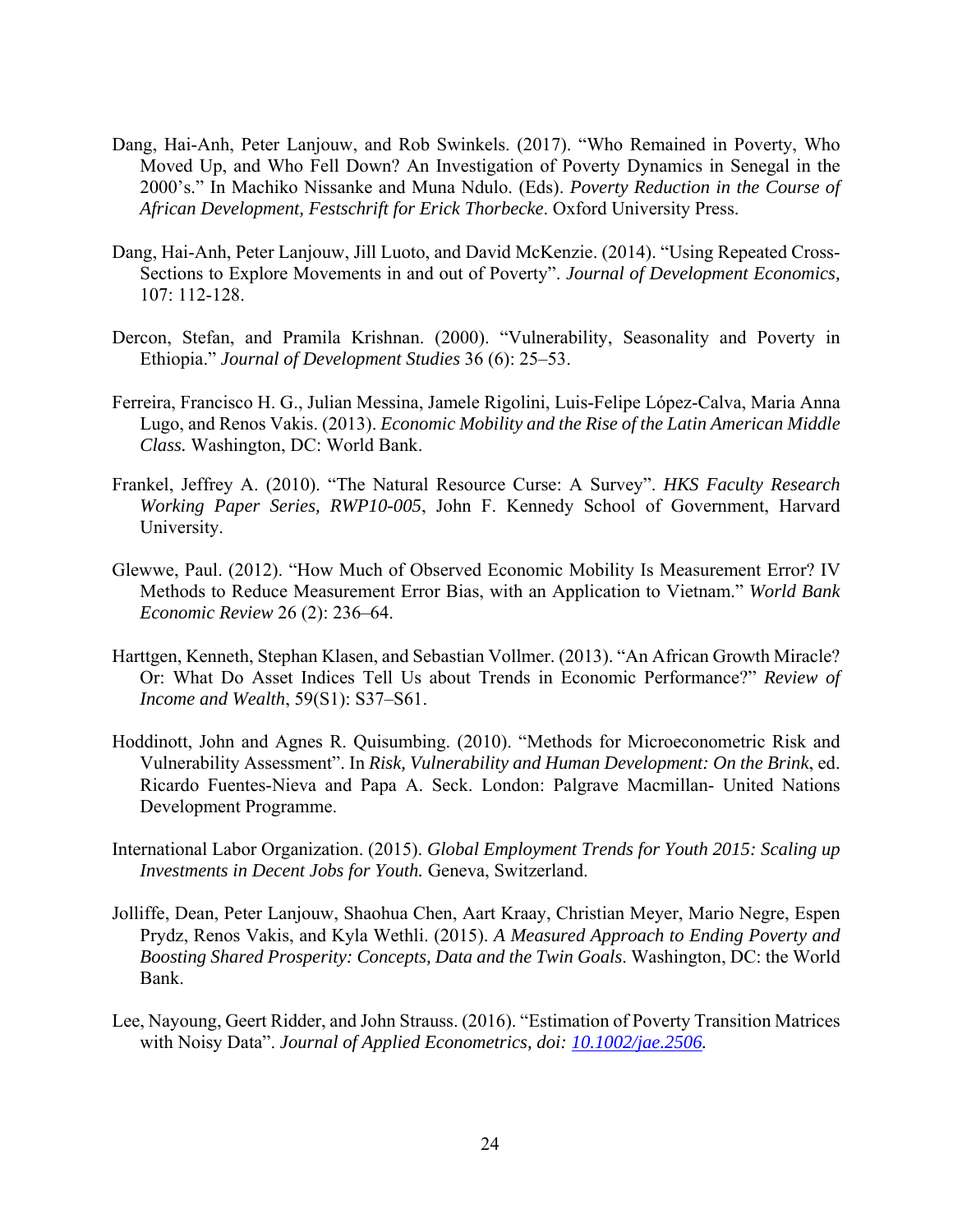- Pritchett, Lant, Asep Suryahadi, and Sudarno Sumarto. (2000). "Quantifying Vulnerability to Poverty: A Proposed Measure, Applied to Indonesia". World Bank Policy Research Working Paper no. 2437, World Bank, Washington, DC.
- Sahn, David E. and David C. Stifel. (2000). "Poverty Comparison over Time and across Countries in Africa". *World Development*, 28(12): 2123-2155.
- Vakis, Renos, James Rigolini, and Leonardo Lucchetti. (2016). *Left Behind: Chronic Poverty in Latin America and the Caribbean*. Washington, DC: World Bank.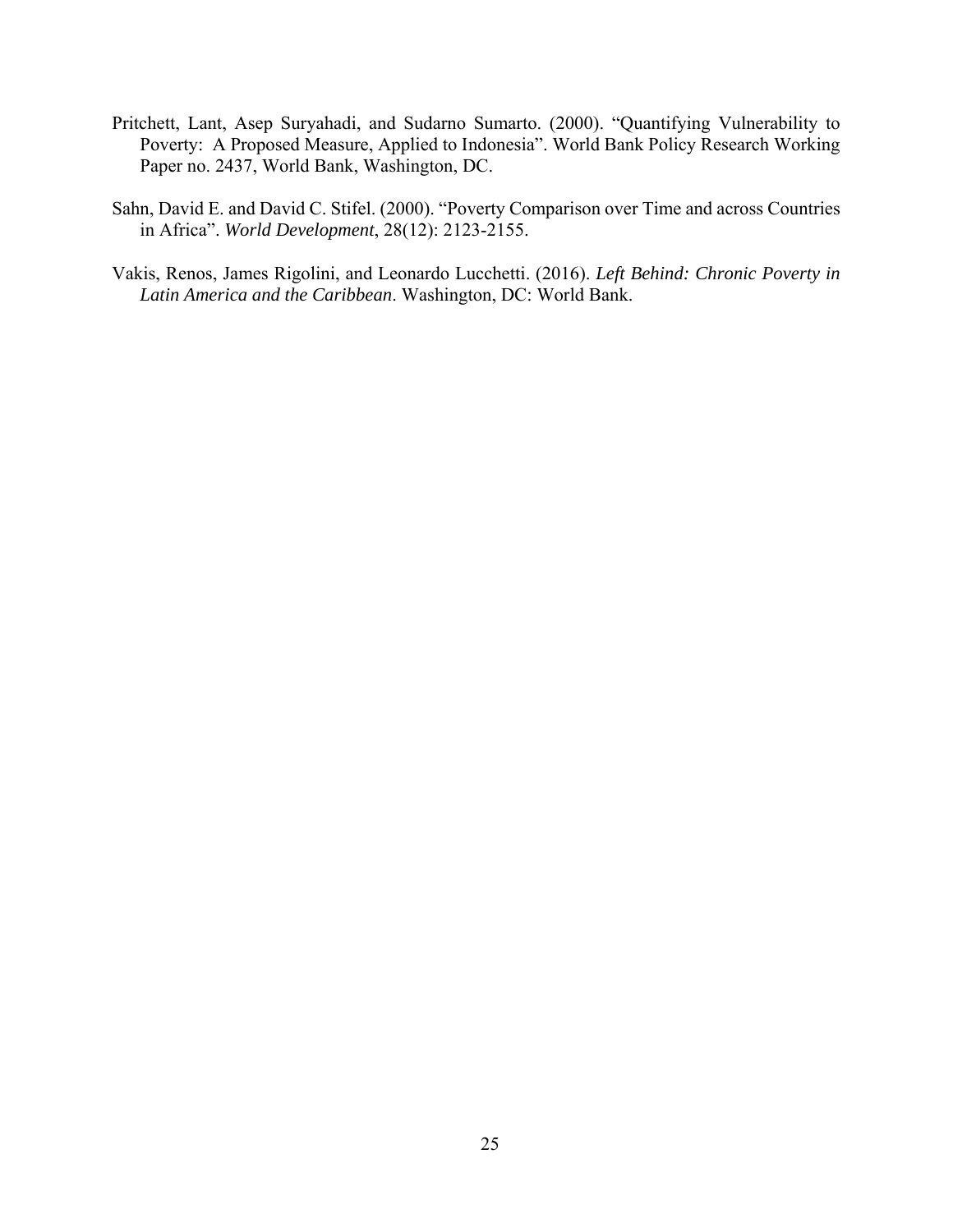| N <sub>0</sub> | <b>Vulnerability index</b><br>(%)                                                                   | <b>Vulnerability line</b><br>(SPPP) | Increase $(\% )$                                                              | Pop. share with<br>consumption above<br>poverty line but less<br>than V-line (%) |
|----------------|-----------------------------------------------------------------------------------------------------|-------------------------------------|-------------------------------------------------------------------------------|----------------------------------------------------------------------------------|
| $\mathbf{1}$   | 33                                                                                                  | 2.10                                | 11                                                                            | 5                                                                                |
| $\overline{2}$ | 32                                                                                                  | 2.18                                | 15                                                                            | $\overline{7}$                                                                   |
| 3              | 31                                                                                                  | 2.26                                | 19                                                                            | 8                                                                                |
| $\overline{4}$ | 30                                                                                                  | 2.32                                | 22                                                                            | 10                                                                               |
| 5              | 29                                                                                                  | 2.40                                | 26                                                                            | 11                                                                               |
| 6              | 28                                                                                                  | 2.48                                | 31                                                                            | 12                                                                               |
| $\overline{7}$ | 27                                                                                                  | 2.58                                | 36                                                                            | 14                                                                               |
| 8              | 26                                                                                                  | 2.64                                | 39                                                                            | 15                                                                               |
| 9              | 25                                                                                                  | 2.74                                | 44                                                                            | 17                                                                               |
| 10             | 24                                                                                                  | 2.84                                | 49                                                                            | 18                                                                               |
| 11             | 23                                                                                                  | 2.92                                | 54                                                                            | 19                                                                               |
| 12             | 22                                                                                                  | 3.02                                | 59                                                                            | 21                                                                               |
| 13             | 21                                                                                                  | 3.16                                | 66                                                                            | 22                                                                               |
| 14             | 20                                                                                                  | 3.28                                | 73                                                                            | 24                                                                               |
| 15             | 19                                                                                                  | 3.44                                | 81                                                                            | 26                                                                               |
| 16             | 18                                                                                                  | 3.62                                | 91                                                                            | 28                                                                               |
| 17             | 17                                                                                                  | 3.78                                | 99                                                                            | 29                                                                               |
| 18             | 16                                                                                                  | 4.06                                | 114                                                                           | 32                                                                               |
| 19             | 15                                                                                                  | 4.30                                | 126                                                                           | 34                                                                               |
| 20             | 14                                                                                                  | 4.74                                | 149                                                                           | 37                                                                               |
| 21             | 13                                                                                                  | 5.20                                | 174                                                                           | 39                                                                               |
| 22             | 12                                                                                                  | 5.88                                | 209                                                                           | 42                                                                               |
| 23             | 11                                                                                                  | 7.00                                | 268                                                                           | 46                                                                               |
| 24             | 10                                                                                                  | 9.30                                | 389                                                                           | 51                                                                               |
|                | Note: Vulnerability lines are in 2011 PPP dollars per capita per day. The relative increases of the |                                     |                                                                               |                                                                                  |
|                | $1.211 \t 11.01 \t 12.01$                                                                           |                                     | $\mathbf{1}$ $\mathbf{1}$ $\mathbf{1}$ $\mathbf{1}$ $\mathbf{1}$ $\mathbf{1}$ | $\mathbf{u}$ $\mathbf{u}$                                                        |

**Table 1: Vulnerability Lines at Given Vulnerability Indexes for All Countries** 

vulnerability line from the poverty line is shown under the column "Increase" (column 4). All numbers are estimated with synthetic panel data and weighted with population weights. The incremental value for iteration is 0.02 dollars.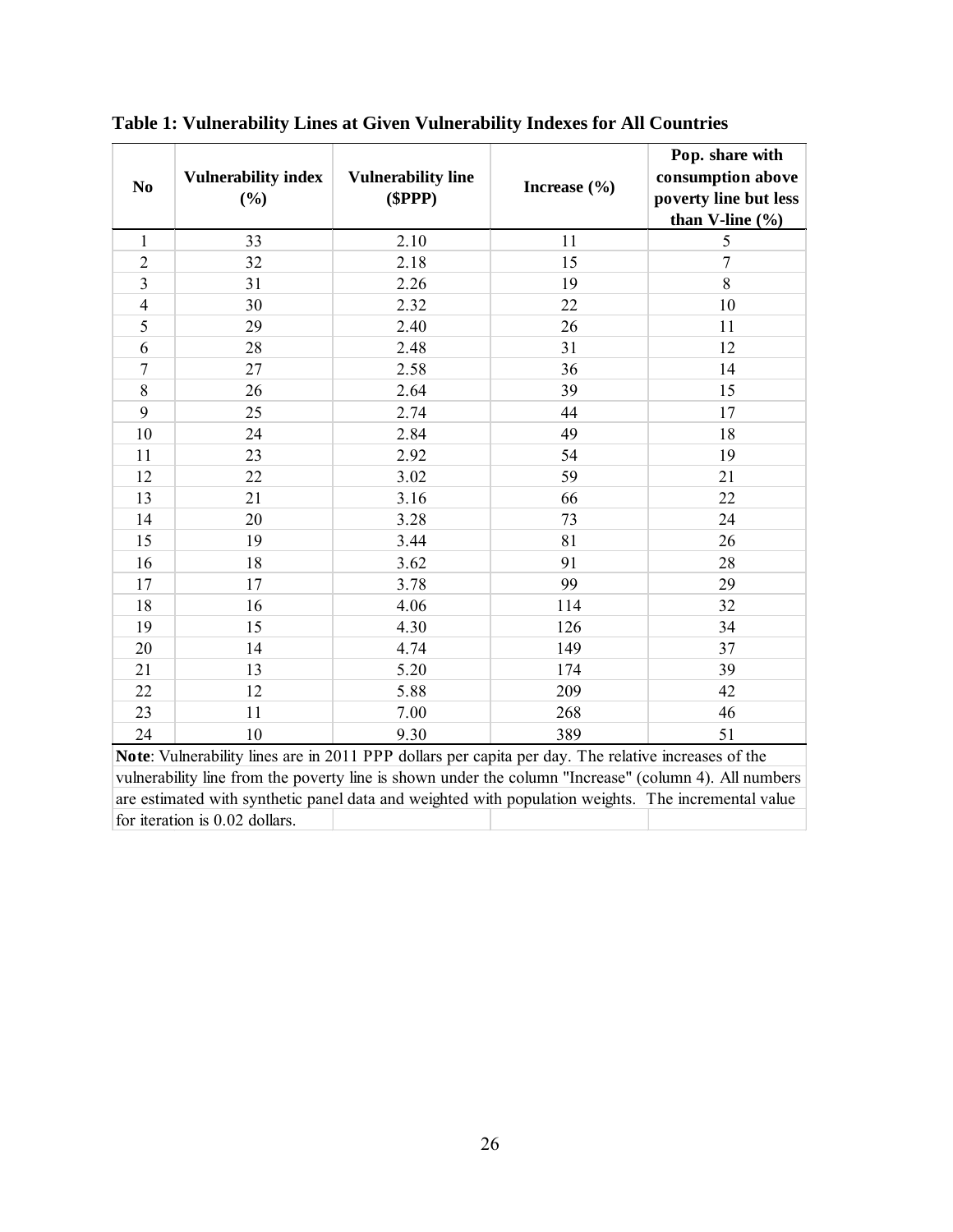|                |                  |                                                                                     |                                           | <b>Headcount poverty</b> |      | <b>Net</b> |
|----------------|------------------|-------------------------------------------------------------------------------------|-------------------------------------------|--------------------------|------|------------|
| N <sub>0</sub> | Country          | Survey name                                                                         | Survey years 1st period 2nd period change |                          |      |            |
| 1              | Bostwana         | Botswana Core Welfare Indicators Survey (BCWIS)                                     | 2002-2009                                 | 29.8                     | 18.2 | $-11.6$    |
| 2              | Burkina Faso     | Enquête burkinabé sur les conditions de vie des ménages<br>(EBCVM)                  | 2003-2009                                 | 57.3                     | 55.3 | $-2.0$     |
| 3              | Cameroon         | Enquete Camerounaise Aupres des Menages (ECAM)                                      | 2001-2007                                 | 23.1                     | 29.3 | 6.2        |
| $\overline{4}$ | Chad             | Enquête sur la consommation des ménages et le secteur informel<br>au Tchad (ECOSIT) | 2003-2011                                 | 62.9                     | 38.4 | $-24.5$    |
|                |                  | Enquête 1-2-3 sur l'Emploi, le Secteur Informel et les Conditions                   |                                           |                          |      |            |
| 5              | Congo, Dem. Rep. | de Vie des Ménages (E123)                                                           | 2004-2012                                 | 91.2                     | 77.2 | $-14.0$    |
| 6              | Cote d'Ivoire    | Enquête sur le Niveau de Vie des Ménages                                            | 2002-2008                                 | 23.0                     | 29.0 | 6.0        |
| 7              | Ethiopia         | Household Income Consumption Expenditure Survey (HICES)                             | 2004-2010                                 | 36.3                     | 33.5 | $-2.8$     |
| 8              | Ghana            | Ghana Living Standards Survey (GLSS)                                                | 1998-2005                                 | 33.8                     | 25.1 | $-8.7$     |
| 9              | Madagascar       | Enquêtes Périodiques auprès des Ménages (EPM)                                       | 2005-2010                                 | 74.1                     | 81.8 | 7.7        |
| 10             | Malawi           | Integrated Household Survey (IHS)                                                   | 2004-2010                                 | 73.6                     | 70.9 | $-2.7$     |
| 11             | Mauritania       | Enquête permanente sur les conditions de vie des ménages                            | 2004-2008                                 | 14.4                     | 10.9 | $-3.5$     |
| 12             | Mozambique       | Inquérito Sobre Orçamento Familiar (IOF)                                            | 2002-2008                                 | 80.6                     | 69.1 | $-11.5$    |
| 13             | Nigeria          | General Household Survey-Panel (GHS)                                                | 2011-2013                                 | 20.4                     | 20.2 | $-0.2$     |
| 14             | Rwanda           | Integrated Household Living Conditions Survey (EICV)                                | 2005-2010                                 | 68.7                     | 60.4 | $-8.3$     |
| 15             | Senegal          | Enquête de Suivi de la Pauvreté au Sénégal (ESPS)                                   | 2005-2011                                 | 37.6                     | 38.0 | 0.4        |
| 16             | Sierra Leone     | Sierra Leone Integrated Household Survey (SLIHS)                                    | 2003-2011                                 | 58.6                     | 52.3 | $-6.3$     |
| 17             | Swaziland        | Household Income and Expenditure Survey (HIES)                                      | 2000-2009                                 | 48.4                     | 42.0 | $-6.4$     |
| 18             | Tanzania         | Household Budget Survey (HBS)                                                       | 2007-2011                                 | 55.1                     | 49.0 | $-6.1$     |
|                |                  | Questionnaire Unifie Des Indicateurs de base du Bien-etre                           |                                           |                          |      |            |
| 19             | Togo             | (OUIBB)                                                                             | 2006-2011                                 | 55.6                     | 54.2 | $-1.4$     |
| 20             | Uganda           | Uganda National Household Survey (UNHS)                                             | 2005-2009                                 | 53.2                     | 41.5 | $-11.7$    |
| 21             | Zambia           | Living Conditions Monitoring Survey (LCMS)                                          | 2006-2010                                 | 60.5                     | 64.4 | 3.9        |
|                |                  | Regional average                                                                    |                                           | 50.4                     | 45.7 | $-4.7$     |

# **Table 2: Survey Years and Headcount Poverty by Country (percentage)**

**Note**: Authors' calculation based on household survey data. Poverty rates are estimated without any age restriction. The poverty line is set at \$1.90/day in 2011 PPP dollars for both periods. Countries are sorted in an alphabetic order. The regional average is a simple average (unweighted).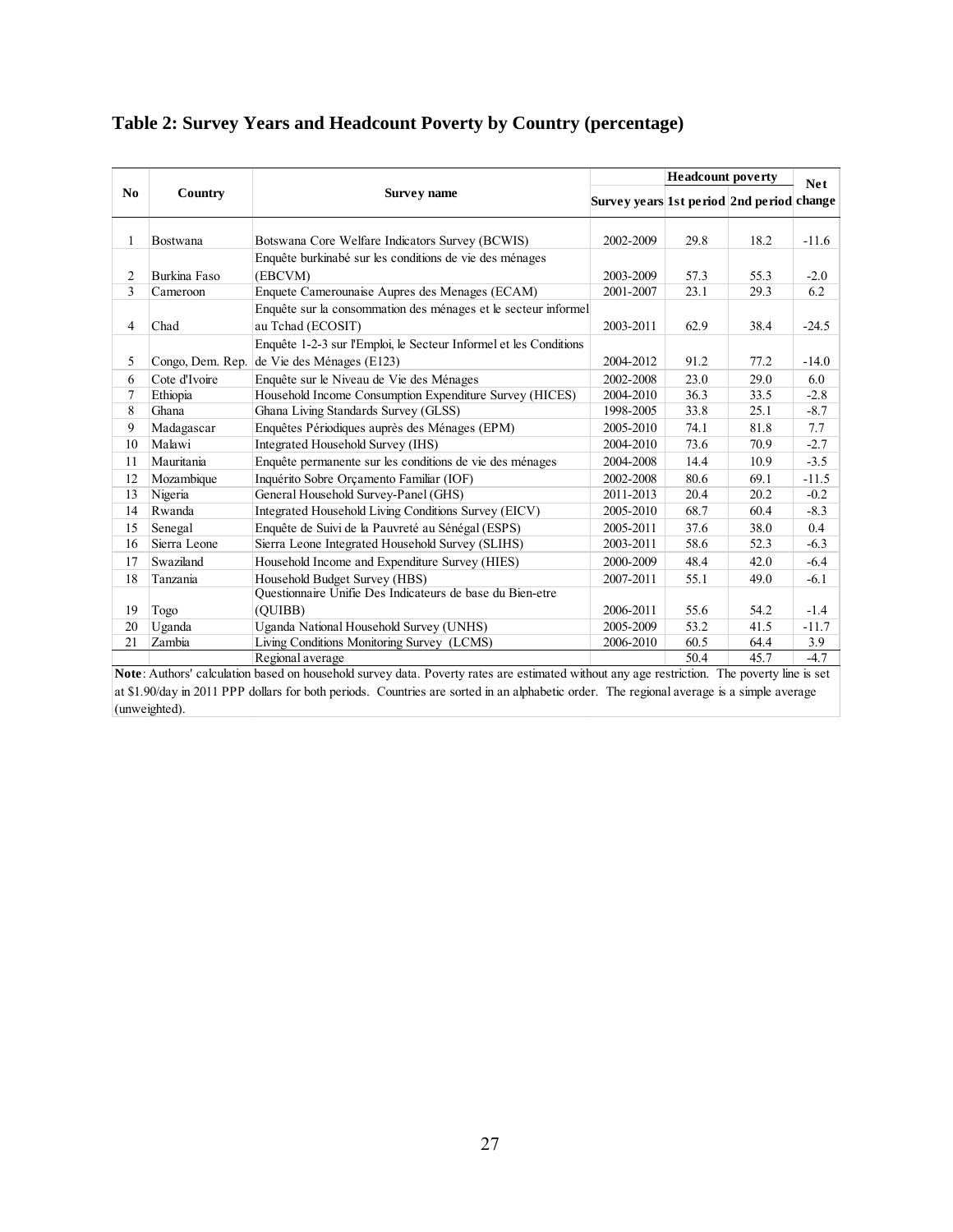| (1)            | (2)              | (3)        | (4)          | (5)                             | (6)             | (7)           | (8)        |
|----------------|------------------|------------|--------------|---------------------------------|-----------------|---------------|------------|
|                |                  | Headcount  |              | Headcount poverty in 2nd period |                 |               |            |
| N <sub>0</sub> | Country          | poverty in |              |                                 | Decomposition   | <b>Upward</b> | <b>Net</b> |
|                |                  | 1st period | <b>Total</b> | <b>Chronic</b>                  | <b>Downward</b> | mobile        | change     |
|                |                  |            |              | poverty                         | mobile          |               |            |
| 1              | Mauritania       | 14.6       | 10.5         | 6.5                             | 4.0             | 8.1           | $-4.0$     |
| $\overline{2}$ | <b>Botswana</b>  | 25.1       | 17.6         | 8.9                             | 8.7             | 16.2          | $-7.5$     |
| 3              | Nigeria          | 19.8       | 21.5         | 11.7                            | 9.8             | 8.1           | 1.7        |
| $\overline{4}$ | Ghana            | 33.1       | 26.1         | 20.4                            | 5.7             | 12.7          | $-7.0$     |
| 5              | Cote d'Ivoire    | 23.5       | 28.5         | 17.3                            | 11.2            | 6.2           | 5.0        |
| 6              | Cameroon         | 21.5       | 29.6         | 13.9                            | 15.7            | 7.6           | 8.1        |
| 7              | Ethiopia         | 38.8       | 37.2         | 28.6                            | 8.6             | 10.2          | $-1.6$     |
| 8              | Senegal          | 37.2       | 39.0         | 29.5                            | 9.5             | 7.7           | 1.8        |
| 9              | Chad             | 64.2       | 40.7         | 24.8                            | 15.9            | 39.4          | $-23.4$    |
| 10             | Swaziland        | 44.2       | 43.0         | 18.0                            | 25.0            | 26.2          | $-1.3$     |
| 11             | Uganda           | 54.5       | 43.4         | 32.4                            | 11.0            | 22.1          | $-11.1$    |
| 12             | Tanzania         | 54.1       | 48.8         | 27.6                            | 21.2            | 26.5          | $-5.3$     |
| 13             | Togo             | 54.3       | 53.4         | 41.1                            | 12.3            | 13.2          | $-0.9$     |
| 14             | Sierra Leone     | 58.4       | 53.5         | 37.8                            | 15.7            | 20.6          | $-4.9$     |
| 15             | Burkina Faso     | 54.6       | 56.9         | 47.6                            | 9.3             | 7.0           | 2.3        |
| 16             | Rwanda           | 68.9       | 62.0         | 50.8                            | 11.2            | 18.1          | $-6.9$     |
| 17             | Zambia           | 58.7       | 63.5         | 45.1                            | 18.4            | 13.6          | 4.9        |
| 18             | Mozambique       | 80.8       | 69.9         | 51.1                            | 18.8            | 29.7          | $-11.0$    |
| 19             | Malawi           | 73.5       | 72.5         | 54.1                            | 18.4            | 19.4          | $-1.1$     |
| 20             | Congo, DRC       | 91.7       | 78.0         | 72.8                            | 5.2             | 18.9          | $-13.7$    |
| 21             | Madagascar       | 74.3       | 82.3         | 59.9                            | 22.4            | 14.4          | 8.0        |
|                | Regional average | 49.8       | 46.6         | 33.3                            | 13.2            | 16.5          | $-3.2$     |

**Table 3: Net and Gross Changes in Poverty over Time for Each Country (percentage)** 

**Note**: Authors' calculation based on household survey data. Household heads' age is between 25 and 5 in the first survey round and adjusted accordingly for the second survey round. The poverty line is set a \$1.9/ day in 2011 PPP dollars for both periods. Estimates for chronic poverty are based on the synthetic panels. Countries are ranked in an increasing order of poverty in the 2nd period. Columns 5 and 6 add u to column 4, and columns 5 and 7 add up to column 3. Column 8 is obtained by subtracting column 4 from column 3. The regional average is a simple average (unweighted).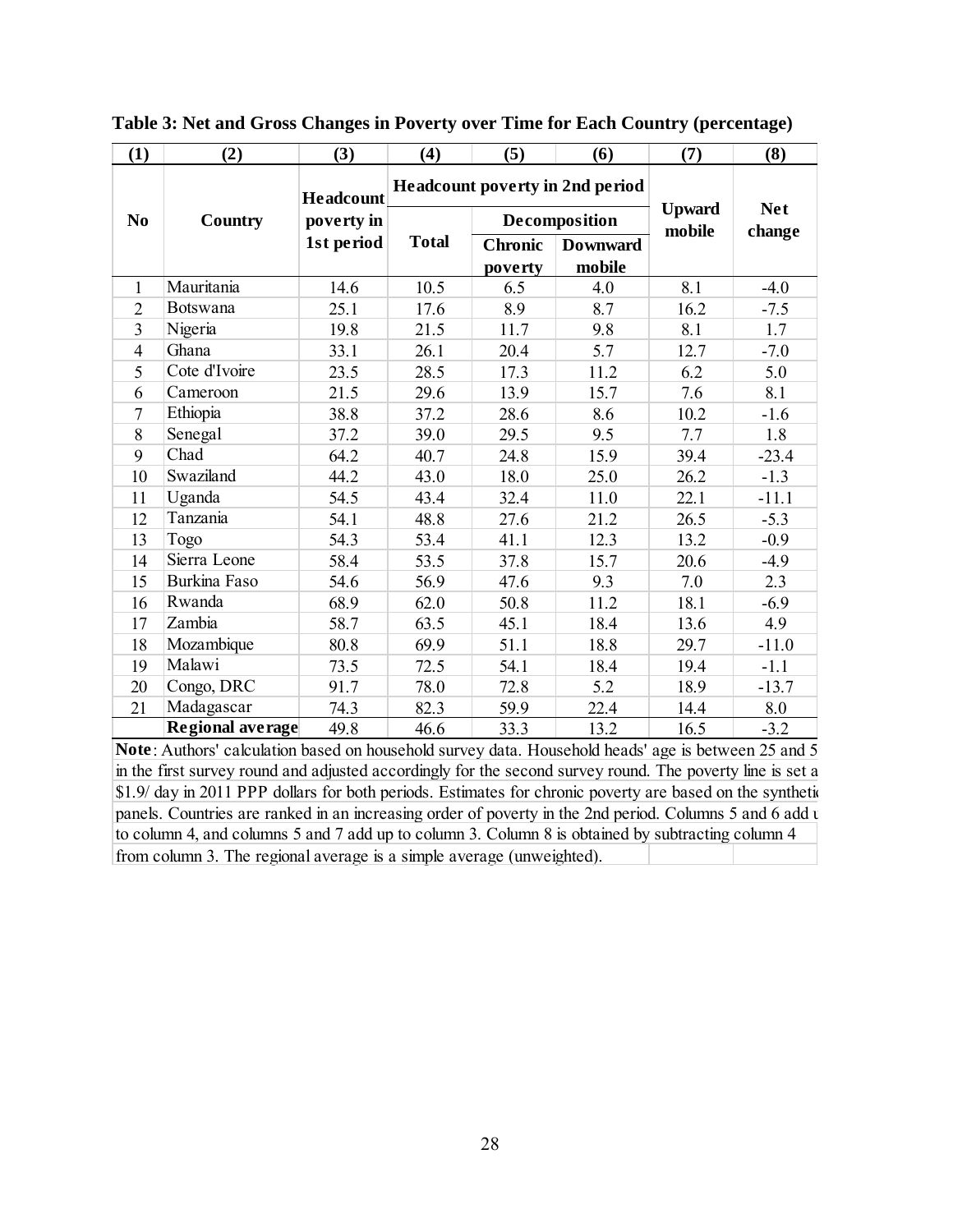| (1)            | (2)                                                                                                                             | (3)     | (4)                                                        | (5)                            | (6)                | (7)                           |
|----------------|---------------------------------------------------------------------------------------------------------------------------------|---------|------------------------------------------------------------|--------------------------------|--------------------|-------------------------------|
| N <sub>0</sub> | Country                                                                                                                         |         | Growth in the population share of<br>each welfare category |                                | Pro-poor<br>growth | Growth in mean<br>consumption |
|                |                                                                                                                                 | Poor    |                                                            | <b>Vulnerable Middle class</b> | scenario           | for bottom 40%                |
| $\mathbf{1}$   | Mauritania                                                                                                                      | $-27.7$ | $-18.8$                                                    | 34.7                           | ***                | 13.2                          |
| $\overline{2}$ | Ethiopia                                                                                                                        | $-3.9$  | $-1.2$                                                     | 26.7                           | ***                | $-4.0$                        |
| 3              | Togo                                                                                                                            | $-1.4$  | $-4.5$                                                     | 14.9                           | ***                | $-7.8$                        |
| $\overline{4}$ | Swaziland                                                                                                                       | $-1.3$  | $-1.3$                                                     | 4.0                            | ***                | $-7.4$                        |
| 5              | Malawi                                                                                                                          | $-1.0$  | $-3.8$                                                     | 28.4                           | ***                | $-8.1$                        |
| 6              | Chad                                                                                                                            | $-36.1$ | 42.6                                                       | 192.1                          | $***$              | 35.3                          |
| 7              | <b>Botswana</b>                                                                                                                 | $-28.7$ | 6.6                                                        | 12.5                           | $***$              | 28.9                          |
| 8              | Ghana                                                                                                                           | $-20.7$ | 4.4                                                        | 21.7                           | $***$              | 14.9                          |
| 9              | Uganda                                                                                                                          | $-19.1$ | 26.3                                                       | 24.9                           | **                 | 21.3                          |
| 10             | Congo, DRC                                                                                                                      | $-13.5$ | 149.7                                                      | 249.4                          | $***$              | 75.0                          |
| 11             | Mozambique                                                                                                                      | $-12.6$ | 70.0                                                       | 30.9                           | $***$              | 20.9                          |
| 12             | Rwanda                                                                                                                          | $-8.7$  | 19.3                                                       | 24.4                           | $***$              | 27.0                          |
| 13             | Tanzania                                                                                                                        | $-6.7$  | 10.5                                                       | 3.6                            | $***$              | 14.6                          |
| 14             | Sierra Leone                                                                                                                    | $-6.5$  | 16.6                                                       | $-6.7$                         | $\ast$             | 14.9                          |
| 15             | Burkina Faso                                                                                                                    | 6.3     | $-4.4$                                                     | $-18.0$                        | --                 | 7.6                           |
| 16             | Zambia                                                                                                                          | 7.8     | $-12.0$                                                    | $-12.1$                        | $-$                | 3.7                           |
| 17             | Madagascar                                                                                                                      | 9.5     | $-32.5$                                                    | $-23.6$                        | $- -$              | $-5.6$                        |
| 18             | Cote d'Ivoire                                                                                                                   | 15.1    | $-5.3$                                                     | $-5.6$                         | --                 | $-3.4$                        |
| 19             | Cameroon                                                                                                                        | 34.5    | $-12.3$                                                    | $-8.9$                         | --                 | $-5.7$                        |
| 20             | Senegal                                                                                                                         | 0.9     | 3.3                                                        | $-7.9$                         |                    | $-3.1$                        |
| 21             | Nigeria                                                                                                                         | 5.5     | 1.4                                                        | $-6.4$                         | ---                | $-1.7$                        |
|                | <b>Regional average</b><br>Note: Authors' calculation based on household survey data. Household heads' age is between 25 and 55 | $-5.2$  | 12.1                                                       | 27.6                           | $***$              | 11.0                          |

**Table 4: Change in Poverty and Shared Prosperity for Each Country (percentage)** 

**Note**: Authors' calculation based on household survey data. Household heads' age is between 25 and 55 in the first survey round and adjusted accordingly for the second survey round. The poverty line and vulnerability line are respectively set at \$1.9/day and \$4.3/day in 2011 PPP dollars for both periods. Pro-poor growth scenarios are based on the classification provided in Table 1.3 in Appendix 1. Countries are ranked first in a decreasing order of pro-poor growth scenario, and then in an increasing order of growth in the population share of poverty and vulnerability. The regional average is a simple average (unweighted).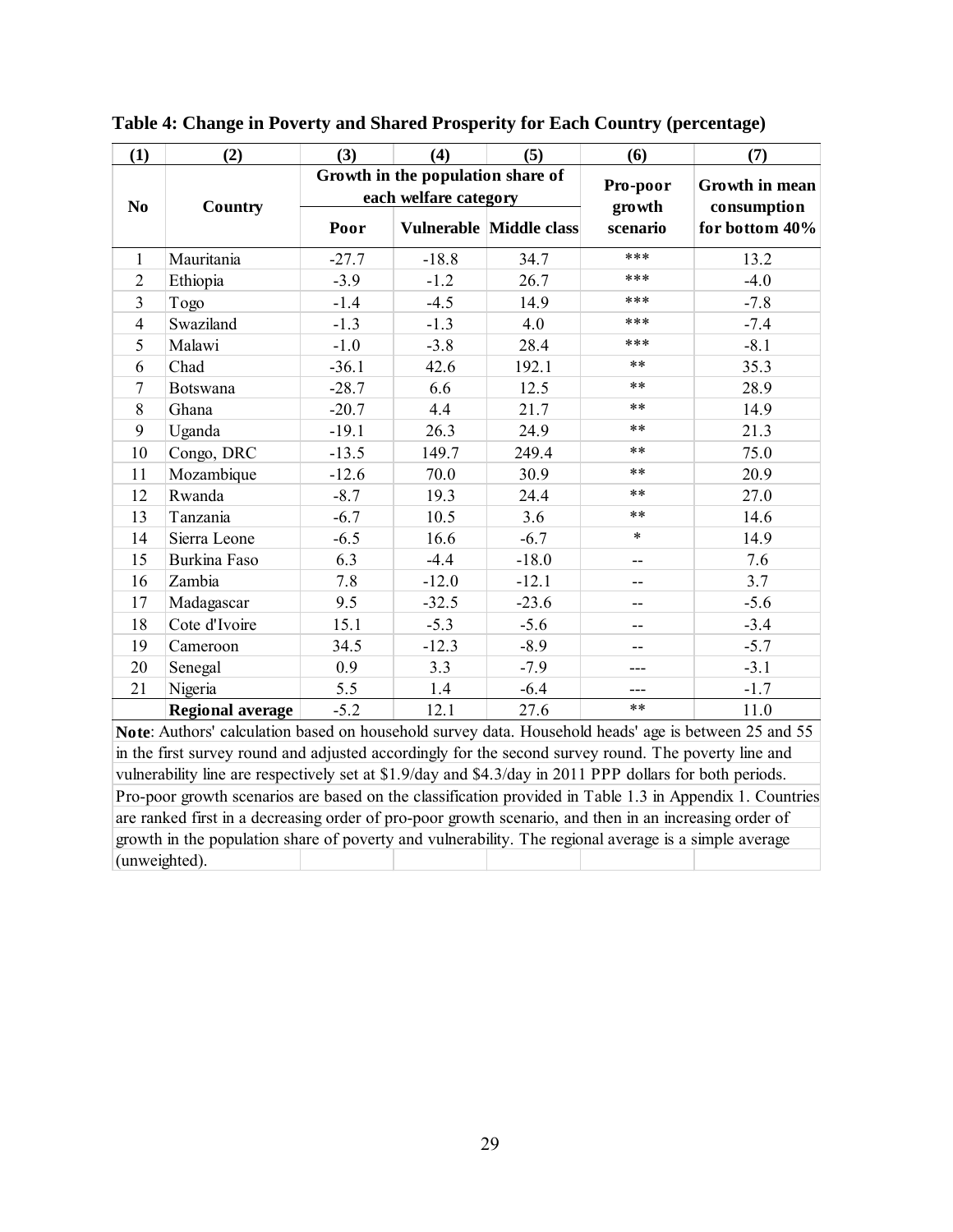|                   |                     |                                                                                                                                |                   | Second year         |       |
|-------------------|---------------------|--------------------------------------------------------------------------------------------------------------------------------|-------------------|---------------------|-------|
|                   |                     | Poor                                                                                                                           | <b>Vulnerable</b> | <b>Middle class</b> | Total |
|                   | Poor                | 35.9                                                                                                                           | 8.0               | 0.1                 | 44.0  |
|                   |                     | (0.1)                                                                                                                          | (0.0)             | (0.0)               | (0.1) |
|                   | <b>Vulnerable</b>   | 5.2                                                                                                                            | 22.3              | 5.7                 | 33.2  |
|                   |                     | (0.0)                                                                                                                          | (0.0)             | (0.0)               | (0.0) |
| <b>First year</b> | <b>Middle class</b> | 0.1                                                                                                                            | 4.3               | 18.4                | 22.8  |
|                   |                     | (0.0)                                                                                                                          | (0.0)             | (0.1)               | (0.1) |
|                   | Total               | 41.2                                                                                                                           | 34.6              | 24.2                | 100   |
|                   |                     | (0.1)                                                                                                                          | (0.0)             | (0.1)               |       |
|                   |                     | Note: Authors' calculation based on household survey data. Bootstrap standard errors in parentheses are estimated with 1,000   |                   |                     |       |
|                   |                     | bootstraps. Household heads' age is between 25 and 55 in the first survey round and adjusted accordingly for the second survey |                   |                     |       |

**Table 5: Transition Dynamics among the Three Welfare Groups, All Countries (percentage)** 

bootstraps. Household heads' age is between 25 and 55 in the first survey round and adjusted accordingly for the second survey round. The poverty line and vulnerability line are respectively set at \$1.9/day and \$4.3/day in 2011 PPP dollars for both periods, with the latter corresponding to a vulnerability index of 0.15. Estimates are obtained with synthetic panel data and weighted with population weights where the second survey round is used as the base year. Estimation sample size of the base year is 149,820 households.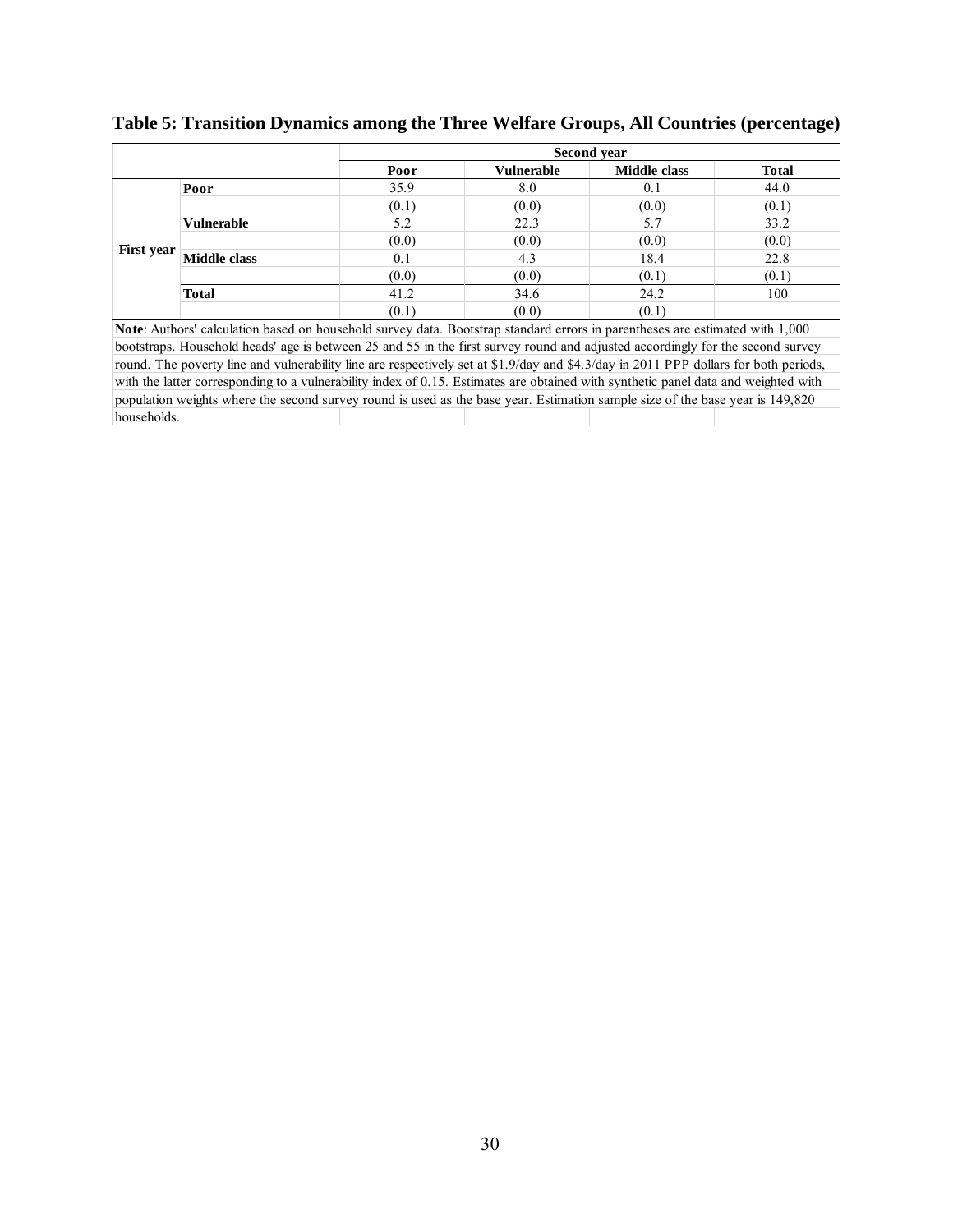

# **Figure 1: Decomposition of Unconditional Poverty Mobility**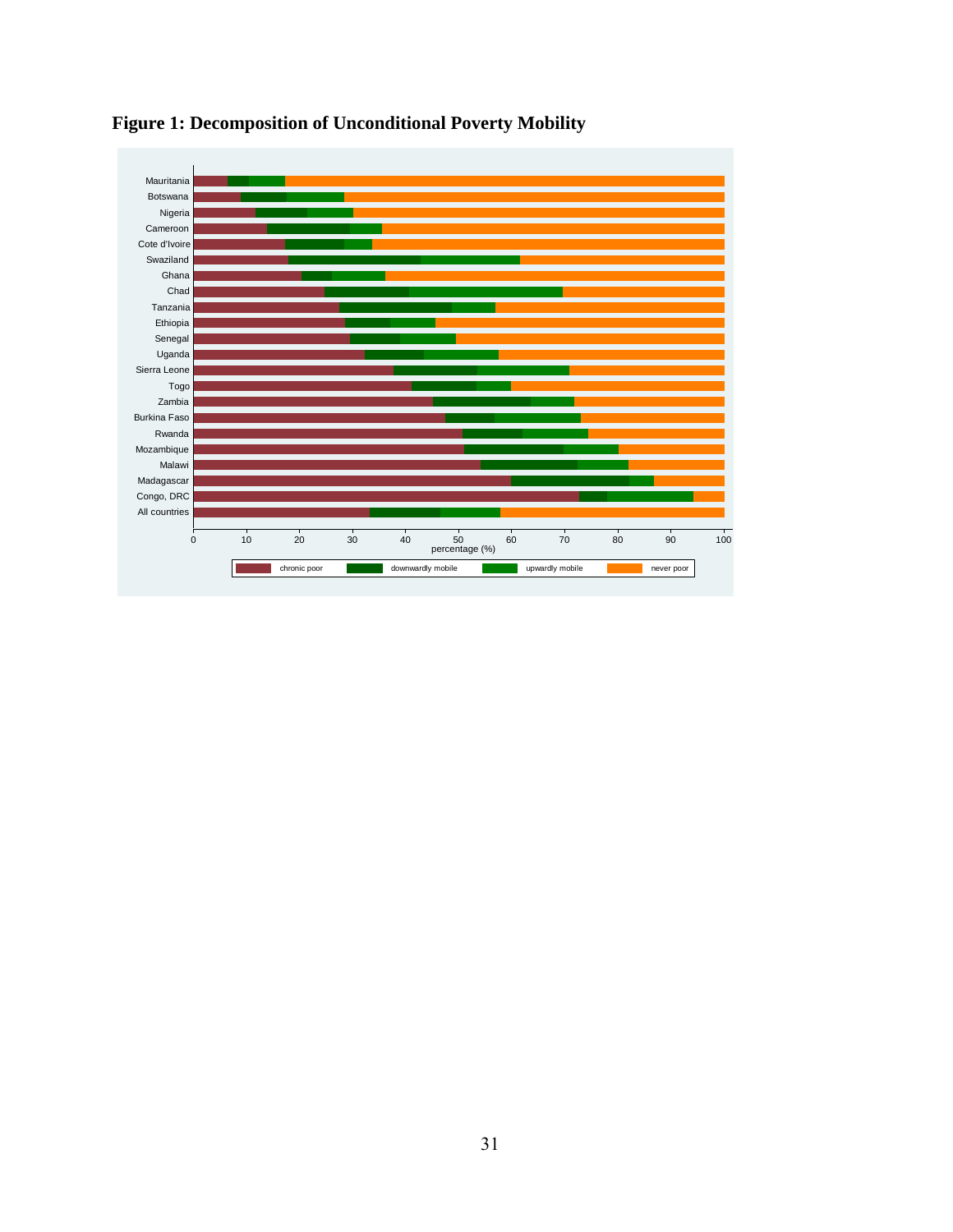

**Figure 2: Proportions of Chronic Poverty, Downward Mobility, and Upward Mobility out of Those Who Were Ever Poor**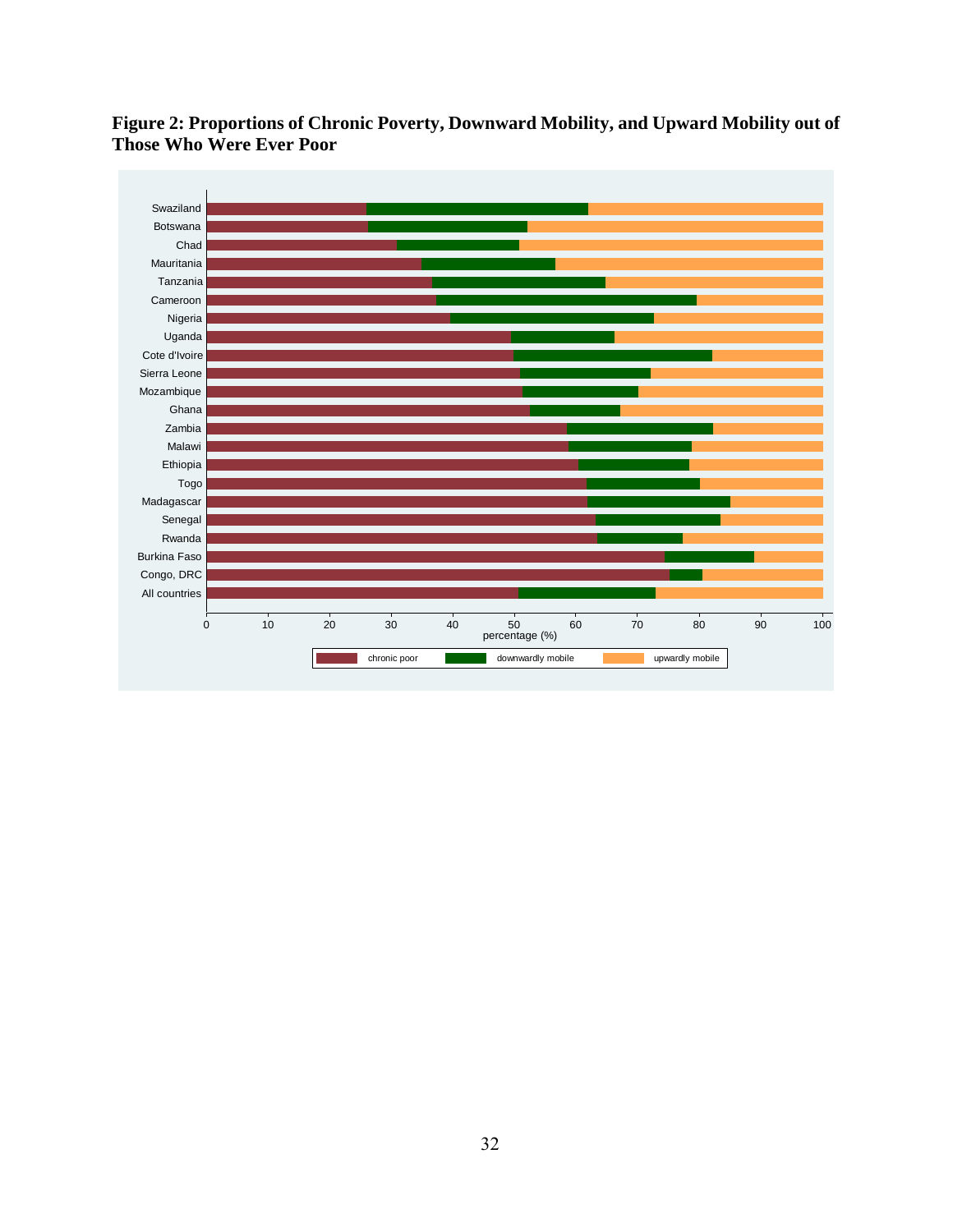

**Figure 3: Upward Mobility and Downward Mobility by Country Groupings**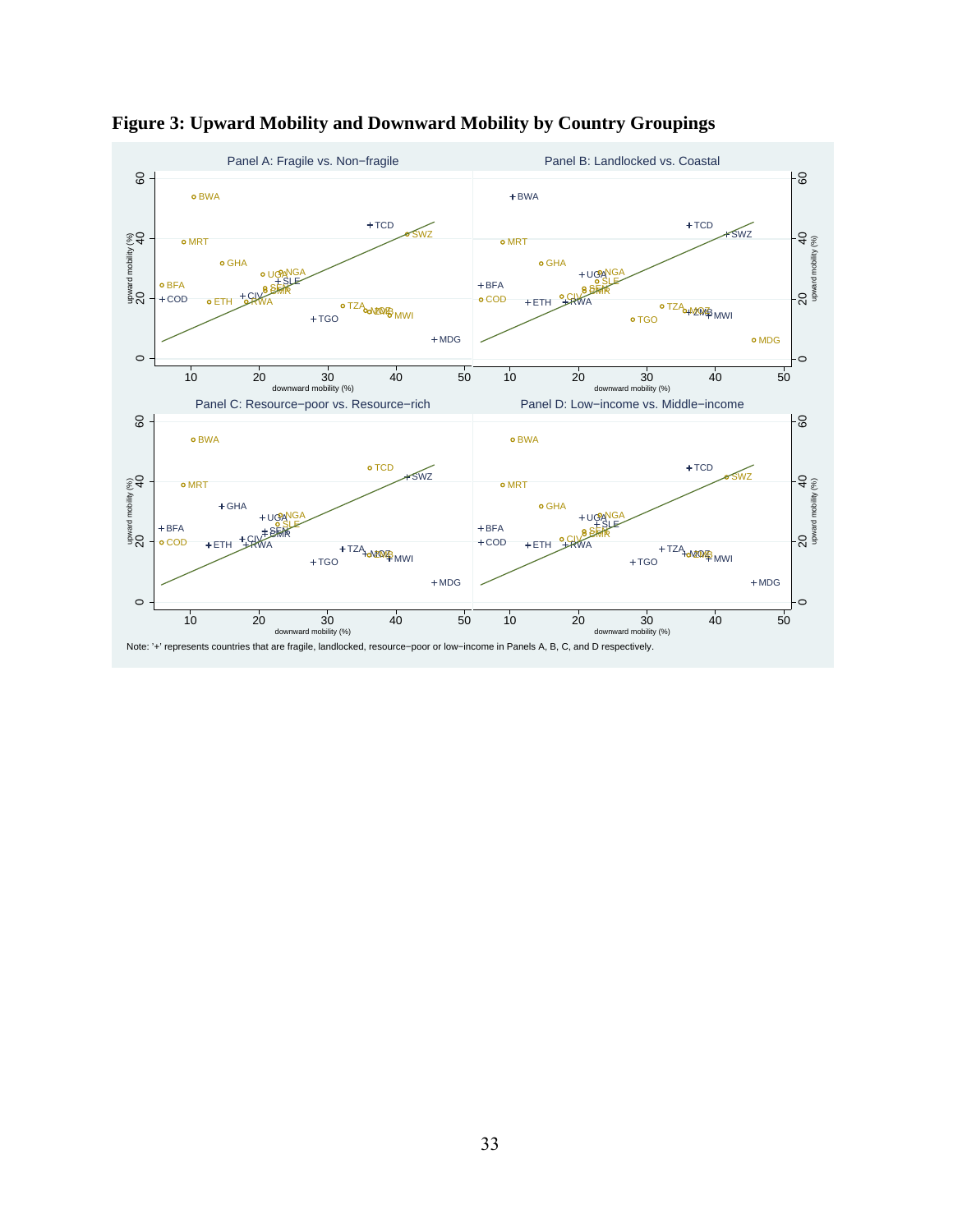

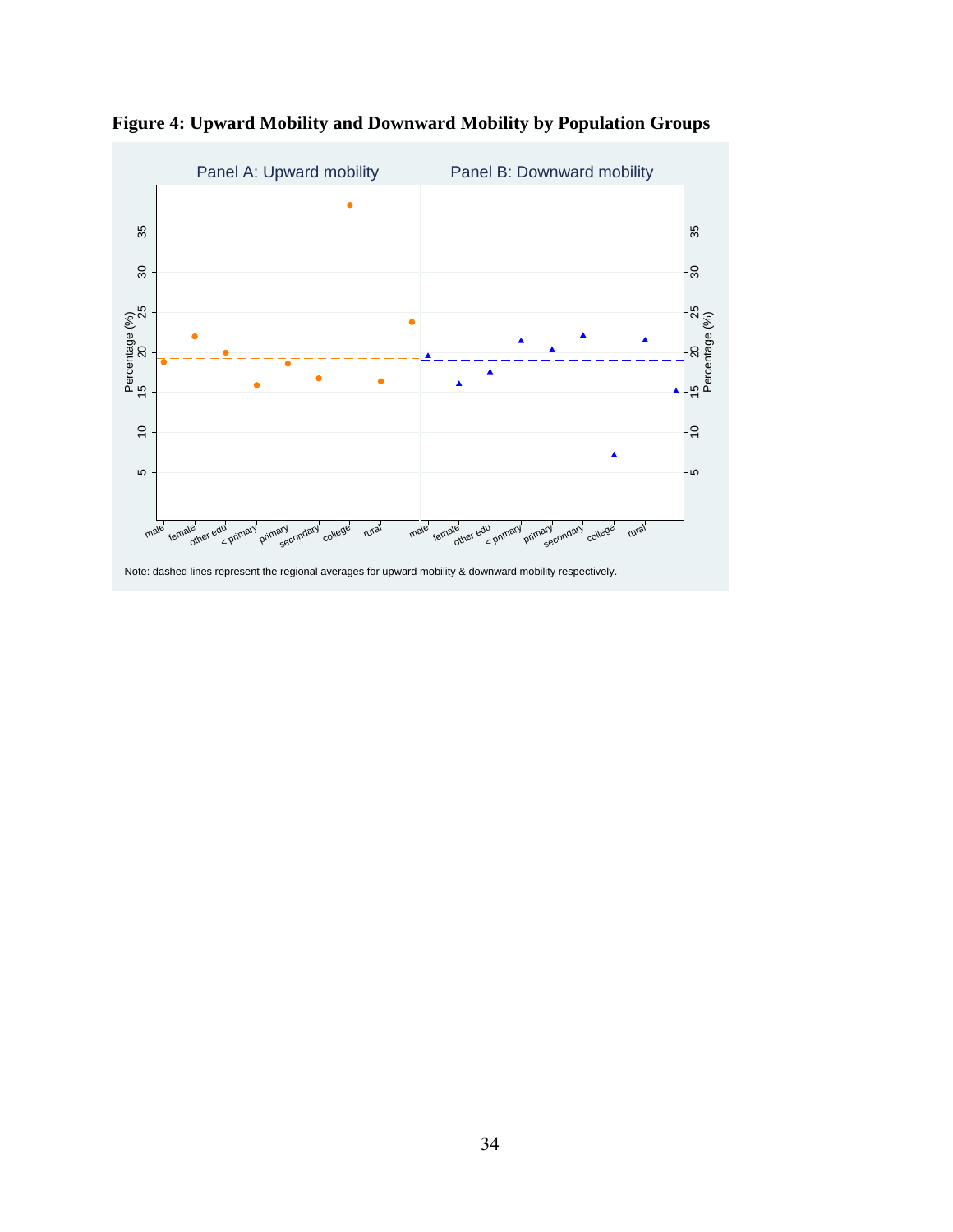#### **Appendix 1: Overview of Synthetic Panel Methods**

We provide an overview of the methods that construct synthetic panels and vulnerability lines developed by Dang et al. (2014) and Dang and Lanjouw (2013) in this appendix. Let xij be a vector of household characteristics observed in survey round  $j$  ( $j = 1$  or 2) that are also observed in the other survey round for household  $i, i=1,..., N$ . These household characteristics can include such time-invariant variables as ethnicity, religion, language, place of birth, parental education, and other time-varying household characteristics if retrospective questions about the round-1 values of such characteristics are asked in the second-round survey. To reduce spurious changes due to changes in household composition over time, we usually restrict the estimation samples to household heads age, say 25 to 55 in the first cross section and adjust this age range accordingly in the second cross section.16

Then let y<sub>ij</sub> represent household consumption or income in survey round  $j, j=1$  or 2. The linear projection of household consumption (or income) on household characteristics for each survey round is given by

$$
y_{ij} = \beta_j' x_{ij} + \varepsilon_{ij}
$$
 (1.1)

Let  $z_i$  be the poverty line in period j. We are interested in knowing the unconditional measures of poverty mobility such as

$$
P(y_{i1} < z_1 \text{ and } y_{i2} > z_2) \tag{1.2}
$$

which represents the percentage of households that are poor in the first survey round (year) but nonpoor in the second survey round, or the conditional measures such as

$$
P(y_{i2} > z_2 | y_{i1} < z_1)
$$
\n(1.3)

which represents the percentage of poor households in the first round that escape poverty in the second round.

If true panel data are available, we can straightforwardly estimate the quantities in (1.2) and (1.3); but in the absence of such data, we can use synthetic panels to study mobility. To operationalize the framework, we make two standard assumptions. First, we assume that the underlying population being sampled in survey rounds 1 and 2 are identical such that their timeinvariant characteristics remain the same over time. More specifically, coupled with equation (1), this implies the conditional distribution of expenditure in a given period is identical whether it is conditional on the given household characteristics in period 1 or period 2 (i.e.,  $x_{i1} = x_{i2}$  implies  $y_{i1}|x_{i1}$  and  $y_{i1}|x_{i2}$  have identical distributions). Second, we assume that  $\varepsilon_{i1}$  and  $\varepsilon_{i2}$  have a bivariate normal distribution with positive correlation coefficient  $\rho$  and standard deviations σ<sub>ε</sub>, and σ<sub>ε</sub>, respectively. Quantity (1.2) can be estimated by

$$
P(y_{i1} < z_1 \text{ and } y_{i2} > z_2) = \Phi_2 \left( \frac{z_1 - \beta_1 x_{i2}}{\sigma_{\varepsilon_1}}, -\frac{z_2 - \beta_2 x_{i2}}{\sigma_{\varepsilon_2}}, -\rho \right) \tag{1.4}
$$

where  $\Phi_2$ .) stands for the bivariate normal cumulative distribution function (cdf)) (and  $\phi_2$ .) stands for the bivariate normal probability density function (pdf)). Note that in Equation (1.4), the estimated parameters obtained from data in both survey rounds are applied to data from the second

<sup>&</sup>lt;sup>16</sup> This age range is usually used in traditional pseudo-panel analysis but can vary depending on the cultural and economic factors in each specific setting.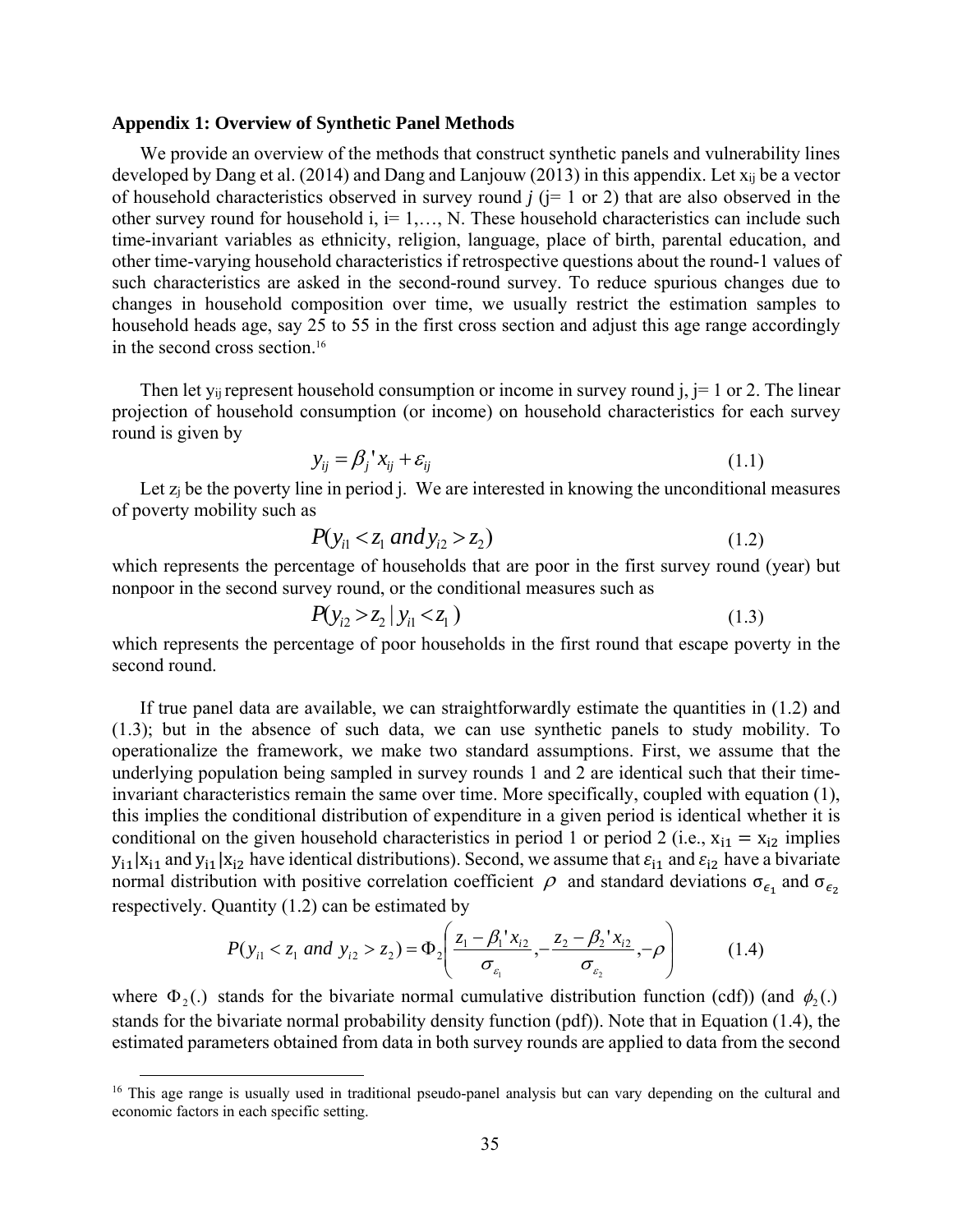survey round  $(x_2)$  (or the base year) for prediction, but we can use data from the first survey round as the base year as well. It is then straightforward to estimate quantity (1.3) by dividing quantity

 $(1.2)$  by  $\Phi\left[\frac{z_1 - \rho_1 x_{i2}}{\sigma}\right]$  $\bigg)$  $\backslash$  $\mathsf{I}$  $\mathbf{I}$  $\setminus$  $\Phi\left(\frac{z_1-}{z_2-}\right)$ 1  $1 - \beta_1' x_{i2}$  $\sigma_{_\varepsilon}$  $z_1 - \beta_1 x_{i2}$ , where  $\Phi(.)$  stands for the univariate normal cumulative distribution

function (cdf).

In Equation (1.4), the parameters  $\beta_j$  and  $\sigma_{\varepsilon_j}$  are estimated from Equation (1), and  $\rho$  can be estimated using an approximation of the correlation of the cohort-aggregated household consumption between the two surveys ( $\rho_{y_c y_{c2}}$ ). In particular, given an approximation of  $\rho_{y_c y_{c2}}$ , where c indexes the cohorts constructed from the household survey data, the partial correlation coefficient  $\rho$  can be estimated by

$$
\rho = \frac{\rho_{y_{i1}y_{i2}}\sqrt{\text{var}(y_{i1})\text{var}(y_{i2}) - \beta_1 \text{var}(x_i)\beta_2}}{\sigma_{\varepsilon_1}\sigma_{\varepsilon_2}}
$$

Note that the standard errors of estimates based on the synthetic panels can in fact be even smaller than that of the true (or design-based) rate if there is a good model fit (or the sample size in the target survey is significantly larger than that in the base survey; see Dang and Lanjouw (2013) for more discussion).

Equation (1.4) can be extended to the more general case of vulnerability. For example, we can estimate the percentage of poor households in the first period that escape poverty but still remain vulnerable in the second period (joint probability) as

$$
P(y_{i1} < z_1 \text{ and } z_2 < y_{i2} < v_2) = \Phi_2 \left( \frac{z_1 - \beta_1 x_{i2}}{\sigma_{\varepsilon_1}}, \frac{v_2 - \beta_2 x_{i2}}{\sigma_{\varepsilon_2}}, \rho \right) - \Phi_2 \left( \frac{z_1 - \beta_1 x_{i2}}{\sigma_{\varepsilon_1}}, \frac{z_2 - \beta_2 x_{i2}}{\sigma_{\varepsilon_2}}, \rho \right) \tag{1.5}
$$

Other formulae and more detailed derivations for other measures of vulnerability dynamics are provided in Dang and Lanjouw (in press).

We provide in Table 1.1 below a sample of the regression parameters and the estimates for chronic poverty with their standard errors.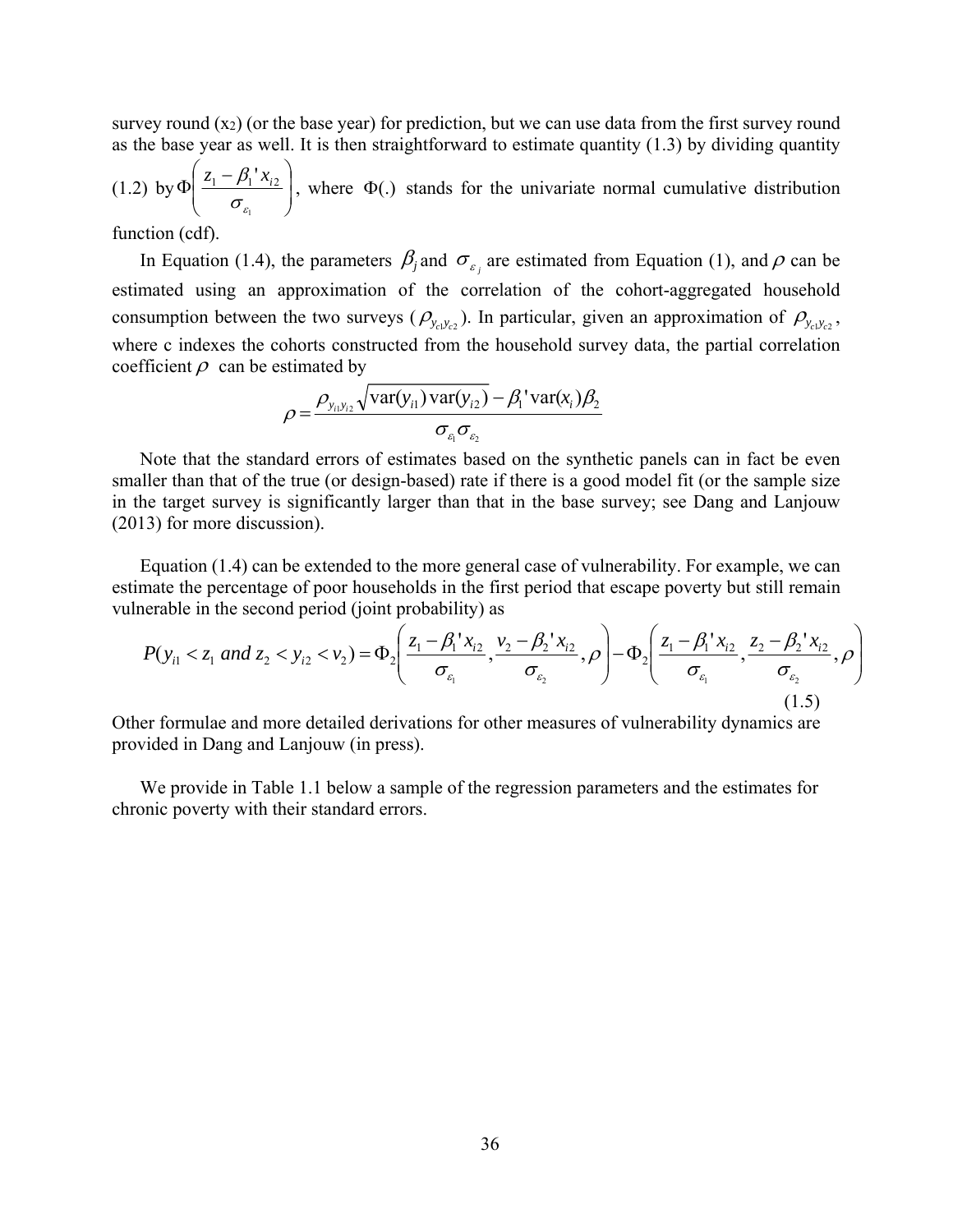|                                                                                                                                                                 | Country     |               |            |            |             |                   |             |            |             |            |             |             |
|-----------------------------------------------------------------------------------------------------------------------------------------------------------------|-------------|---------------|------------|------------|-------------|-------------------|-------------|------------|-------------|------------|-------------|-------------|
|                                                                                                                                                                 |             | Cote d'Ivoire | Mozambique |            |             | Malawi<br>Senegal |             |            | <b>Togo</b> |            | Zambia      |             |
|                                                                                                                                                                 | 2002        | 2008          | 2002       | 2008       | 2004        | 2010              | 2005        | 2011       | 2006        | 2011       | 2006        | 2010        |
| Head is female                                                                                                                                                  | $0.054**$   | 0.029         | $0.097***$ | $0.099***$ | 0.024       | $0.096***$        | $0.099***$  | $0.263***$ | $0.196***$  | $0.157***$ | $0.066***$  | $0.123***$  |
|                                                                                                                                                                 | (0.024)     | (0.022)       | (0.023)    | (0.021)    | (0.018)     | (0.020)           | (0.017)     | (0.025)    | (0.022)     | (0.029)    | (0.016)     | (0.016)     |
| Head's age                                                                                                                                                      | $-0.011***$ | $-0.008***$   | 0.002      | $0.005***$ | $-0.005***$ | $0.007***$        | $-0.010***$ | $-0.003**$ | $-0.007***$ | 0.001      | $-0.010***$ | $-0.004***$ |
|                                                                                                                                                                 | (0.001)     | (0.001)       | (0.001)    | (0.001)    | (0.001)     | (0.001)           | (0.001)     | (0.001)    | (0.001)     | (0.001)    | (0.001)     | (0.001)     |
| Head has less than primary                                                                                                                                      | $0.147***$  | $0.154*$      | $0.288***$ | $0.090***$ | $0.142***$  | $0.253***$        | $0.060***$  | $0.077**$  | $0.137***$  | $0.255***$ | $0.169***$  | $-0.000$    |
| school                                                                                                                                                          | (0.032)     | (0.083)       | (0.024)    | (0.024)    | (0.018)     | (0.022)           | (0.021)     | (0.036)    | (0.025)     | (0.034)    | (0.026)     | (0.028)     |
| Head completes primary school                                                                                                                                   | $0.184***$  | $0.188***$    | $0.693***$ | $0.368***$ | $0.232***$  | $0.362***$        | $0.141***$  | $0.226***$ | $0.216***$  | $0.354***$ | $0.327***$  | $0.150***$  |
|                                                                                                                                                                 | (0.023)     | (0.022)       | (0.047)    | (0.035)    | (0.023)     | (0.027)           | (0.022)     | (0.034)    | (0.029)     | (0.039)    | (0.043)     | (0.042)     |
| Head completes secondary                                                                                                                                        | $0.399***$  | $0.428***$    | $1.231***$ | $0.879***$ | $0.570***$  | $0.715***$        | $0.423***$  | $0.444***$ | $0.403***$  | $0.520***$ | $0.688***$  | $0.472***$  |
| school                                                                                                                                                          | (0.025)     | (0.022)       | (0.052)    | (0.042)    | (0.023)     | (0.028)           | (0.025)     | (0.039)    | (0.022)     | (0.030)    | (0.027)     | (0.028)     |
| Head completes college                                                                                                                                          | $0.977***$  | $0.896***$    | $2.068***$ | $1.742***$ | $1.414***$  | $1.448***$        | $0.753***$  | $0.909***$ | $0.897***$  | $1.179***$ | $1.585***$  | $1.421***$  |
|                                                                                                                                                                 | (0.035)     | (0.044)       | (0.078)    | (0.064)    | (0.050)     | (0.046)           | (0.031)     | (0.053)    | (0.042)     | (0.055)    | (0.031)     | (0.030)     |
| Urban                                                                                                                                                           | $0.375***$  | $0.451***$    | $0.408***$ | $0.366***$ | $0.514***$  | $0.707***$        | $0.561***$  | $0.482***$ | $0.760***$  | $0.617***$ | $0.729***$  | $0.655***$  |
|                                                                                                                                                                 | (0.018)     | (0.018)       | (0.022)    | (0.020)    | (0.020)     | (0.023)           | (0.015)     | (0.023)    | (0.019)     | (0.024)    | (0.015)     | (0.015)     |
| Constant                                                                                                                                                        | 7.344***    | $7.161***$    | 5.749***   | $5.811***$ | $6.209***$  | $5.478***$        | $6.906***$  | $6.573***$ | $6.386***$  | 5.932***   | $6.116***$  | 5.991***    |
|                                                                                                                                                                 | (0.044)     | (0.048)       | (0.047)    | (0.056)    | (0.035)     | (0.047)           | (0.037)     | (0.062)    | (0.044)     | (0.063)    | (0.039)     | (0.042)     |
|                                                                                                                                                                 |             |               |            |            |             |                   |             |            |             |            |             |             |
| σ                                                                                                                                                               | 0.77        | 0.78          | 0.75       | 0.77       | 0.59        | 0.67              | 0.62        | 0.670      | 0.61        | 0.69       | 0.78        | 0.77        |
| Adjusted R2                                                                                                                                                     | 0.20        | 0.18          | 0.29       | 0.24       | 0.28        | 0.35              | 0.28        | 0.26       | 0.43        | 0.34       | 0.47        | 0.46        |
| $\rho$                                                                                                                                                          | 0.87        |               | 0.75       |            | 0.66        |                   | 0.78        |            | 0.82        |            | 0.69        |             |
| N                                                                                                                                                               | 7976        | 8417          | 6171       | 6735       | 7627        | 6870              | 8811        | 4076       | 5431        | 3845       | 14360       | 13837       |
| Estimates for chronic poverty                                                                                                                                   | 17.3        |               | 51.1       |            | 54.1        |                   | 29.5        |            | 41.1        |            | 45.1        |             |
| using synthetic panels                                                                                                                                          |             | (0.1)         | (0.2)      |            | (0.3)       |                   | (0.3)       |            | (0.4)       |            |             | (0.2)       |
| Note: *p<0.1, **p<0.05, ***p<0.01. Standard errors are in parentheses. Household heads' ages are restricted to between 25 and 55 for the first survey round and |             |               |            |            |             |                   |             |            |             |            |             |             |

# **Table 1.1: Household Consumption Models**

busehold heads' ages are restricted to between 25 and 55 for the first suradjusted accordingly for the second survey round.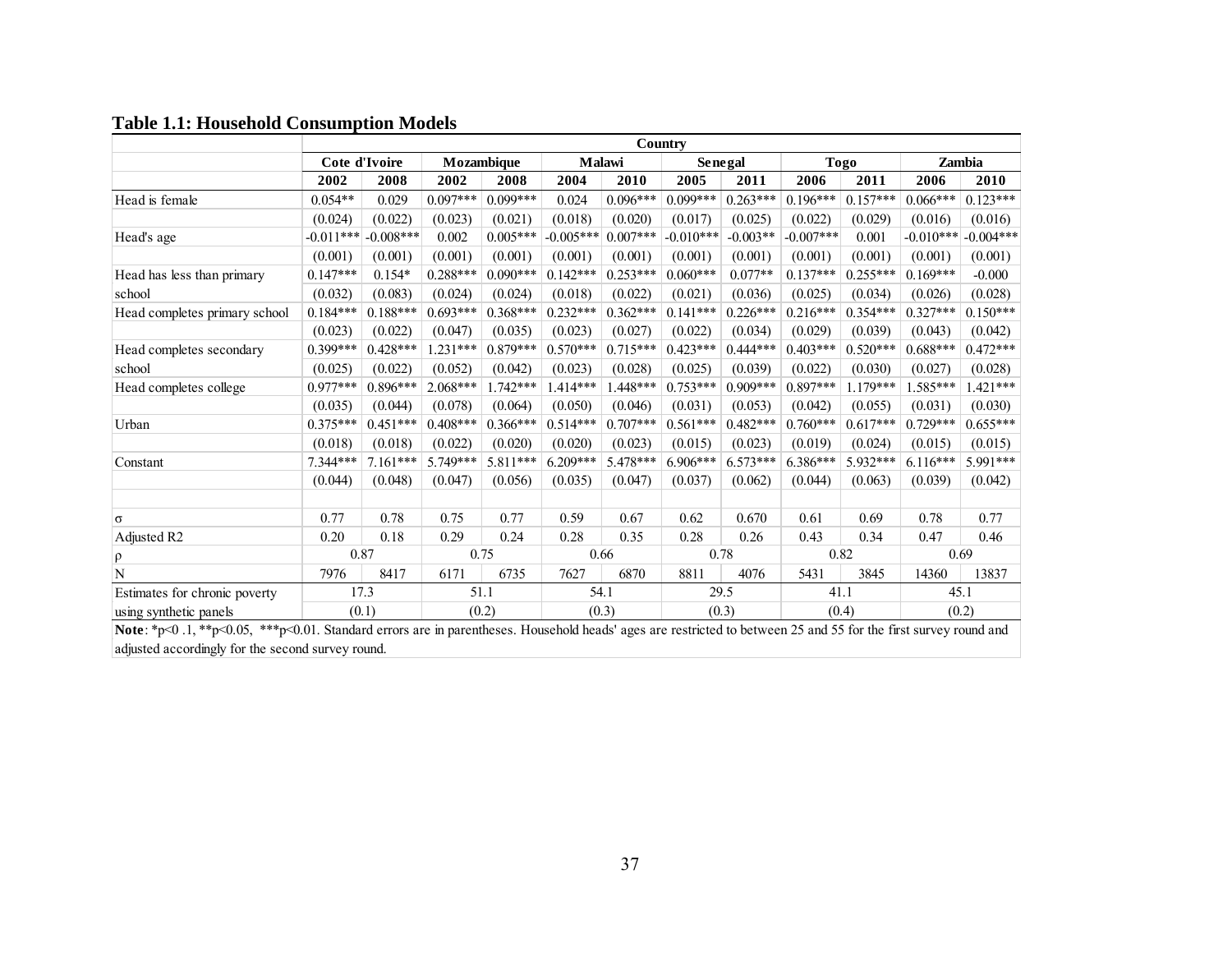# **Appendix 2: Additional Tables and Figures**

|                                                                                                                               |                          | <b>Welfare Category</b> |                  |            |                                                         |  |  |  |
|-------------------------------------------------------------------------------------------------------------------------------|--------------------------|-------------------------|------------------|------------|---------------------------------------------------------|--|--|--|
|                                                                                                                               | Scenario Pro-poor Growth | 1st group               | 2nd group        | 3rd group  | <b>Notes</b>                                            |  |  |  |
|                                                                                                                               |                          | Lowest<br>income        | Middle<br>income | Top income |                                                         |  |  |  |
|                                                                                                                               | Strongest/Most positive  |                         |                  |            | first and second group reduce, and third group expands  |  |  |  |
|                                                                                                                               | More positive            |                         |                  |            | first group reduces, and second and third group expands |  |  |  |
|                                                                                                                               | Positive                 |                         |                  |            | first and third group reduce, and second group expands  |  |  |  |
|                                                                                                                               | Negative                 |                         |                  |            | first and third group expand, and second group reduces  |  |  |  |
|                                                                                                                               | More negative            |                         |                  |            | first group expands, and second and third group reduce  |  |  |  |
|                                                                                                                               | Weakest/Most negative    |                         |                  |            | first and second group expand, and third group reduces  |  |  |  |
| March Philatics (Arach Jacob Holding Lead Control and Science Response and Science distribution of the control of the Cold Le |                          |                         |                  |            |                                                         |  |  |  |

# **Table 2.1: Typology of Welfare Transition Dynamics over Two Periods**

**Note**: The signs (-) and (+) respectively stand for decrease and increase. Pro-poor growth is defined as the dynamics that are most beneficial to the different categories in this order: Lowest Income, Middle Income, and Top Income. This typology is modified based on Dang and Lanjouw (2016).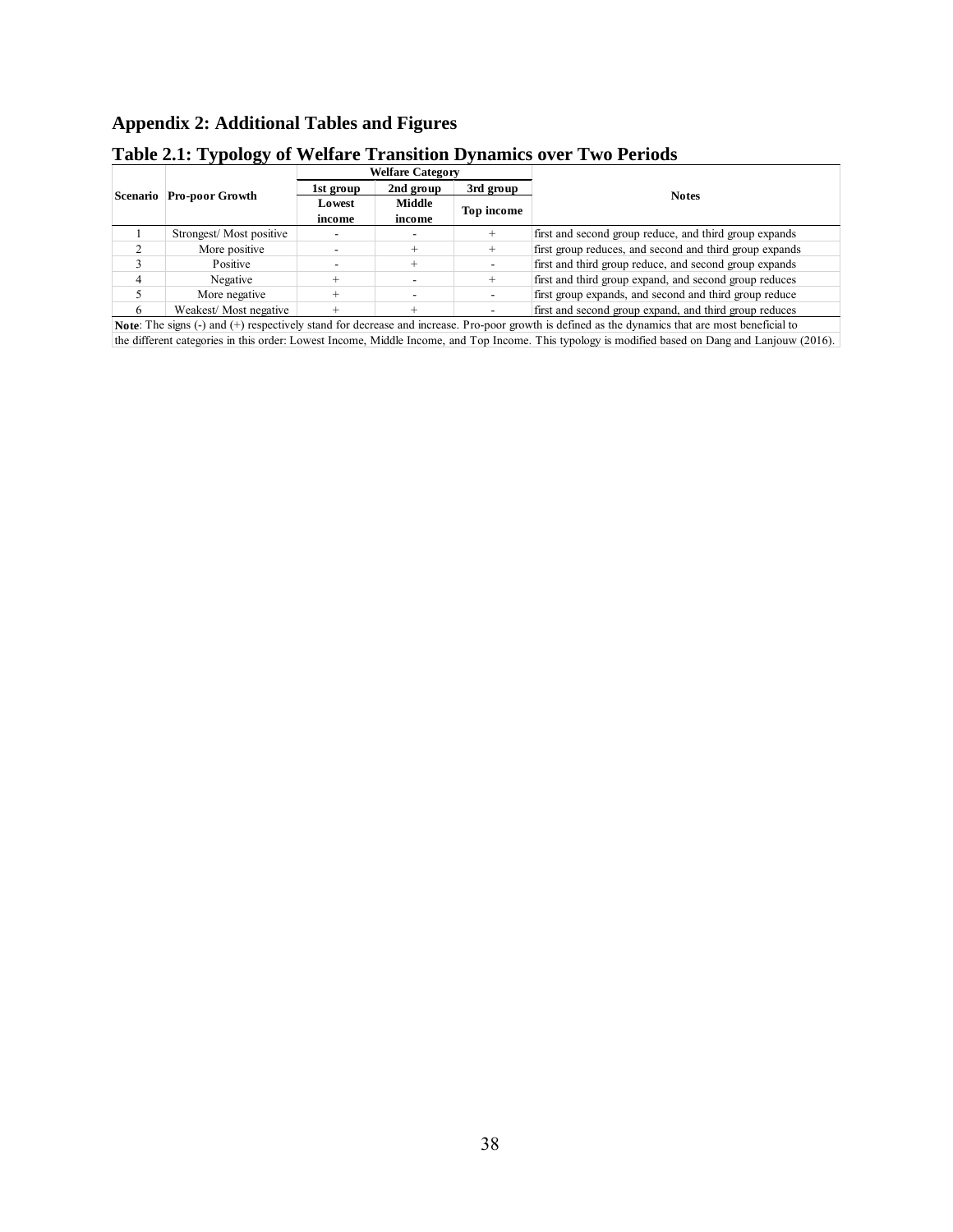| (1)            | (2)                                                                                                  | (3)     | (4)                                            | (5)                 | (6)        |  |  |  |
|----------------|------------------------------------------------------------------------------------------------------|---------|------------------------------------------------|---------------------|------------|--|--|--|
|                |                                                                                                      |         | Growth in the population share of each welfare |                     |            |  |  |  |
| N <sub>0</sub> | Country                                                                                              |         | consumption for                                |                     |            |  |  |  |
|                |                                                                                                      | Poor    | <b>Vulnerable</b>                              | <b>Middle class</b> | all groups |  |  |  |
| 1              | Congo, DRC                                                                                           | $-13.5$ | 149.7                                          | 249.4               | 69.7       |  |  |  |
| $\overline{2}$ | Chad                                                                                                 | $-36.1$ | 42.6                                           | 192.1               | 53.5       |  |  |  |
| 3              | Mozambique                                                                                           | $-12.6$ | 70.0                                           | 30.9                | 21.3       |  |  |  |
| $\overline{4}$ | Uganda                                                                                               | $-19.1$ | 26.3                                           | 24.9                | 20.7       |  |  |  |
| 5              | Rwanda                                                                                               | $-8.7$  | 19.3                                           | 24.4                | 20.5       |  |  |  |
| 6              | Ghana                                                                                                | $-20.7$ | 4.4                                            | 21.7                | 20.3       |  |  |  |
| $\tau$         | Mauritania                                                                                           | $-27.7$ | $-18.8$                                        | 34.7                | 12.4       |  |  |  |
| 8              | Malawi                                                                                               | $-1.0$  | $-3.8$                                         | 28.4                | 5.9        |  |  |  |
| 9              | Tanzania                                                                                             | $-6.7$  | 10.5                                           | 3.6                 | 5.6        |  |  |  |
| 10             | Togo                                                                                                 | $-1.4$  | $-4.5$                                         | 14.9                | 3.8        |  |  |  |
| 11             | Ethiopia                                                                                             | $-3.9$  | $-1.2$                                         | 26.7                | 2.5        |  |  |  |
| 12             | Sierra Leone                                                                                         | $-6.5$  | 16.6                                           | $-6.7$              | 0.5        |  |  |  |
| 13             | Nigeria                                                                                              | 5.5     | 1.4                                            | $-6.4$              | $-0.5$     |  |  |  |
| 14             | <b>Botswana</b>                                                                                      | $-28.7$ | 6.6                                            | 12.5                | $-0.5$     |  |  |  |
| 15             | Senegal                                                                                              | 0.9     | 3.3                                            | $-7.9$              | $-2.5$     |  |  |  |
| 16             | Swaziland                                                                                            | $-1.3$  | $-1.3$                                         | 4.0                 | $-3.8$     |  |  |  |
| 17             | Zambia                                                                                               | 7.8     | $-12.0$                                        | $-12.1$             | $-4.4$     |  |  |  |
| 18             | Burkina Faso                                                                                         | 6.3     | $-4.4$                                         | $-18.0$             | $-5.6$     |  |  |  |
| 19             | Cote d'Ivoire                                                                                        | 15.1    | $-5.3$                                         | $-5.6$              | $-6.9$     |  |  |  |
| 20             | Cameroon                                                                                             | 34.5    | $-12.3$                                        | $-8.9$              | $-10.5$    |  |  |  |
| 21             | Madagascar                                                                                           | 9.5     | $-32.5$                                        | $-23.6$             | $-16.3$    |  |  |  |
|                | <b>Regional average</b>                                                                              | $-5.2$  | 12.1                                           | 27.6                | 8.8        |  |  |  |
|                | Note: Authors' calculation based on household survey data. Household heads' age is between 25 and 55 |         |                                                |                     |            |  |  |  |

**Table 2.2: Change in Shared Prosperity for Each Country (percentage)** 

in the first survey round and adjusted accordingly for the second survey round. The poverty line and vulnerability line are respectively set at \$1.9/day and \$4.3/day in 2011 PPP dollars for both periods. Pro-poor growth scenarios are based on the classification provided in Table 1.3 in Appendix 1. Countries are ranked first in a decreasing order of mean consumption for all the three groups, and then the Poor, the Vulnerable and the Middle Class.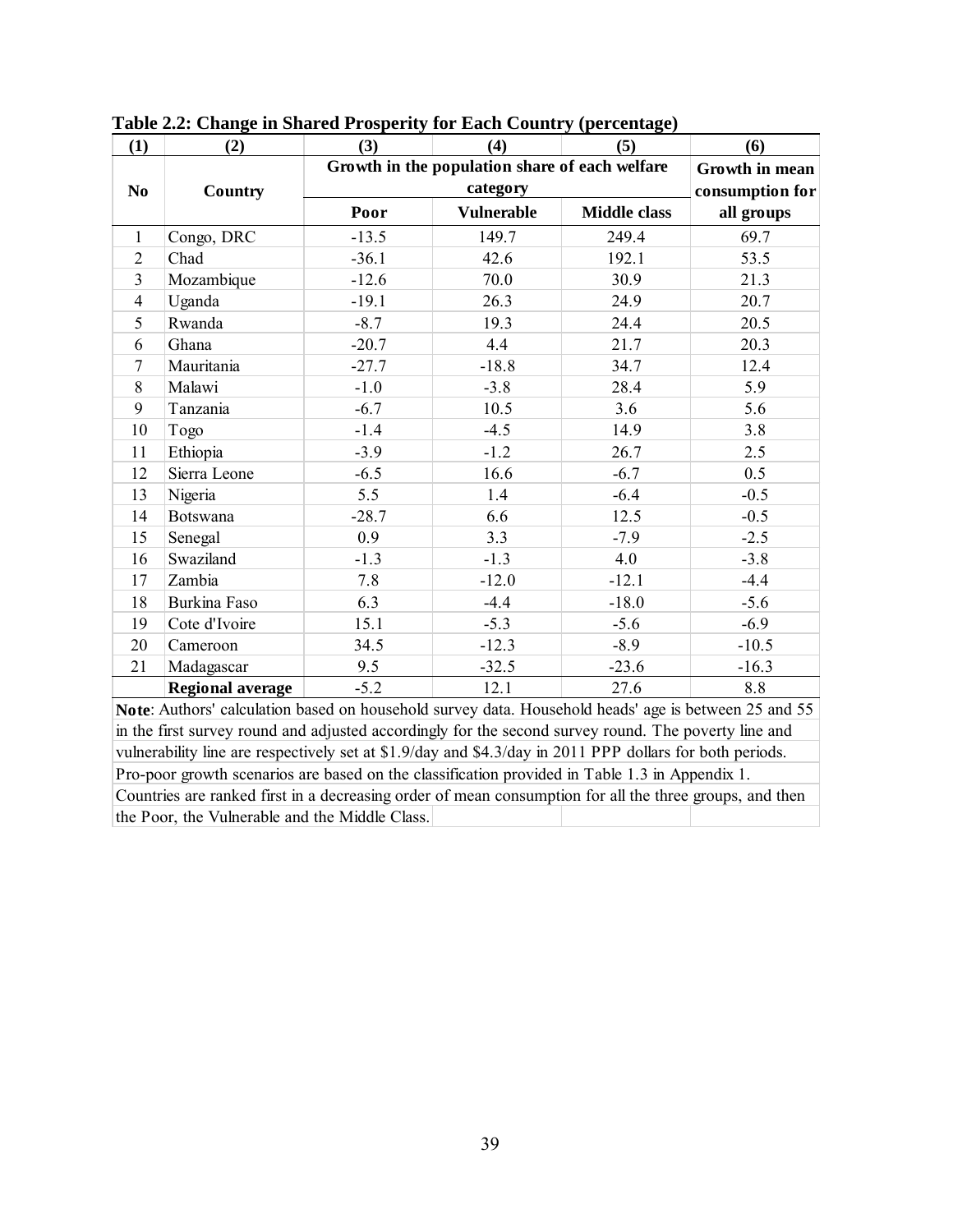| (1)            | (2)                     | (3)               | (4)        | (5)                                         | (6)                      | (7)      | (8)      |
|----------------|-------------------------|-------------------|------------|---------------------------------------------|--------------------------|----------|----------|
|                | Country                 | Proportion of the |            |                                             | Proportion of the middle | Overall  | Overall  |
| No             |                         |                   | vulnerable | class                                       |                          | downward | upward   |
|                |                         | remained in       | moved to   | fell to                                     | remained in              | mobility | mobility |
|                |                         | vunerability      |            | middle class   vulnerability   middle class |                          |          |          |
| $\mathbf{1}$   | <b>Botswana</b>         | 37.1              | 53.1       | 9.8                                         | 89.3                     | 10.4     | 53.9     |
| $\overline{2}$ | Chad                    | 41.5              | 29.3       | 36.8                                        | 46.7                     | 36.2     | 44.5     |
| $\overline{3}$ | Swaziland               | 34.6              | 30.8       | 29.8                                        | 51.1                     | 41.6     | 41.5     |
| 4              | Mauritania              | 59.2              | 34.6       | 10.9                                        | 89.0                     | 8.9      | 38.9     |
| 5              | Ghana                   | 55.4              | 30.8       | 15.1                                        | 84.5                     | 14.6     | 31.8     |
| 6              | Nigeria                 | 60.0              | 22.7       | 28.9                                        | 69.5                     | 23.1     | 28.9     |
| $\overline{7}$ | Uganda                  | 56.3              | 25.0       | 22.6                                        | 76.0                     | 20.5     | 28.1     |
| 8              | Sierra Leone            | 64.5              | 17.0       | 36.8                                        | 61.7                     | 22.7     | 25.8     |
| 9              | Burkina Faso            | 72.4              | 22.6       | 8.1                                         | 91.9                     | 5.7      | 24.5     |
| 10             | Senegal                 | 60.4              | 20.7       | 23.9                                        | 75.3                     | 20.8     | 23.5     |
| 11             | Cameroon                | 62.9              | 18.9       | 22.8                                        | 76.4                     | 20.9     | 22.6     |
| 12             | Cote d'Ivoire           | 63.7              | 19.3       | 17.7                                        | 81.9                     | 17.6     | 20.9     |
| 13             | Congo, DRC              | 61.0              | 33.7       | 10.1                                        | 89.9                     | 5.8      | 19.8     |
| 14             | Rwanda                  | 66.3              | 17.0       | 20.7                                        | 78.9                     | 18.1     | 19.0     |
| 15             | Ethiopia                | 73.7              | 15.7       | 18.4                                        | 81.6                     | 12.7     | 18.9     |
| 16             | Tanzania                | 60.4              | 12.4       | 37.4                                        | 60.1                     | 32.2     | 17.6     |
| 17             | Mozambique              | 52.4              | 14.0       | 35.3                                        | 59.9                     | 35.5     | 16.1     |
| 18             | Zambia                  | 47.3              | 15.9       | 29.5                                        | 64.9                     | 36.1     | 15.6     |
| 19             | Malawi                  | 47.7              | 13.0       | 33.0                                        | 61.7                     | 39.1     | 14.4     |
| 20             | Togo                    | 60.5              | 12.6       | 28.7                                        | 70.1                     | 27.9     | 13.2     |
| 21             | Madagascar              | 50.6              | 5.2        | 48.0                                        | 47.7                     | 45.6     | 6.4      |
|                | <b>Regional average</b> | 56.6              | 22.1       | 25.0                                        | 71.8                     | 23.6     | 25.0     |

**Table 2.3: Transition Dynamics among the Three Welfare Groups for Each Country (percentage)** 

**Note**: Authors' calculation based on household survey data. Household heads' age is between 25 and 55 in the first survey round and adjusted accordingly for the second survey round. The poverty line and vulnerability line are respectively set at \$1.9/day and \$4.3/day in 2011 PPP dollars for both periods. Countries are ranked in a decreasing order of overall upward mobility. Overall downward mobility (column 7) represents the proportion of the population that moved up one or two income categories from the Poor and Vulnerable groups. Overall upward mobility (column 8) represents the proportion of the population that moved down one or two income categories from the Vulnerable and Middle Class groups. The regional average is a simple average (unweighted).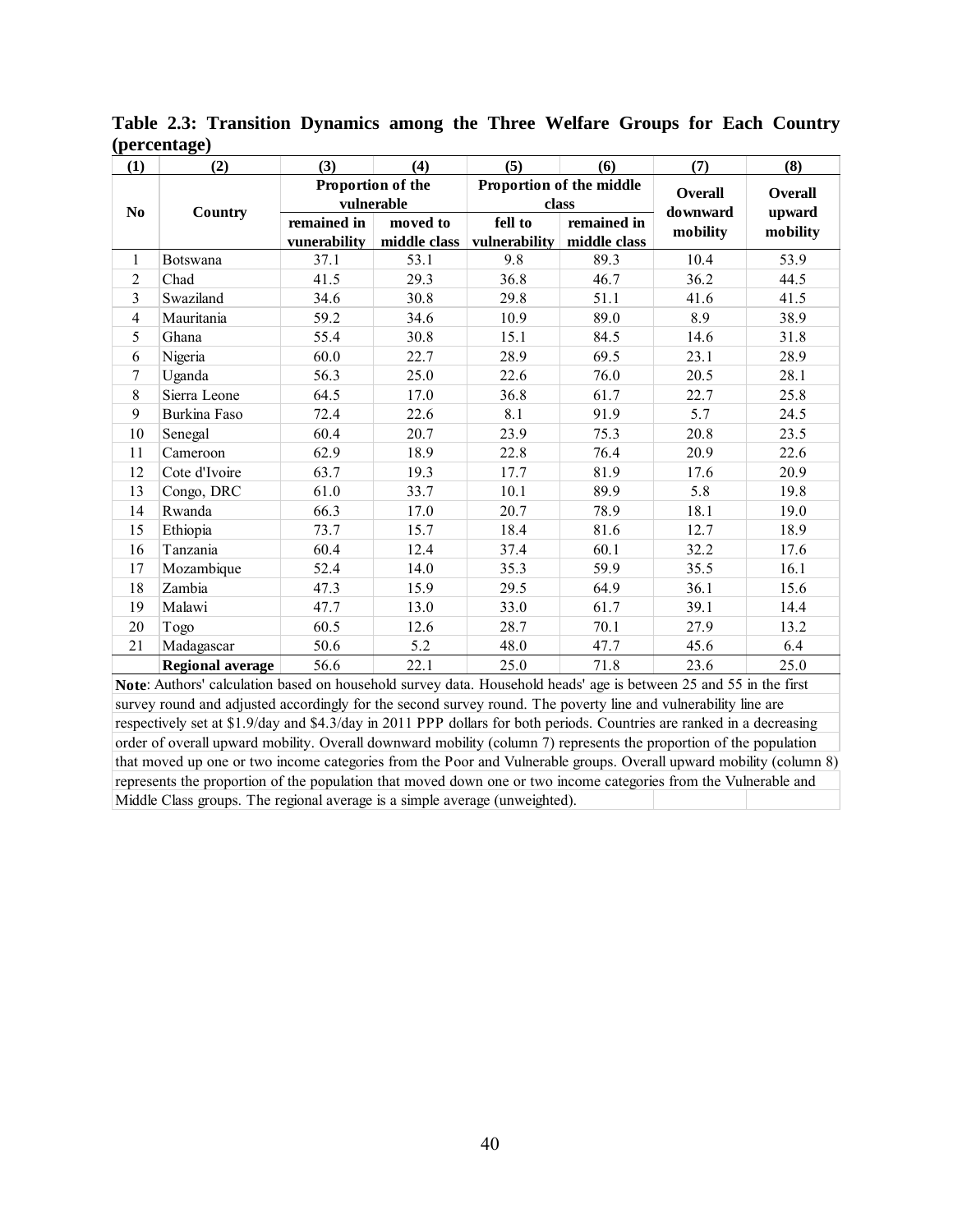| N <sub>0</sub>           | <b>Country Name</b> | Country<br>code | Fragile<br><b>Situations</b> | <b>Landlocked</b> | <b>Income</b><br>grouping | Resource-poor  |
|--------------------------|---------------------|-----------------|------------------------------|-------------------|---------------------------|----------------|
| $\mathbf{1}$             | Botswana            | <b>BWA</b>      | N <sub>o</sub>               | Yes               | Middle Income             | N <sub>0</sub> |
| $\overline{2}$           | Burkina Faso        | <b>BFA</b>      | N <sub>o</sub>               | Yes               | Low Income                | Yes            |
| $\mathfrak{Z}$           | Cameroon            | <b>CMR</b>      | N <sub>o</sub>               | N <sub>0</sub>    | Middle Income             | Yes            |
| $\overline{\mathcal{A}}$ | Chad                | <b>TCD</b>      | Yes                          | Yes               | Low Income                | N <sub>o</sub> |
| 5                        | Congo, Dem. Rep.    | ZAR             | Yes                          | N <sub>0</sub>    | Low Income                | N <sub>o</sub> |
| 6                        | Cote d'Ivoire       | <b>CIV</b>      | Yes                          | N <sub>o</sub>    | Middle Income             | Yes            |
| 7                        | Ethiopia            | <b>ETH</b>      | N <sub>0</sub>               | Yes               | Low Income                | Yes            |
| $8\,$                    | Ghana               | <b>GHA</b>      | N <sub>0</sub>               | N <sub>o</sub>    | Middle Income             | Yes            |
| 9                        | Madagascar          | <b>MDG</b>      | Yes                          | N <sub>o</sub>    | Low Income                | Yes            |
| 10                       | Malawi              | <b>MWI</b>      | N <sub>o</sub>               | Yes               | Low Income                | Yes            |
| 11                       | Mauritania          | <b>MRT</b>      | N <sub>0</sub>               | N <sub>o</sub>    | Middle Income             | N <sub>o</sub> |
| 12                       | Mozambique          | <b>MOZ</b>      | N <sub>0</sub>               | N <sub>0</sub>    | Low Income                | Yes            |
| 13                       | Nigeria             | <b>NGA</b>      | N <sub>o</sub>               | N <sub>o</sub>    | Middle Income             | N <sub>o</sub> |
| 14                       | Rwanda              | <b>RWA</b>      | N <sub>0</sub>               | Yes               | Low Income                | Yes            |
| 15                       | Senegal             | <b>SEN</b>      | N <sub>o</sub>               | N <sub>o</sub>    | Middle Income             | Yes            |
| 16                       | Sierra Leone        | <b>SLE</b>      | Yes                          | N <sub>0</sub>    | Low Income                | No             |
| 17                       | Swaziland           | <b>SWZ</b>      | N <sub>0</sub>               | Yes               | Middle Income             | Yes            |
| 18                       | Tanzania            | <b>TZA</b>      | N <sub>o</sub>               | N <sub>0</sub>    | Low Income                | Yes            |
| 19                       | Togo                | <b>TGO</b>      | Yes                          | N <sub>0</sub>    | Low Income                | Yes            |
| 20                       | Uganda              | <b>UGA</b>      | N <sub>0</sub>               | Yes               | Low Income                | Yes            |
| 21                       | Zambia              | ZMB             | N <sub>0</sub>               | Yes               | Middle Income             | N <sub>0</sub> |

#### **Table 2.4: Country Classifications**

**Note**: Resource-rich countries include countries that had average rents from natural resources (excluding forests) that exceeded 10 percent of GDP in 2006–11 and countries with diamonds (Botswana). Fragile countries are countries that appear on the World Bank's 2015 harmonized list of fragile situations, which classifies countries as fragile if they (a) had an average Country Policy and Institutional Assessment (CPIA) rating of 3.2 or less or (b) hosted a UN or regional peace-keeping or peace-building mission in the previous three years. Country income categories are from World Development Indicators. These classifications are based on Beegle et al. (2016).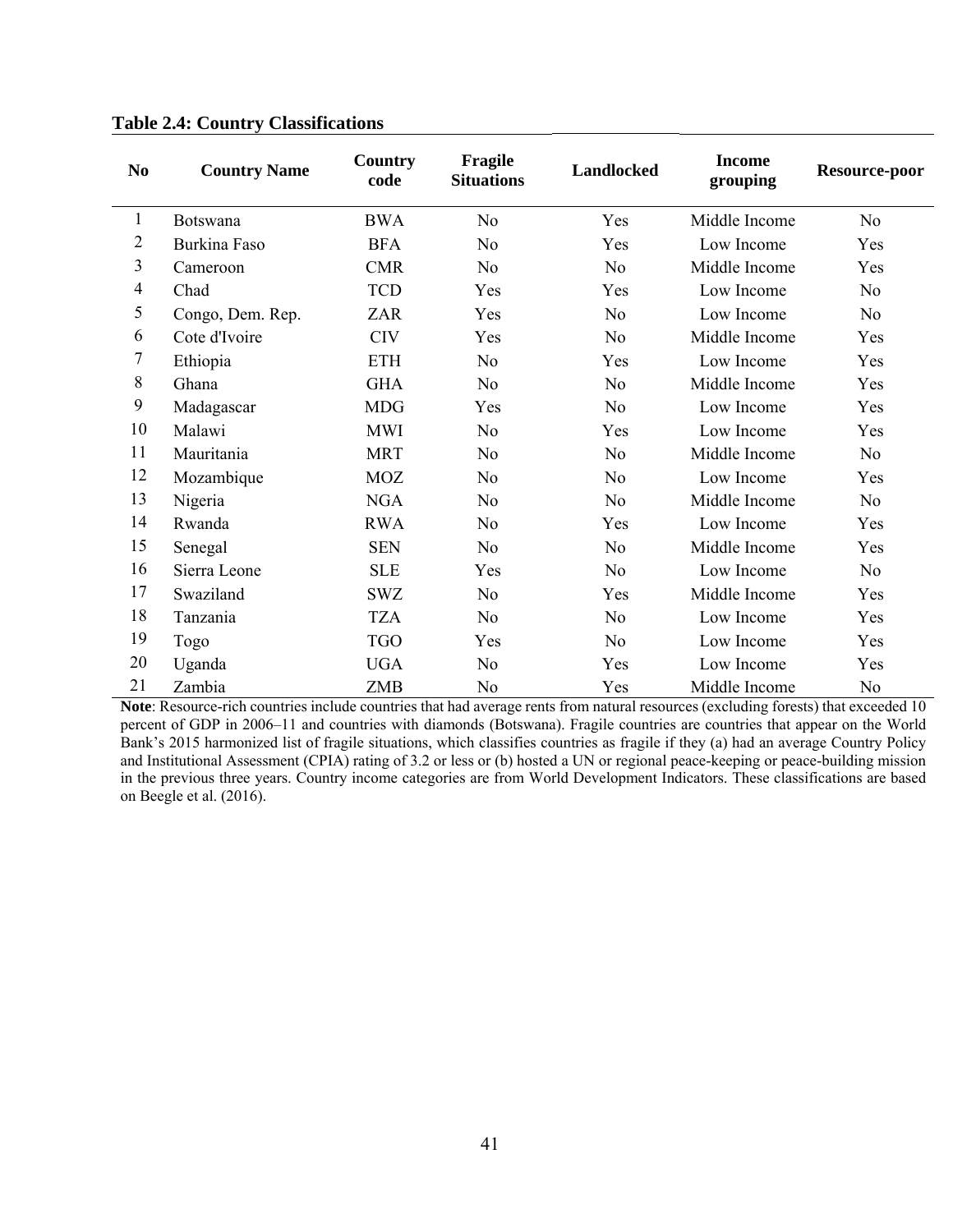

**Figure 2.1: Proportions of the Poor, the Vulnerable, and the Middle Class in Most Recent Year**